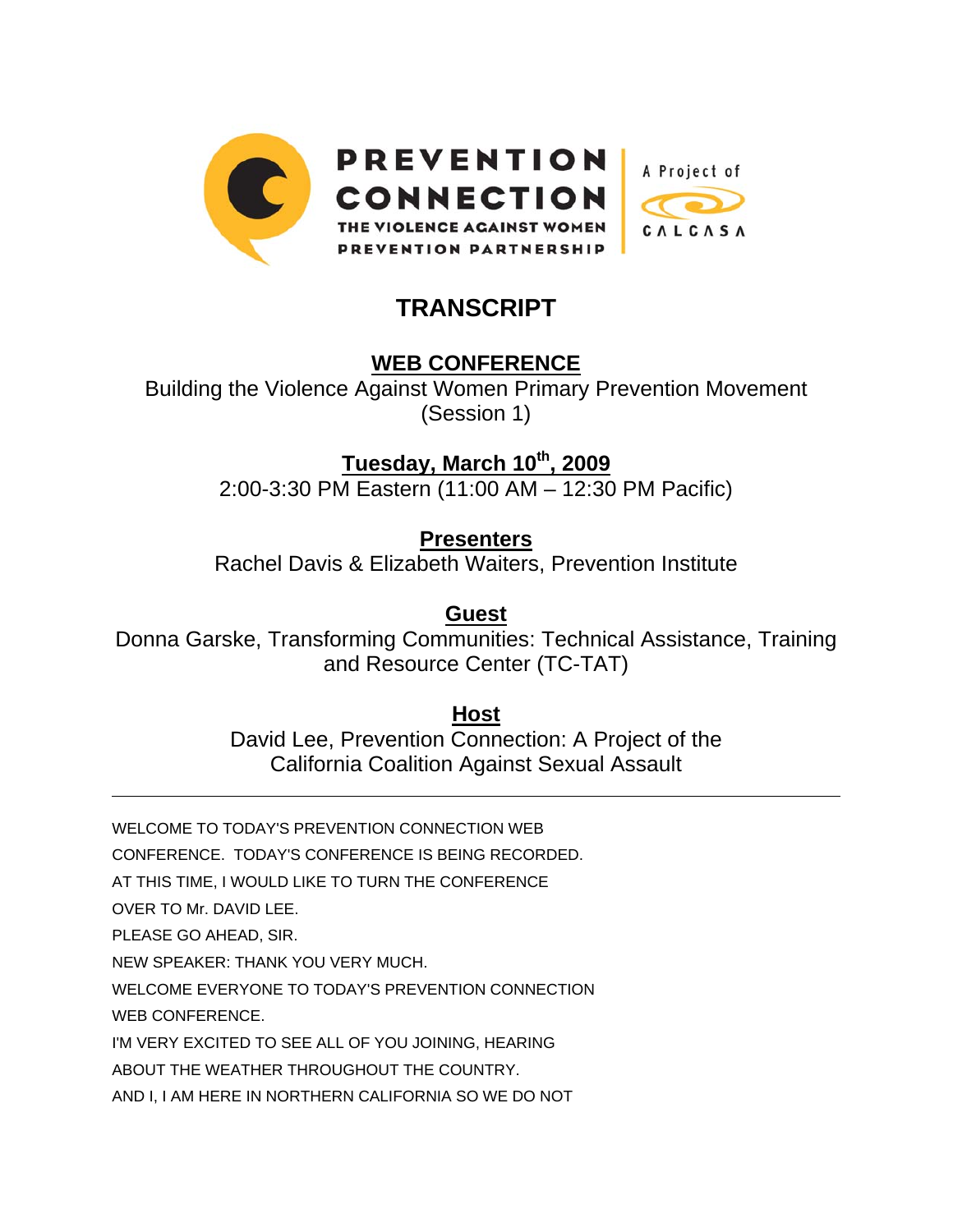HAVE THE NORTH DAKOTA TYPE OF WEATHER. I WOULD LIKE TO FAMILIARIZE YOU WITH PREVENTION CONNECTION AND THIS IS PART OF OUR PREVENTION CONNECTION TEAM. IF YOU WANT TO BE ABLE TO CONTACT US, OR CONTACT INFORMATION IS HERE AND ASK US ANY QUESTIONS AND WE LOOK FORWARD FOR YOU TO BE ABLE TO TALK TO US. PREVENTION CONNECTION IS A NATIONAL ON-LINE PROJECT TO ADVANCE PRIMARY CONNECTION FOR VIOLENCE AGAINST WOMEN.

WE HAVE PODCAST AND YOU WILL SEE A WHOLE HOST OF PODCASTS TO CAPTURE VOICES OF THOSE DOING PRIMARY PREVENTION OF VIOLENCE AGAINST WOMEN WORK. ON-LINE PRESENTATIONS THAT ARE SHORTER, ANIMATED

FLASH GRAPHICS OF THESE PRESENTATIONS. ALSO A WIKI WHICH WE TALK ABOUT BRIEFLY.

SIGN UP FOR OUR LISTSERV WHICH HAS ABOUT A THOUSAND PEOPLE AROUND THE COUNTRY WHO TRADE MESSAGES. IT IS A HEAVE LISTSERV BUT GOOD OPPORTUNITY TO SHARE WITH OTHER PEOPLE WHO DO WORK AROUND VIOLENCE AGAINST WOMEN PREVENTION.

YOU OF COURSE CAN SIGN UP FOR WEB CONFERENCES AN READING CLUBS.

WE'LL TALK ABOUT THAT IN A MINUTE.

WE ARE NOW ON FACEBOOK.

BECOME OUR FRIEND.

WE ALSO HAVE A BLOG.

GET THAT.

AND WE'LL DO MORE BLOGGING.

COMING SOON, TWITTER ON HERE.

WE HAVE PEOPLE IN THE ROOM LOOKING AT ME SORT OF

**FUNNY** 

WE ARE REALLY EXCITED TO BE ABLE TO USE WEB

TECHNOLOGY.

OF COURSE OUR WEB SITE HAS MATERIAL FROM TODAY'S WEB CONFERENCE.

ALSO, RECORDINGS OF ALL OF OUR WEB CONFERENCES AND

OUR PAST, SO YOU CAN GET INFORMATION FROM OTHER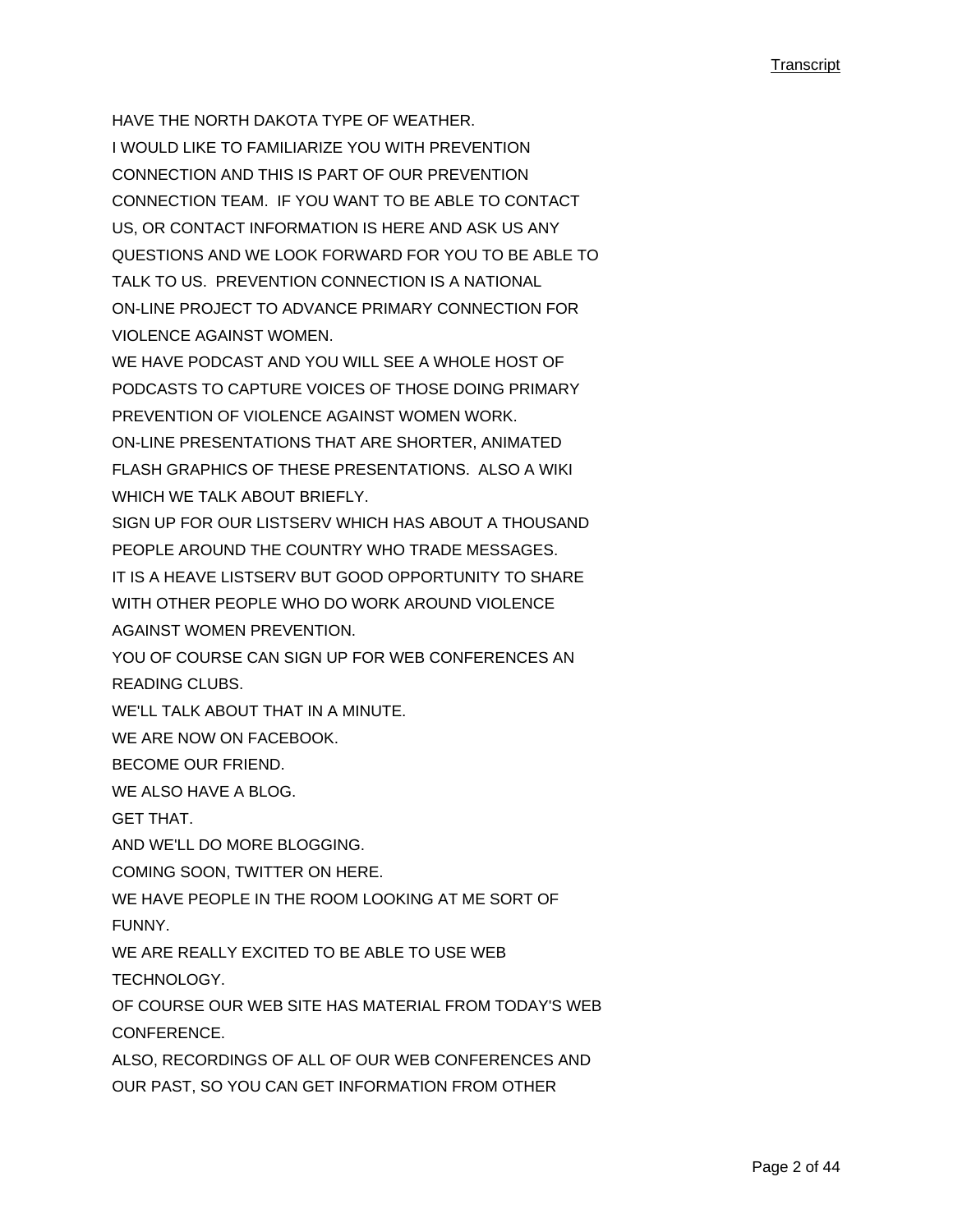THINGS WE HAVE DONE BEFORE. OUR NEXT READING CLUB IS GOING TO BE A SMALL WEB CONFERENCE, WHERE WE TAKE AN ARTICLE THAT IS RECENTLY IN THE LITERATURE AND BE ABLE TO DISCUSS IT AND TALK ABOUT THE IMPLICATIONS FOR PREVENTION PRACTICE. OUR NEXT ONE WILL BE HELD MARCH 30 AND THEN REPEATED ON APRIL 2. AND IT IS GOING TO BE AROUND THE ARTICLE CALLED "IDENTIFYING COMMON PRACTICES IN COMMUNITY-BASED RAPE PREVENTION PROGRAMS".

WRITTEN BY STEPHANIE TOWNSEND AND REBEKAH CAMBRY. THIS IS AN ARTICLE THAT IS RECENTLY RELEASE AND EXCITED TO HAVE A DISCUSSION OF THIS.

WE ENCOURAGE YOU TO SIGN UP AND GET NOTIFICATION.

IT IS NOT VERY MANY SEATS BUT AN OPPORTUNITY TO TALK

TO OTHER PEOPLE ABOUT HOW RESEARCH CAN REFLECT THE WORK THAT WE DO IN OUR PREVENTION.

OUR WIKI IS A GREAT OPPORTUNITY TO BE ABLE TO ADD

INFORMATION AND BUILD THE COLLECTIVE WISDOM OF BEING ABLE TO PREVENT VIOLENCE AGAINST WOMEN.

SO WE HAVE A WIDE VARIETY OF IDEAS THAT PEOPLE

THROUGHOUT THE PREVENTION CONNECTION COMMUNITY HAVE ADDED AND EDITED AND SUPPORTED EACH OTHER.

I ENCOURAGE YOU TO VISIT THIS.

TO GET MORE INFORMATION ABOUT VIOLENCE AGAINST WOMEN PREVENTION AND TO ENCOURAGE YOU TO JOIN AND SUPPORT THAT, TOO. I DO WANT TO TALK A LITTLE BIT ABOUT

TECHNOLOGY HERE TODAY.

WE ARE USING THE WEB CONFERENCE SOFTWARE.

AND, THERE IS MANY FEATURES THAT WE WILL BE USING. THE FIRST FEATURE I WANT TO HIGHLIGHT IS THE FEATURE THAT YOU CAN RAISE YOUR HAND.

IF YOU LOOK ABOVE MY PICTURE, ON THE BAR, THERE IS A LITTLE HAND ABOVE THAT. IT IS SORT OF RIGHT AROUND. HERE AND IF YOU CAN, EVERYONE PLEASE RAISE THEIR HAND.

PUSH THAT BUTTON AND RAISE THEIR HAND. WE'LL SEE HOW MANY OF YOU ARE RAISING YOUR HAND.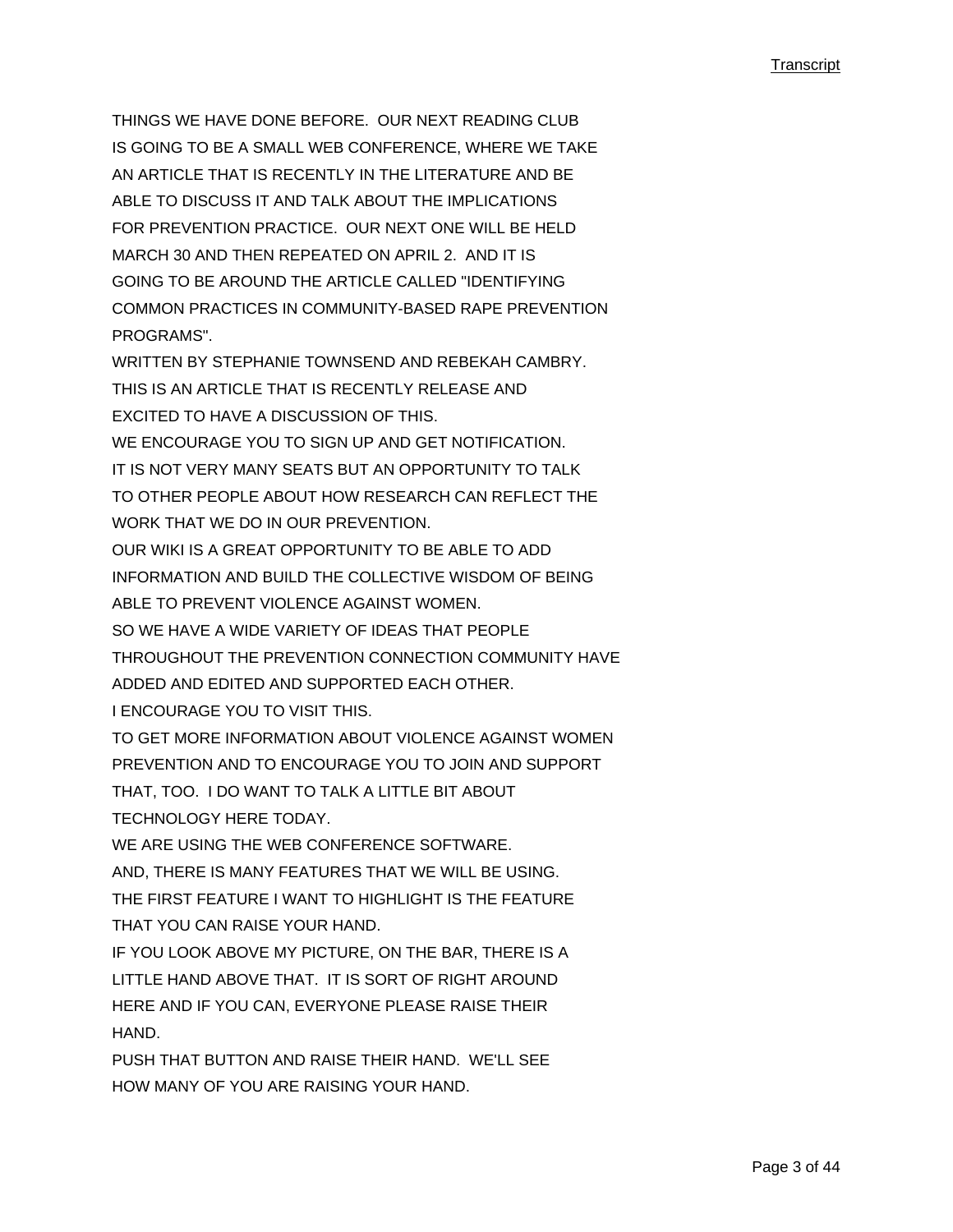I SEE THAT PEOPLE ARE RAISING THEIR HAND. THAT IS GREAT. I'VE GOT ABOUT HALF OF YOU, RAISED YOUR HAND. SO, THIS IS ONE OF THE WAYS THAT WE MIGHT BE, IF YOU WANT TO ASK A QUESTION, YOU CAN RAISE YOUR HAND TO BE ABLE TO ASK A QUESTION, ON THE PHONE OR MIGHT BE SOME OTHER QUESTIONS THAT WE ARE **POSING** 

I AM NOW GOING TO LOWER EVERYONE'S HAND. WE ALSO HAVE A QUESTION AND ANSWER FEATURE WHERE WE CAN BE ABLE TO ASK QUESTIONS OF THE AUDIENCE SO WE CAN LEARN MORE ABOUT WHO YOU ARE.

THAT IS WHAT I AM DOING.

OPENING UP A QUESTION AND THE FIRST QUESTION THAT I WANT TO ASK YOU IS TO KNOW WHO IS IN THE AUDIENCE. SO WHAT THE QUESTION I AM POSING IS WHAT DESCRIPTION BEST DESCRIBES YOUR ORGANIZATION.

ARE YOU A DOMESTIC VIOLENCE, SEXUAL ASSAULT OR A COMBINED AGENCY? ARE YOU WITH LAW ENFORCEMENT? WITH THE HEALTH AND SOCIAL SERVICES? OR YOU THE LOCAL OR STATE PUBLIC HEALTH ORGANIZATION? OR ARE YOU WITH A PREVENTION EDUCATION PROGRAM OR SOMETHING OTHER THAN ONE OF THESE CATEGORIES? SO GO AHEAD AND VOTE. I CAN SEE NOT ALL OF YOU VOTED YET. GO AHEAD AND VOTE. AND, WE, BECAUSE THE NO VOTES

GET THERE AND TO NO SURPRISE, WHAT WE WILL SEE HERE, I WILL SHARE THE RESULTS WITH YOU ALL IS, IS THAT 46% OF YOU ARE DOMESTIC VIOLENCE SEXUAL ASSAULT OR A COMBINED AGENCY.

14% PREVENTION EDUCATION PROGRAMS, 8% FROM PUBLIC HEALTH.

3% FROM HEALTH AND SOCIAL SERVICES AND 18% OF YOU ARE OTHER. I'M NOW GOING TO ASK ONE MORE QUESTION TO GET A SENSE OF YOUR FAMILIARITY WITH PREVENTION **CONNECTION** 

I WANT TO KNOW IF YOU HAVE -- I'M GOING TO ASK THIS QUESTION.

THE QUESTION DID NOT, I REALIZE I DIDN'T WRITE THE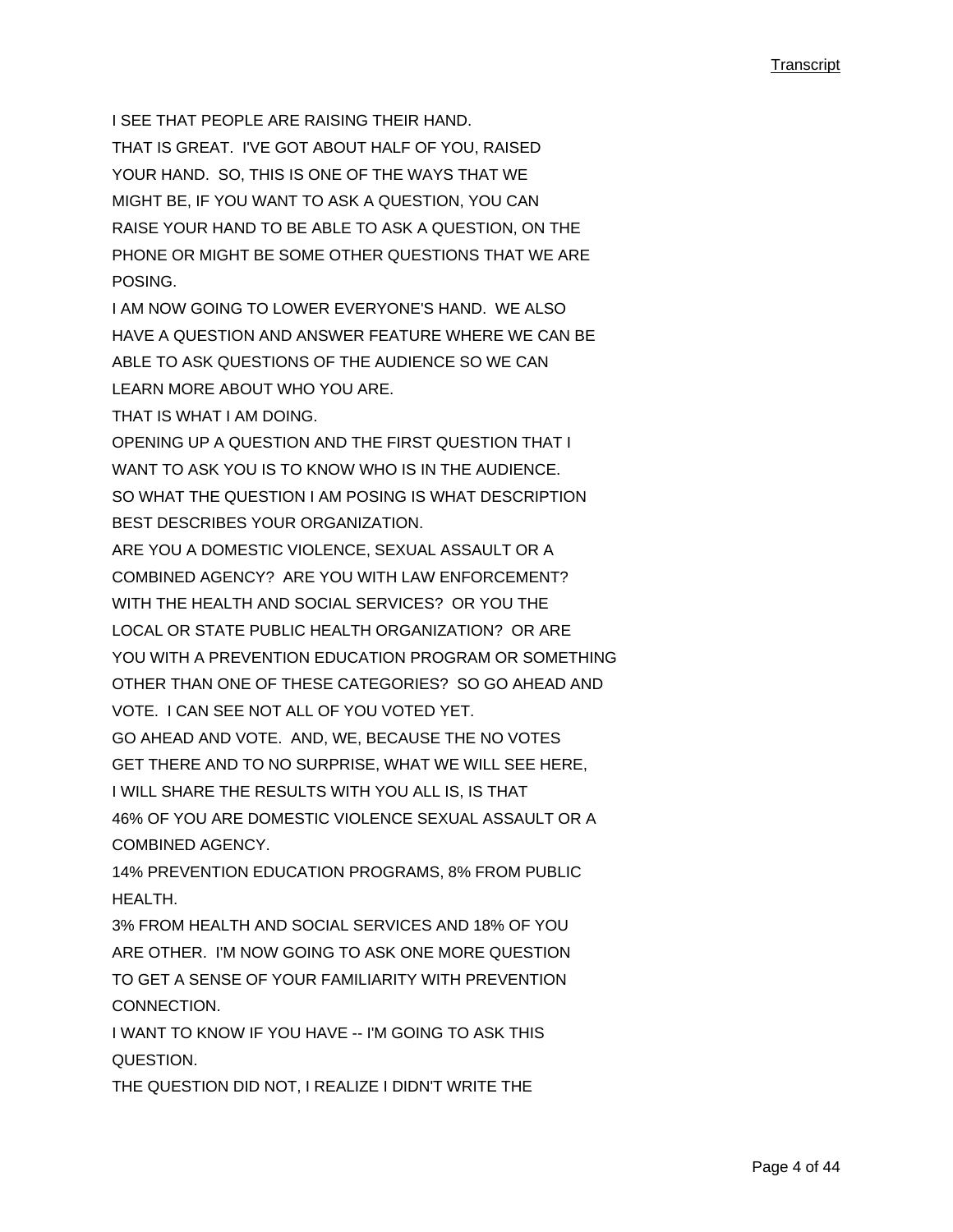TEXT.

I'LL SAY THE QUESTION.

YOU HAVE THE ANSWERS HERE.

HAVE YOU ATTENDED A PREVENTION CONNECTION WEB CONFERENCE BEFORE? SO, IF, NO, YOU HAVE NOT OR YES, I HAVE ATTENDED PREVIOUS ONES.

SO LET'S SEE.

WHO HAS ATTENDED BEFORE? AND WHAT WE ARE SEEING IS ALMOST AN EVEN SPLIT HERE. THAT IS GREAT. WHAT WE ARE SEEING IS, I'LL SHARE THE RESULTS AND A FEW OF YOU DID NOT, 10% OF YOU DID NOT VOTE YET. SO THE RESULTS SHOW THAT 52% OF YOU ATTENDED ONE BEFORE. AND 38% IS THE FIRST TIME.

WELCOME TO PREVENTION CONNECTION.

EXCITING WEB CONFERENCES AND WE ARE THRILLED TO BE ABLE TO HAVE ALL OF YOU HERE TO BE ABLE TO DO THIS WORK.

I'M GOING TO COME NOW, CLOSE THAT OFF YOUR COMPUTER. THE NEXT PIECE WE HAVE, THE TEXT CHAT. TEXT CHAT IS AWAY TO ANSWER QUESTIONS AND I SEE MANY OF YOU HAVE BEEN WRITING IN.

WE HAVE RATHER VIBRANT DISCUSSIONS ON OUR TEXT CHAT AND SO I WANT TO BE ABLE TO THINK ABOUT HOW YOU CAN BE ABLE TO COMMUNICATE WITH EACH OTHER. SO, IF YOU CAN GO, GO RIGHT IN THE BOX, THAT IS, RIGHT HERE ON THE BOTTOM, I'M CIRCLING IT NOW AND WHY DON'T YOU WRITE WHERE YOU ARE FROM. IN THAT BOX, IT WILL BE GOING QUICK ON THE SCREEN.

THEN YOU CLICK THE ARROW THAT I AM CHECKING HERE. AND WE CAN SEE PEOPLE FROM WASHINGTON, VIRGINIA, SAN FRANCISCO, READING, TENNESSEE, I SAW SOME KANSAS, SOME NORTH DAKOTA, ALBUQUERQUE, NEW YORK CITY, POUGHKEEPSIE, FORT IRWIN, NASHVILLE, NOT ALL OF YOU, MORE VIRGINIA, TEXAS, LANSING, MICHIGAN, MORE NORTH DAKOTA. ATLANTA, GEORGIA.

WE HAVE EVANSVILLE, ILLINOIS.

I EVEN GOT SOMEONE WHO IS FROM TWO DIFFERENT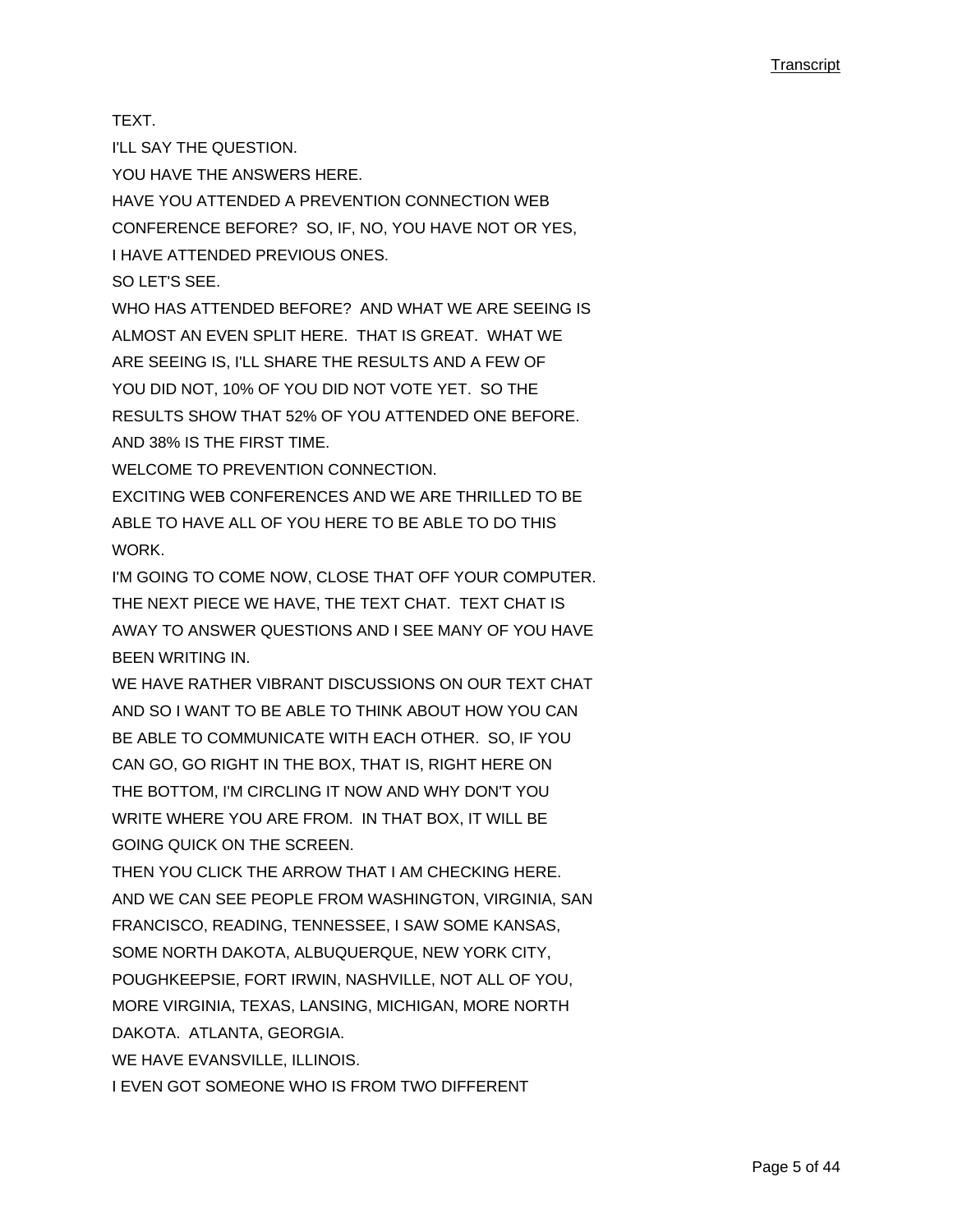COUNTIES IN CALIFORNIA. AND, WHO I ACTUALLY KNOW. KEY WEST, FLORIDA.

AND, THE CALIFORNIA UNIVERSITY OF PENNSYLVANIA, JACKSON, WYOMING.

THAT IS GREAT.

THANK YOU. WHAT I WANT TO DO, IF YOU FIEND THAT MOVE TOO QUICKLY AND WANT TO MAKE IT BIGGER. IF THERE IS A BOX CIRCLING HERE IN THE UPPER RIGHT HAND CORNER, CLICK ON THAT BOX THAT SAYS, UNDOCK. WHAT THAT WILL DO IS MAKE IT BIGGER AND EASIER TO READ. IF YOU HAVE ANY QUESTIONS YOU CAN SEND A PRIVATE CHAT TO US BY CLICKING ON THE PRIVATE TAB AND WE WILL BE ABLE TO ANSWER AROUND TECHNOLOGY, OR CALL ILINC TECHNICAL ASSISTANCE AT 800-799-4510. OR INFORMATION CALL CALCASA AT 888-922-5227. AND CHAD, MY COLLEAGUE IS THERE TO BE ABLE TO ANSWER YOUR QUESTIONS. IN PREVENTION CONNECTION, WE USE THE TERM VIOLENCE AGAINST WOMEN AND WE USE THIS IN A VERY BROADWAY. WE ARE INCLUDING DOMESTIC VIOLENCE. AND SEXUAL VIOLENCE.

WE ARE LOOKING AT VIOLENCE ACROSS THE LIFESPAN. WE ARE LOOKING TO PREVENT VIOLENCE BEFORE IT STARTS. AND TO CONNECT DIFFERENT FORMS OF VIOLENCE TO EACH OTHER AND OTHER OPPRESSION ISSUES, TO ADDRESS THE ISSUES OF VIOLENCE AGAINST WOMEN. WE DO HAVE SEVERAL COLLABORATIVE PARTNERS.

WORK AT NATIONAL SEXUAL VIOLENCE RESOURCE CENTER. NATIONAL YOUTH VIOLENCE PREVENTION CENTER AND WE ENCOURAGE YOU TO VISIT THEIR WEB SITES.

PREVENTION CONNECTION IS SPONSOR BID UNITED STATES CENTER OF DISEASE CONTROL AND PREVENTION. THE INFORMATION IN THIS WEB CONFERENCE DO NOT REPRESENT THE OFFICIAL VIEWS OF THE UNITED STATES GOVERNMENT CDC OR CALCASA. SO WITH NO FURTHER ADIEUX, I AM PLEASED TO INTRODUCE THIS TOPIC. I'LL BE DOING A SERIES OF WORKSHOPS EXTENDING ON THIS TOPIC THROUGHOUT THE YEAR AROUND BUILDINGS OF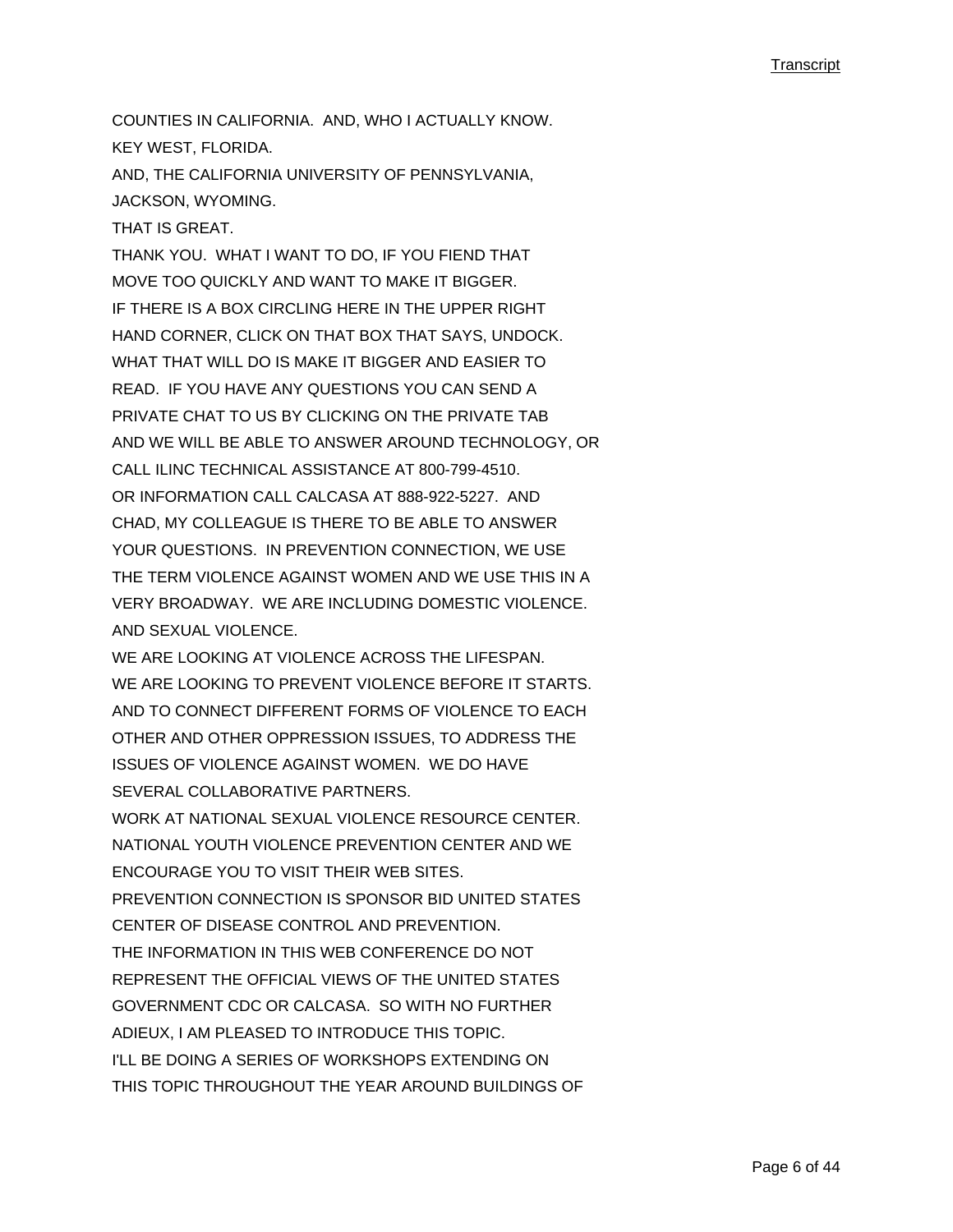VIOLENCE AGAINST WOMEN PRIMARY PREVENTION MOVEMENT. SO TODAY, THIS SESSION WILL BE LED BY RACHEL DAVIS AND ELIZABETH WAITERS FROM PREVENTION INSTITUTE SO I AM NOW GOING TO HAND IT OVER TO RACHEL AND LIZ. THE PICTURE THAT WAS TAKEN LITERALLY MINUTES AGO. NEW SPEAKER: THANK YOU, DAVID. HI, EVERYONE. THIS IS RACHEL. AND THIS IS LIZ. NEW SPEAKER: AND, WE ARE REARRANGING THE PHONE RIGHT NOW. NEW SPEAKER: SORRY ABOUT THAT. AS SONYA -- AS DONNA SAID EARLIER, TIN CUP SOUND. I'M LIZ WAITERS WITH PREVENTION INSTITUTE. I'M REALLY, REALLY HAPPY TO BE HERE TODAY. WE HAVE A VERY EXCITING AGENDA PLANNED. AS DAVID SAID, THIS IS THE FIRST IN A SERIES OF FORUMS THAT WILL ADDRESS WHAT IT TAKES TO BUILD THE VIOLENCE AGAINST WOMEN PRIMARY PREVENTION MOVEMENT. SO, ON OUR FIRST SLIDE HERE, I WILL GO OVER THE AGENDA TODAY. WE ARE GOING TO START WITH AN OVERVIEW OF THE VIOLENCE AGAINST WOMEN PREVENTION MOVEMENT. SUCCESSES IN THE MOVEMENT. THEN WE ARE GOING TO GO THROUGH A QUICK REVIEW OF PRIMARY PREVENTION. THEN WE ARE GOING TO MOVE INTO A PRESENTATION OF ELMS OF SUCCESSFUL MOVEMENTS. AND THEN, FINALLY, MOVE INTO AN INTERACTIVE DISCUSSION AND QUESTIONS. WE HAVE A WONDERFUL GUEST, PANELIST WITH US TODAY AND THEN WE ARE GOING TO HAVE TEXT CHAT THROUGHOUT, OPEN IT UP TO HEAR FROM OUR AUDIENCE. SO, OUR LEARNING OBJECTIVES ARE ON THE NEXT SLIDE. AND, THESE ARE TO IDENTIFY THE FI EMENTS OF SUCCESSFUL

SOCIAL MOVEMENTS. IDENTIFY KEY ELMS OF SUCCESS IN THE VIOLENCE AGAINST WOMEN PREVENTION MOVEMENT. THEN, TO IDENTIFY OPPORTUNITIES TO INCORPORATE THE

PRINCIPLES OF PRIMARY PREVENTION INTO THE MOVEMENT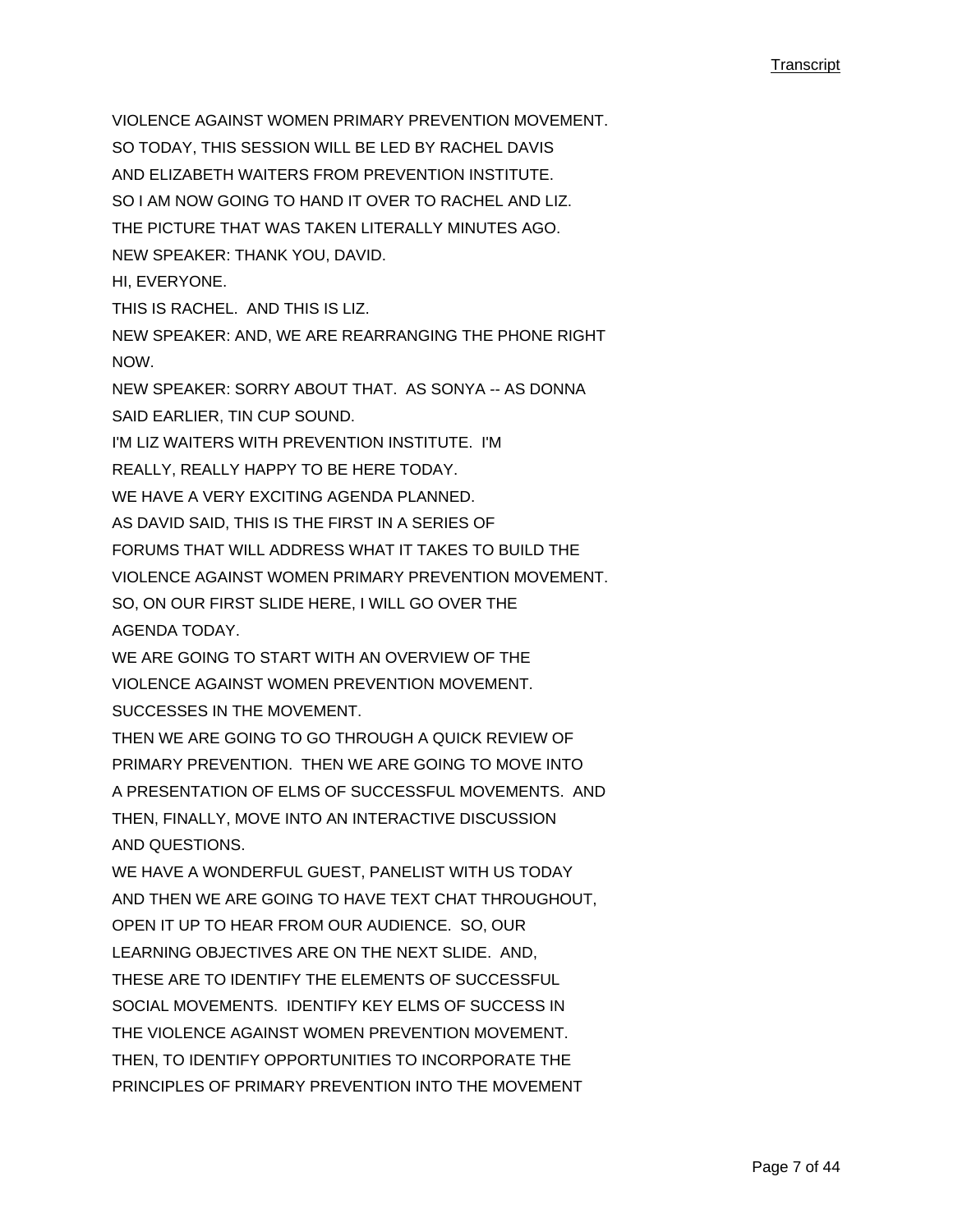TO END VIOLENCE AGAINST WOMEN. NEW SPEAKER: THANK YOU, LIZ. I THINK THAT PROVIDES A PRETTY GOOD OVERVIEW AND WHAT I WOULD LIKE TO ADD, WHICH IS MAYBE IMPLICIT TO US, SO NOT TO YOU IN TERMS OF THE LEARNING OBJECTIVES, IT IS THAT THIS IS AN OPPORTUNITY FOR US TO LEARN AND TALK TOGETHER. REALLY, UNDERSTANDING WHAT SUCCESS HAS BEEN BUT REALLY, FOR US TO HAVE A FRANK CONVERSATION ABOUT WHERE DO WE NEED TO GO FROM HERE AND WE REALLY ARE LOOKING FORWARD TO EVERYONE'S PARTICIPATION IN THAT. SO, LET'S GET STARTED. IN A PREVIOUS PREVENTION CONNECTION FORUM AND ONLY, I GUESS, HALF OF YOU PARTICIPATED IN THOSE, WE ASK PARTICIPANTS WHAT WOULD A WORLD WITHOUT VIOLENCE AGAINST WOMEN LOOK LIKE? THESE ARE THE KIND OF ANSWERS THAT PEOPLE TALKED ABOUT. POWER WOULD BE EQUAL, NO CHILD ABUSE.

NO MORE HURTING, COMPASSION. THESE KINDS OF POWERFUL IMAGES OF WHAT THE WORLD WOULD LOOK LIKE. WHAT WE KNOW IS THAT ACHIEVING THESE KINDS OF THINGS AND PEOPLE HAD A LOT OF OTHER IDEAS, TOO. THIS WILL TAKE WIDE SCALE SOCIAL CHANGE.

AND MANY OF THE WIDE SCALE SOCIAL CHANGES IN THE U.S. WERE THE RESULT OF MOVEMENT. AND THAT IS REALLY AT THE HEART OF OUR DISCUSSION TODAY. BECAUSE WE REALLY WANT TO TALK ABOUT HOW TO TAKE THIS TO THE NEXT LEVEL.

TO LOOK AT WHAT WOULD -- HOW DO WE MOVE TOWARDS A WORLD WITHOUT VIOLENCE

NEW SPEAKER: SO I WANT TO GO AHEAD AND OPEN IT UP TO OUR PROLIFIC TEXT CHATTERS OUT THERE. AND, ASK YOU, OUR FIRST QUESTION OF THE DAY, WHEN YOU THINK OF SOCIAL MOMENTS, WHEN YOU THINK OF IN PARTICULAR BROAD SCALE CHANGES THAT HAVE TAKEN PLACE IN THIS COUNTRY, IN OTHER COUNTRIES, WHAT MOVEMENTS COME TO MIND FOR YOU? THESE ARE SUCCESSFUL MOVEMENTS EXAMPLES. GAY RIGHTS?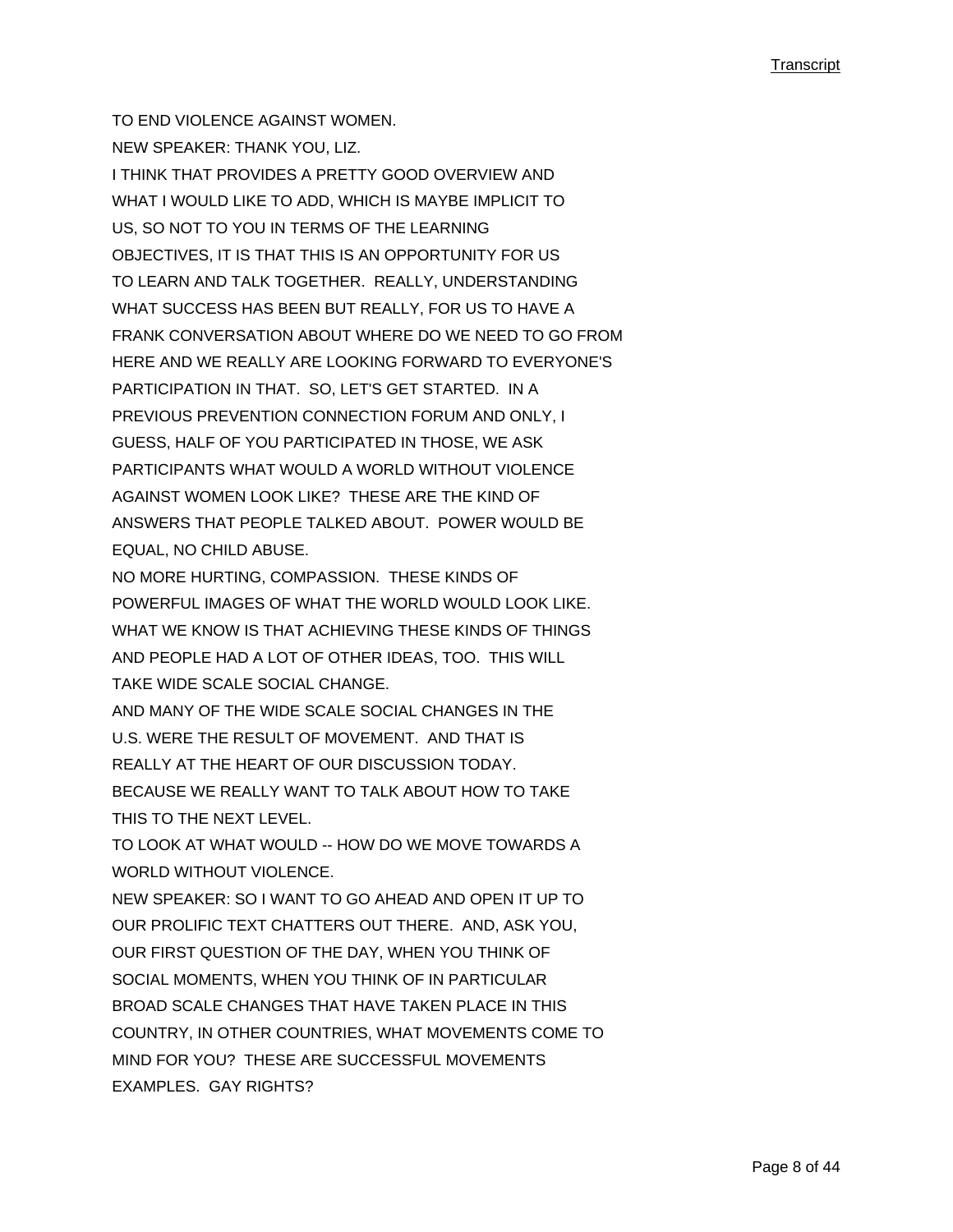CIVIL RIGHTS? ANTI-SMOKING MOVEMENT. THE WOMEN'S MOVEMENT. DRUNK DRIVING. ANIMAL RIGHTS. SUFFICIENT RAGE, FEMINIST MOVEMENT, WOMEN'S VOTING. MOTHERS AGAINST DRUNK DRIVING. FARM AID. WOMEN'S PROPERTY RIGHTS. TAKE BACK THE NIGHT. YEAH. STUDENT RIGHTS. EXCELLENT. CANCER AWARENESS PREVENTION. DOMESTIC VIOLENCE MOVEMENT. SOUTH AFRICA. CIVIL RIGHTS AGAIN. KEEP AMERICA BEAUTIFUL. YEP. AIDS. SMOKING CESSATION. NEW SPEAKER: THESE ARE REALLY GOOD EXAMPLES THAT I THINK THAT PEOPLE ARE COMING UP WITH. I THINK THAT AS YOU'RE KEEPING THESE IN THE BACK OF YOUR MIND, THINKING ABOUT WHAT WERE THE KINDS OF THINGS THAT MAY BE SUCCESSFUL, MAYBE LET'S MOVE INTO THAT NEXT QUESTION. SO, THE NEXT QUESTION WE HAVE FOR YOU, THINKING ABOUT THOSE IS, WHAT MADE THESE MOVEMENTS SUCCESSFUL? JUST MAYBE THINK OF CHARACTERISTIC OR A PARTICULAR MILESTONE OR WHO WAS INVOLVED. WE'LL JUST GIVE YOU A FEW SECONDS TO THINK AND TYPE. THEN WE'LL START REFLECTING ON THEM. NEW SPEAKER: THINGS ARE COMING UP LIKE HUGE SUPPORT, STRONG LEADERSHIP, COLLABORATION, AWARENESS, PARTICIPATION AND OPEN MINDS, PERSISTENCE, TIMING, COURAGE, SAFETY, CELEBRITY ENDORSEMENT, DETERMINATION POLICY CHANGES. AND OVERALL SENSE OF JUSTICE, POWER OF THE PEOPLE, THINK STRONG LEADERS AGAIN. >> A LOT OF PERSISTENCE. I'M GLAD WE HAVE A PERSISTENT GROUP.

WE NEED THAT.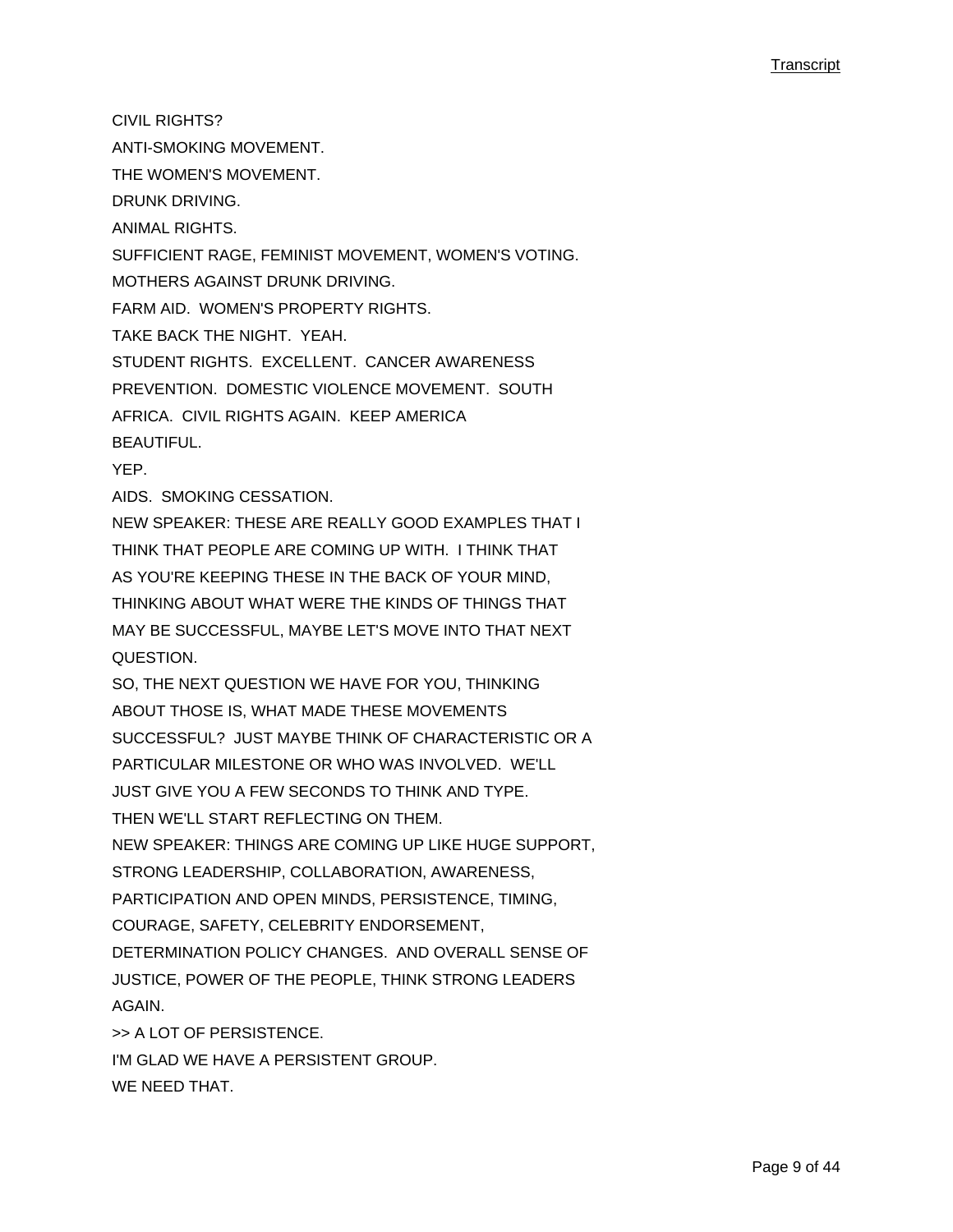SOCIAL WILL. THE RESOURCES ISSUES COMING UP A LOT AS WELL. I THINK THAT IS REALLY AN IMPORTANT ONE. A LOT OF TYPE WEST THINK THAT RESOURCES WEREN'T INVOLVED. WHEN THEY WERE. HEAVILY FUNDED FROM THE OUTSIDE. GREAT. OKAY. SO IF YOU HAVE THINGS YOU WANT TO CONTINUE TO WRITE IN, THAT IS GREAT. WHAT WE ARE GOING TO DO IS MOVE ON. WE CERTAINLY WELCOME ON THE COMMENTS TO KEEP COMING. WE WANT YOU TO VISIT THE ARCHIVES AS WELL. I THINK THIS WILL BE A RICH PART OF TODAY'S DISCUSSION. NEW SPEAKER: ABSOLUTELY. NEW SPEAKER: SO TODAY WE ARE GOING TO BE DISCUSSING THE VIOLENCE AGAINST WOMEN MOVEMENT HISTORICALLY, CURRENTLY AND WHERE IT NEEDS TO GO. IN PARTICULAR, DISCUSSING THE VIOLENCE AGAINST WOMEN PREVENTION MOVEMENT IN TERMS OF IMPLICATIONS FOR ADVANCING PRIMARY PREVENTION. WE WANT TO FIRST ACKNOWLEDGE THAT THE CURRENT BALANCE AGAINST WOMEN MOVEMENT EMBEDDED IN MANY OF THE MOVEMENTS THAT YOU JUST MENTIONED SUCH AS THE WOMEN'S MOVEMENT, LABOR MOVEMENT AND CIVIL RIGHTS MOVEMENT. AND, YOU KNOW, ALSO, WE HAVE HAD THIS CONVERSATION A NUMBER OF WAYS AS WE WERE THINKING ABOUT TODAY. THAT THIS CONVERSATION WE'RE HAVING TODAY IS DIFFERENT FROM WHAT IT MIGHT HAVE BEEN FIVE YEARS AGO. NOW WE HAVE A GROWING UNDERSTANDING OF THE VARIOUS ASPECTS OF PREVENTION. MANY MORE FOLKS ARE DOING THIS. PEOPLE ARE COMING TOGETHER THROUGH THE PREVENTION CONNECTION COMMUNITY WHICH IS ONE EXAMPLE IN THE SHIFT AS NEW FUNDING SOURCES COME IN. ALSO, LIKE IN CALIFORNIA FOR EXAMPLE, THERE IS RESOURCES NOW FOR TRAINING AND TECHNICAL ASSISTANCE IN PRIMARY PREVENTION. SO, BUILDING ON THESE SUCCESSES, WHAT ARE THE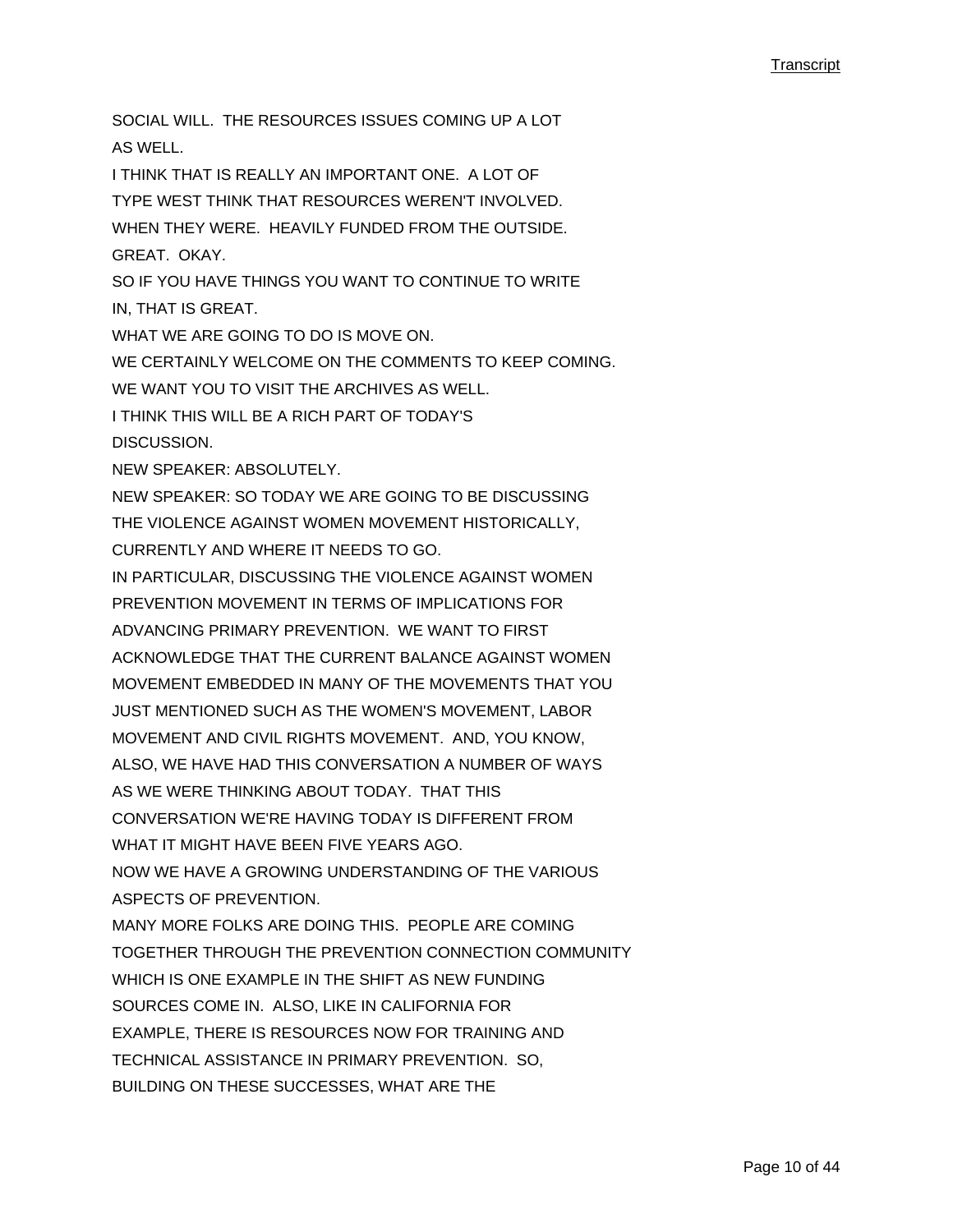IMPLICATION FORCE FUTURE DIRECTIONS OF THE BONDS WITH WOMEN PREVENTION MOVEMENT? THAT IS WHAT WE WANT TO LOOK AT TODAY

NEW SPEAKER: EXACTLY.

LET'S START OFF WITH A REVIEW OF WHAT WE MEAN BY PRIMARY PREVENTION. AND, WHAT WE ARE REALLY TALKING ABOUT HERE WHEN WE ARE TALKING ABOUT A PRIMARY PREVENTION APPROACH IS THE STRUCTURAL NATURE ADDRESSING THE STRUCTURAL NATURE THAT IS NEEDED TO END VIOLENCE AGAINST WOMEN.

WHAT WE WANT TO DO HERE IN THIS FORM TODAY IS FIGURE OUT HOW TO APPLY THE ELEMENTS OF THE SUCCESSFUL SOCIAL MOVEMENTS THAT YOU JUST MENTIONED TO THE PRIMARY PREVENTION OF VIOLENCE AGAINST WOMEN. AND WHAT WE ARE REALLY TALKING ABOUT HERE, IS PREVENTING VIOLENCE AGAINST WOMEN BEFORE IT OCCURS. SO, WHEN WE TALK ABOUT PRIMARY PREVENTION, WE OFTEN LIKE TO DISTINGUISH IT FROM SECONDARY AND TERTIARY. PREVENTION IN THESE TERMS USUALLY JUST ABOUT WHEN THE EFFORTS TAKE PLACE, BEFORE VIOLENCE OCCURS, IMMEDIATELY AFTER OR OVER THE LONG TERM. DURING OUR NECK SLIDE HERE, PREVENTION CONTINUUM AND I'LL LET RACHEL DESCRIBE THAT.

NEW SPEAKER: SO LIZ JUST TALKED ABOUT PRIMARY PREVENTION. SECONDARY PREVENTION FOCUSES ON THE MORE IMMEDIATE RESPONSES AFTER VIOLENCE HAS OCCURRED. IN ORDER TO MINIMIZE INJURY AND REDUCE THE LIKELIHOOD OF FUTURE VIOLENCE. TERTIARY PREVENTION, AS YOU CAN SEE ON THE RIGHT FOCUSES ON LONGER TERM RESPONSES AFTER VIOLENCE HAS OCCURRED. AND, REALLY, EFFORTS AT ALL THREE OF THESE LEVELS ARE IMPORTANT.

MANY WAYS, I THINK THAT THEY ARE MUTUALLY SUPPORTIVE AND REINFORCING.

WHEN WE ARE TALKING ABOUT PRIMARY PREVENTION. WHAT WE ARE REALLY THINKING ABOUT IS HOW WE GET TO ENVIRONMENTAL AND NORMS CHANGE.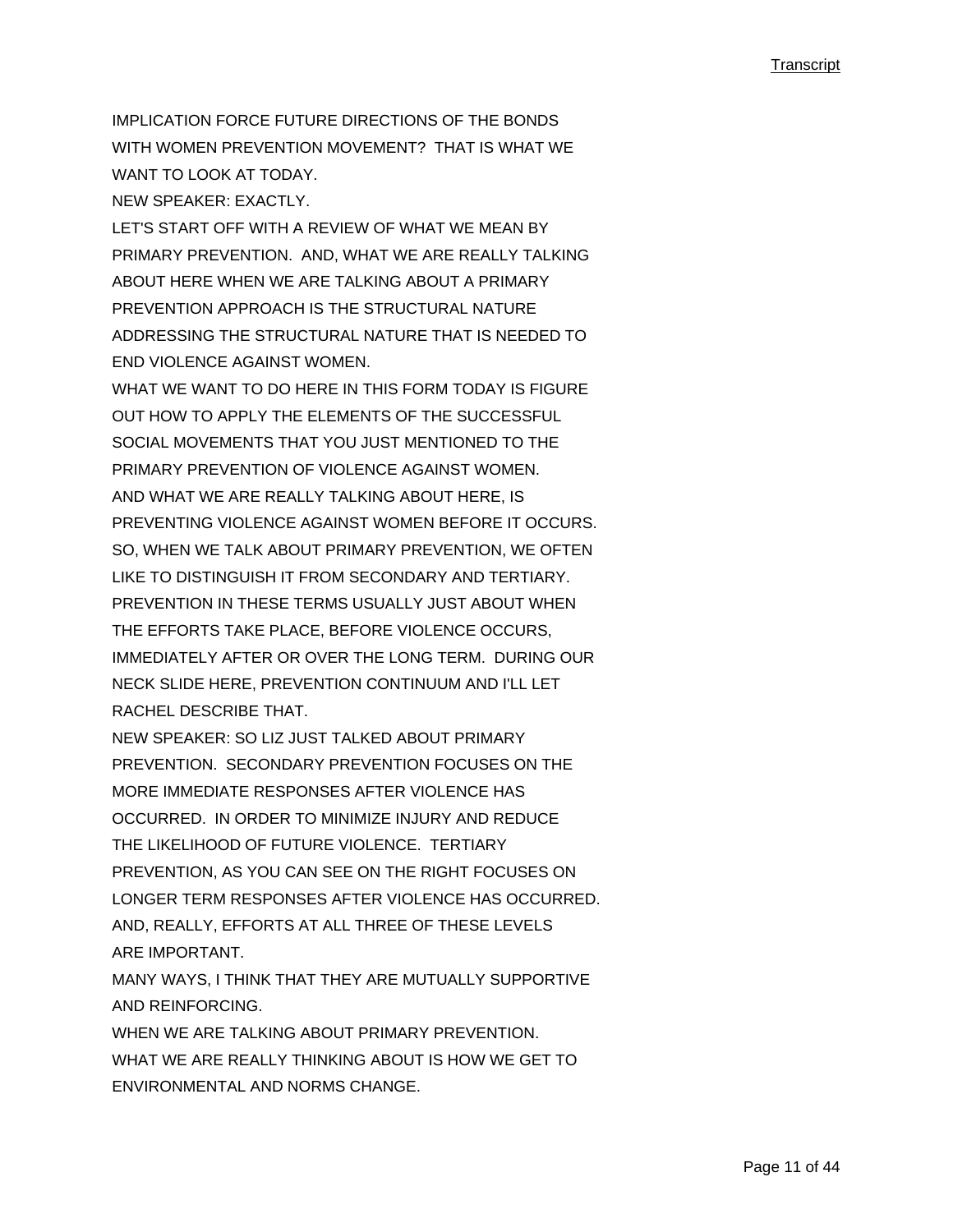AND THIS ON THE NEXT SLIDE, FROM THE TRANSFORMING COMMUNITIES, NATIONAL ADVISORY COMMITTEE, RECOGNIZES THE NEED FOR THE SHIFT OF NORMS THAT IS NEEDED HERE. THEY OFFERED THIS REALLY ELOQUENT STATEMENT. I'M GOING TO READ THIS IN HOLD.

THE PREVENTION OF VIOLENCE AGAINST WOMEN AND GIRLS IS A PROCESS OF CHANGING ATTITUDES, BEHAVE YOURS, BELIEVES, INSTITUTIONAL NORMS OF ACCEPTABLE VIOLENCE AND DISCRIMINATION. THROUGH AN EVOLUTIONARY AND REVOLUTIONARY PROCESS, WITHIN AN INHERITED SYSTEM OF INEQUAL, DETRIMENTAL TO SOCIETY. THIS NON-LINEAR PROCESS OF TRANSFORMING EDUCATION SUPPORTS THE CREATION OF A SAFE, JUST, EQUITABLE AND HEALTHY ENVIRONMENT SO THAT WOMEN AND GIRLS AN MEN AND BOYS MAY LIVE VIOLENCE-FREE LIVES.

THIS STATEMENT REALLY REFLECTS NOT ONLY MANY OF THE SENTIMENTS THAT WE SAW IN THE WORLD WITHOUT VISION THAT WE CREATED EARLIER.

IT ALSO SPEAKS TO THE NEED TO ADDRESS THE ENVIRONMENTAL CONTRIBUTORS TO VIOLENCE AGAINST WOMEN. IN CHANGING NORMS IS ONE REALLY POWERFUL WAY TO INSTITUTE THIS TYPE OF ENVIRONMENTAL CHANGE. NEW SPEAKER: THANK YOU, LIZ.

WHEN WE TALK ABOUT NORM, WHAT WE ARE TALKING ABOUT ARE WAYS OF THINKING AND BEHAVING THAT ARE TAKING FOR GRANTED.

THEY ARE BASED IN CULTURE AND TRADITION. THEY SANCTION BEHAVE YOUR AND REALLY ARE SEEN AS MORE THAN A HABIT. AND, PREVENTION INSTITUTE WE THINK OF NORMS AS BEHAVE YOUR SHAPERS. AND, OFTEN, NORMS CAN REALLY BE THE TIPPING POINT FOR CHANGING ENVIRONMENTS.

NEW SPEAKER: AND WE HAVE IDENTIFIED FIVE KEY NORMS THAT CONTRIBUTE TO VIOLENCE AGAINST WOMEN. THESE FIVE NORMS RELATE TO THE GENERAL ACCEPTED OF VIOLENCE, EVERYWHERE, JUST THE WAY THINGS ARE. PERCEPTIONS OF TRADITIONAL MASCULINITY, WHAT IS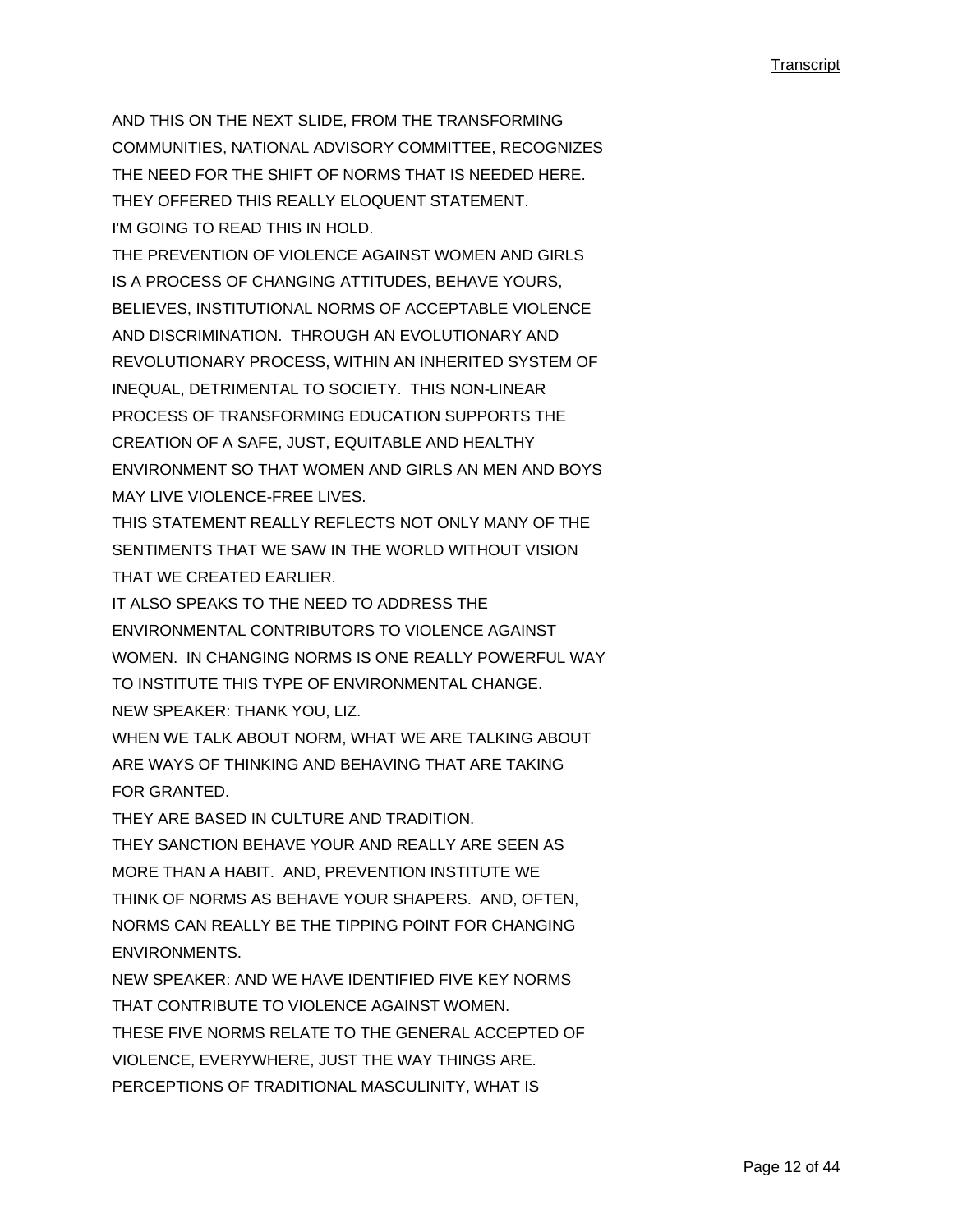MEANS TO BE A MACHINE OR A BOY IN A PARTICULAR CULTURE. WHICH IN TURN RELATE TO LIMITED ROLES AND OPPORTUNITIES FOR WOMEN. THERE IS ALSO NORMS ABOUT THE VALUE THAT WE PLACE ON POWER. EVEN, AND ESPECIALLY WHEN IT MEANS HAVING POWER OVER OTHERS. AND, FINALLY THE NOTION THAT VIOLENCE AGAINST WOMEN IS SOMETHING WE CAN OR SHOULD IGNORE SUCH AS THINKING DOMESTIC VIOLENCE FOR EXAMPLE IS A PRIVATE MATTER. SO WHEREAS SECONDARY AND TERTIARY PREVENTION EFFORTS ARE NEEDED TO ADDRESS THE IMMEDIATE AND LONG TERM CONSEQUENCES OF VIOLENCE AGAINST WOMEN, PRIMARY PREVENTION APPROACHES, CAN ADDRESS THE NORMS THAT CONTRIBUTE TO ENVIRONMENTS THAT ALLOW VIOLENCE AGAINST WOMEN TO OCCUR. AND SHIFTING THESE NORMS, IS GOING TO TAKE A **MOVEMENT** FUNDAMENTALLY. NEW SPEAKER: THAT IS RIGHT. SO LET'S TALK MORE INDEPTH ABOUT A MOVEMENT. THIS SLIDE WHICH HAS A LOT OF DETAIL ON IT, AND I DON'T EXPECT YOU ALL TO READ EVERY SINGLE DETAIL. BUT THIS IS A TIME LINE OF SOME MILESTONES IN THE VIOLENCE AGAINST WOMEN MOVEMENT. BEGINNING WITH THE VISION TO END VIOLENCE AGAINST WOMEN, THE MOVEMENT HAS GROWN AND EVOLVED FOR MORE THAN 30 YEARS AN BROKEN SOCIETY'S COLLECTIVE SILENCE, RAISE OF CONSCIOUSNESS, PRACTICES AND PUBLIC SYSTEM. AND FORGE NEW POLICIES AROUND PREVENTION AND VIOLENCE AGAINST WOMEN. AND ALL OF THIS TOOK PLACE WHILE RUNNING RAPE CRISIS

CENTERS, 24 HOUR HOT LINES AN SUPPORTING SURVIVOR, FAMILY AND FRIENDS.

NEW SPEAKER: EXACT BALLY.

WE LIKE STARTING WITH THIS BECAUSE IT REPRESENTS THE RICH HISTORY OF STRUGGLE AND ACCOMPLISH MANY IN THE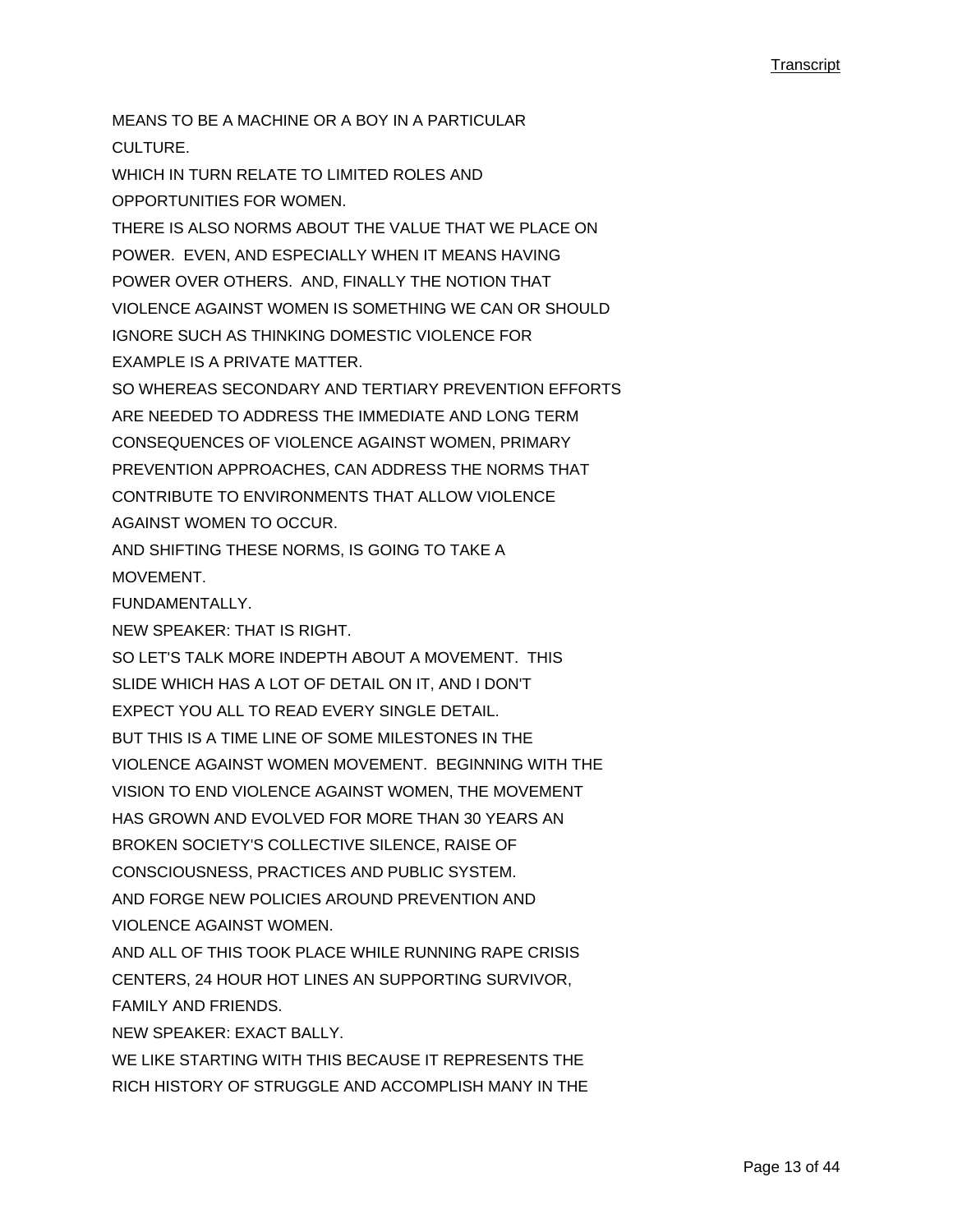MOVEMENT. WE ALSO WANT TO EMPHASIZE THAT THE RESPONSE TO VIOLENCE AGAINST WOMEN EMERGE FROM THIS MOVEMENT. IT WASN'T A GOVERNMENT RESPONSE. IT WASN'T A HEALTHCARE SYSTEM RESPONSE. IT WAS WOMEN FROM ALL WALKS OF LIFE WHO STOOD AND SAID, THIS IS UNACCEPTABLE. THINGS HAVE TO CHANGE. AND, IT WAS WOMEN WHO BROUGHT ENTIRE COMMUNITIES TOGETHER TO ACHIEVE THIS LEVEL OF CHANGE. THIS IS THE FOUNDATION ON WHICH WE ARE CONTINUING TO BUILD COMMUNITY-OWNED PREVENTION EFFORTS. NEW SPEAKER: SO, OF THE MILESTONES, AND WE DON'T WANT TO ASSUME THAT THIS IS TOTALLY COMPLETE, SO WHAT WE WANT TO ASK ALL OF YOU IN A TEXT CHAT NOW, OF THE MILESTONES LISTED HERE, OR NOT LISTED, WHICH ONES DO YOU CONTINUE TO BE THE MOST SIGNIFICANT IN MOVING THE DEAL FORWARD AND WHY? THAT MIGHT TAKE A LITTLE BIT OF TIME TO THINK ABOUT. WE'LL LET YOU THINK AND TYPE FOR A MINUTE. NEW SPEAKER: SHOULD WE BACK UP AND SHOW THAT SLIDE WHILE PEOPLE ARE TYPING? THANKS. SOMEONE SAID LAWS. GOES BACK TO POLICY, WHAT PEOPLE WERE MENTIONING EARLIER. THE VAW ACT. THE LEGAL MILESTONES. COLLABORATION. BRINGING MEN INTO THE DISCUSSION. RECOGNITION OF PUBLIC HEALTH PROBLEMS. THE VICTIM OF CRIME. THE VICTIMS OF CRIME ACT. CREDIT OTHER MOVEMENTS THAT LED TO THIS. CONGRESSIONAL HEARINGS. INTRODUCTION OF START PROGRAMS. ATTORNEY GENERAL HEARING, VIEWING, AND NEW DECLARATIONS. FOR THEN AND NOW. THIS IS GREAT. PLEASE KEEP ADDING TO THIS. I AM GOING TO NOW, FINALLY, WE HAVE HAD OUR GUEST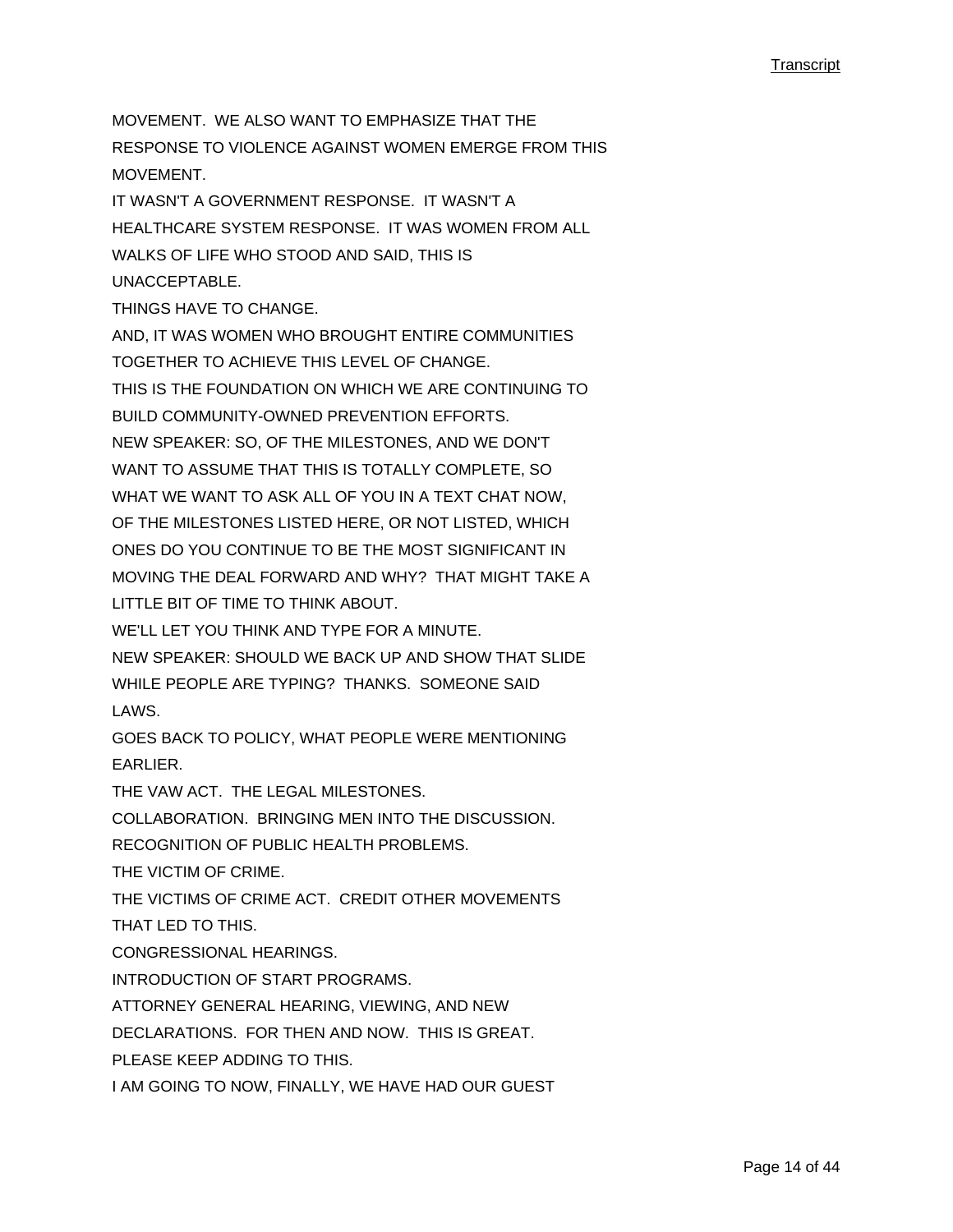PANELIST ON THE LINE, LONG ENOUGH. VERY, VERY PLEASED TO HAVE WITH US TODAY A GUEST PANELIST WHO HAS BEEN INVOLVED IN MANY OF THE MILESTONES THAT WE HAVE BEEN JUST LOOKING AT HERE. WE HAVE WITH US, DONNA GARSKE, THE EXECUTIVE DIRECTOR OF TRANSFORMING COMMUNITIES, TECHNICAL ASSISTANCE, TRAINING AND RESOURCE CENTER. TC-TAT FOR SHORT. IT IS A DIVISION OF THE MARIN ABUSED WOMEN'S SERVICES IN SAN RAFAEL, CALIFORNIA. HEY, DONNA. NEW SPEAKER: HI, THERE. NEW SPEAKER: THANK YOU FOR HANGING OUT WITH US FOR THE INTRO PART. NEW SPEAKER: WELCOME DONNA. WHEN, YOU KNOW, THE FIRST THING WE WANT TO ASK YOU, YOU KNOW, WHEN YOU ARE THINKING ABOUT THE MOVEMENT, WHAT ARE THE 2-3 MILESTONES THAT YOU CONSIDER TO BE THE MOST IMPORTANT AND WHY? NEW SPEAKER: WELL, FIRST AND FOREMOST, I WOULD LIKE TO THANK YOU, PREVENTION INSTITUTE AND PREVENTION CONNECTION. NEW SPEAKER: EXCUSE ME, DONNA, LET ME ASK YOU TO SPEAK UP A LITTLE BIT. WE ARE HAVING A HARD TIME HEARING YOU. NEW SPEAKER: OKAY. IS THAT BETTER? NEW SPEAKER: THAT IS. THANK YOU. SORRY FOR INTERRUPTING. MAKE SURE THAT EVERYONE CAN HEAR YOU. >> CORRECT. FIRST AND FOREMOST, I WOULD LIKE TO THANK PREVENTION CONNECTION AS WELL AS THE PREVENTION INSTITUTE FOR PLACING THIS DISCUSSION BEFORE US TODAY AND HOPEFULLY MORE DISCUSSIONS THAT FOLLOW. I THINK THAT IN LOOKING TO THE FUTURE, IN TERMS OF THE INTEGRATION OF THE PREVENTION WORK INTO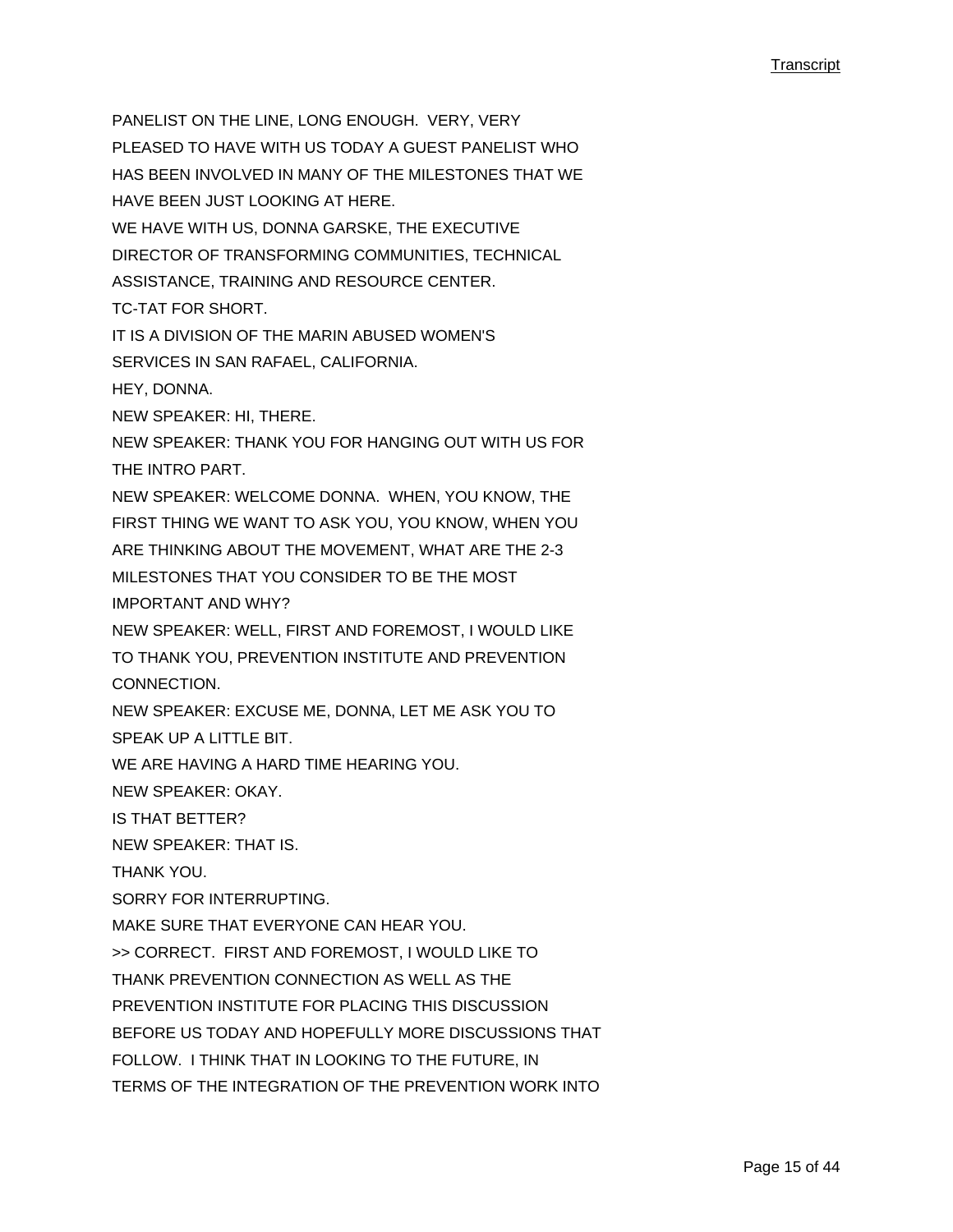OUR AGENDA, IT IS REALLY ESSENTIAL THAT WE DISCUSS SORT OF A HISTORY OF OUR WORK THROUGH THE LENS OF A SOCIAL MOVEMENT.

WHAT WE KNOW ABOUT SOCIAL MOVEMENTS OVERTIME, AND CONNECTION BETWEEN OUR TRADITION AS A MOVEMENT AND THE INCLUSION OF PREVENTION AS A PRIMARY AGENDA ITEM.

HAVING SAID THAT, IN LOOKING AT THE MILESTONES, AND GOSH, THE FIRST THING IS, I WAS CHUCKLING TO MYSELF BECAUSE I WAS THINKING WHY SO MANY FEEL TIRED, A DOING THIS FOR A PERIOD OF TIME.

THERE HAS BEEN SO MUCH THAT HAS BEEN ACCOMPLISHED WITHIN SUCH A, YOU KNOW, SMALL AMOUNT OF TIME, REALLY.

WHEN YOU LOOK AT THE CHANGES THAT COME ABOUT OVER THE LAST 30 YEARS, THEY ARE QUITE PHENOMENAL, QUITE AMAZING.

SO WHEN I LOOK AT MILESTONES AND LDO WANT TO COMMENT ON ONE IN PARTICULAR THAT I THINK THAT IS REALLY SIGNIFICANT.

LET ME JUST SAY THAT I TEND NOT TO THINK OF MILESTONES AS SINGLE EVENTS BUT RATHER TO THINK OF, YOU KNOW, A CHART LIKE THIS, AS AN OPPORTUNITY TO LOOK AT THE SCENES OR THE TRENDS OR THE STRATEGIES THAT PLAY. AND SO IT IS NOT ONLY THE WHAT GOT ACCOMPLISHED WITHIN THE CONTEXT OF OUR MILESTONES, BUT FOR ME, ALSO THE HOW. AND WHEN I LOOK AT THIS CHART, WHAT IS NOTICEABLE TO ME IS THAT I SEE THE CLEAR GRASSROOTS UP STRATEGIES THAT PLAY. SO, FIRST AND FOREMOST, YOU KNOW, WE ORGANIZE AT THE LOCAL LEVEL.

AND, YOU KNOW, THERE WE GO.

YOU KNOW, LOCAL -- RAPE PREVENTION PROGRAMS, TV PROGRAMS AND WE MANAGE TO MAKE LEGITIMATE AND NECESSARY AND ACCEPTABLE AGENDA. WE ACHIEVE THIS ACCEPTANCE BY ADVOCATING FOR THE SOCIAL GOOD IN OUR COMMUNITIES.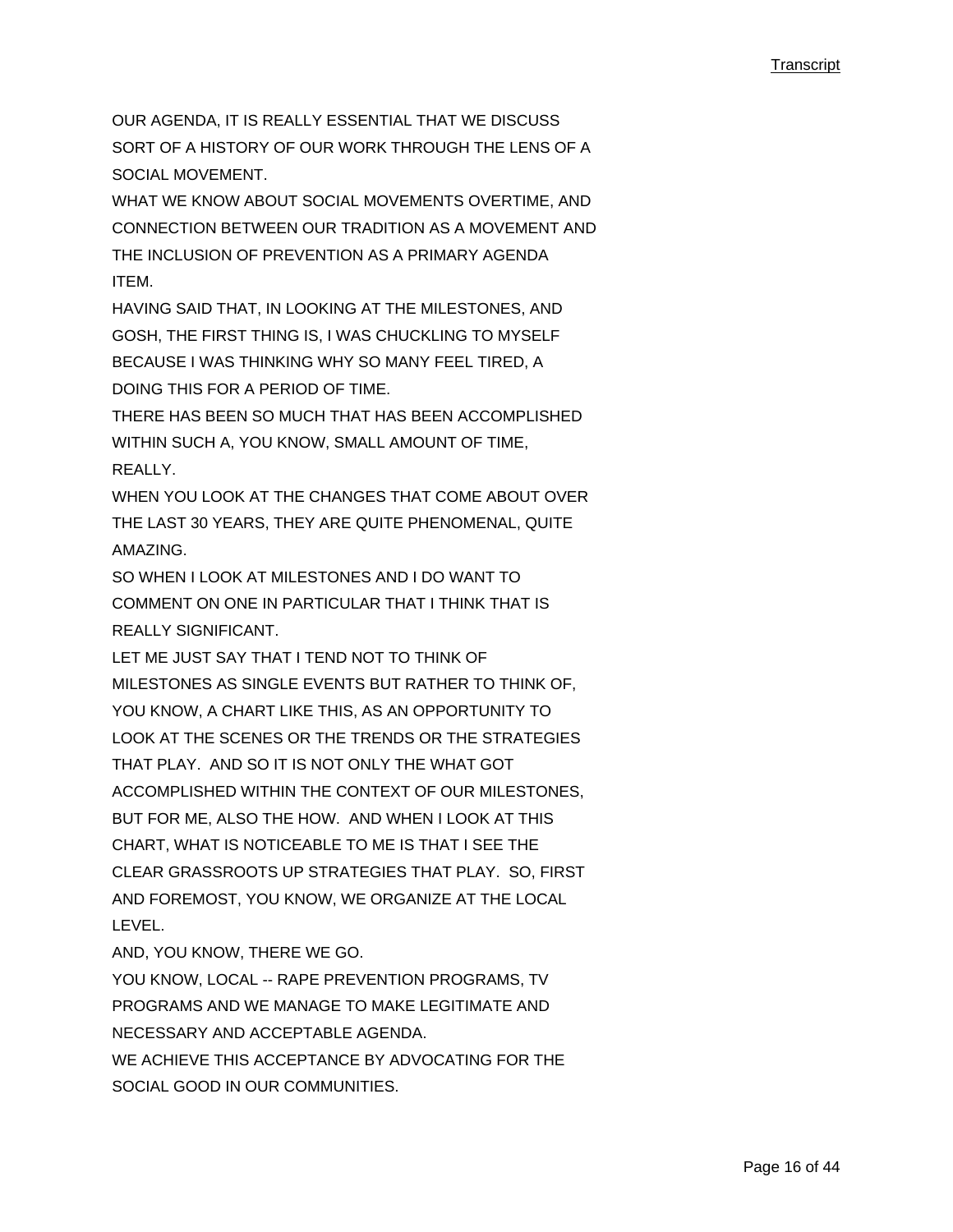WELL, BEYOND THAT, COALITIONS, CAME INTO PLAY.

AND, THEY SIGNAL THE EMERGENCE OF THE NETWORKS AN OUR UNITY AND ABILITY TO REALLY SPEAK WITH A SINGLE **VOICE** 

AND, SO, COALITIONS TOOK ON THE BUSINESS OF SPEAR HEADING THE SOCIAL POLICY REFORM WORK BOTH WITHIN THE STATES AS WELL AS THE NATIONAL LEVEL.

OF COURSE, COALITIONS HERE BEING INCLUSIVE OF STATE AS WELL AS FEDERAL COALITIONS.

AND, YOU KNOW, ONCE FULLY ORGANIZED, COMMUNITY BY COMMUNITY, COUNTY BY COUNTY, STATE BY STATE, AND BY A FEDERAL LEVEL, WE HAVE BEEN QUITE SUCCESSFUL IN INTEGRATING AND SOMETIMES INFILTRATING THESE VARIOUS SOCIAL INSTITUTIONS AND MANAGE TO SEE OUTCOMES SUCH AS THE VARIOUS FUNDING INITIATIVES.

PERHAPS THE MOST PROFOUND FOR FROM MY OPINION POINT OF VIEW IS PASSAGE OF VIOLENCE AGAINST WOMEN ACT. PLACED IN THE ACT, THAT WAS THE POLITICAL OPPORTUNITY AT THE TIME THAT WE HAD TO MOVE WITH THAT. AND WE, YOU KNOW, SOME POINT TALK ABOUT THE DOWN SIZE OF, YOU KNOW, THE CRIMINAL JUSTICE FOCUS

AS WERE IN PARTICULAR WORKING TOWARDS THE BROADER VISION OF THE PREVENTION AGENDA.

BUT LET ME SAY THAT I THINK THAT WHAT IS SO SIGNIFICANT ABOUT THIS MILESTONE, IT IS MADE, AND TO

THIS DAY, CONTINUES TO MAKE A REALLY CLEAR STATEMENT

ABOUT THE NATURE OF THE PROBLEM.

AND BY DOING SO, IN SUCH STARK TERMS, HAVE CHALLENGED THIS EVER SINCE TO MAINTAIN A CLEAR AND ACCOUNTABLE ANALYSIS OF THE PROBLEM AS WELL AS THE

SOLUTIONS. I THINK, I ALSO TAKE NOTE OF THE FACT

THAT THE OPPOSITION THAT HAS BEEN ORGANIZING,

AGAINST OUR AGENDA BASICALLY, ONE OF THE FIRST

THINGS THAT THEY ARE WORKING TOWARDS IS THE CHANGING

OF THE LANGUAGE T IS NO LONGER VIOLENCE AGAINST WOMEN.

VIOLENCE AGAINST ALL PEOPLE.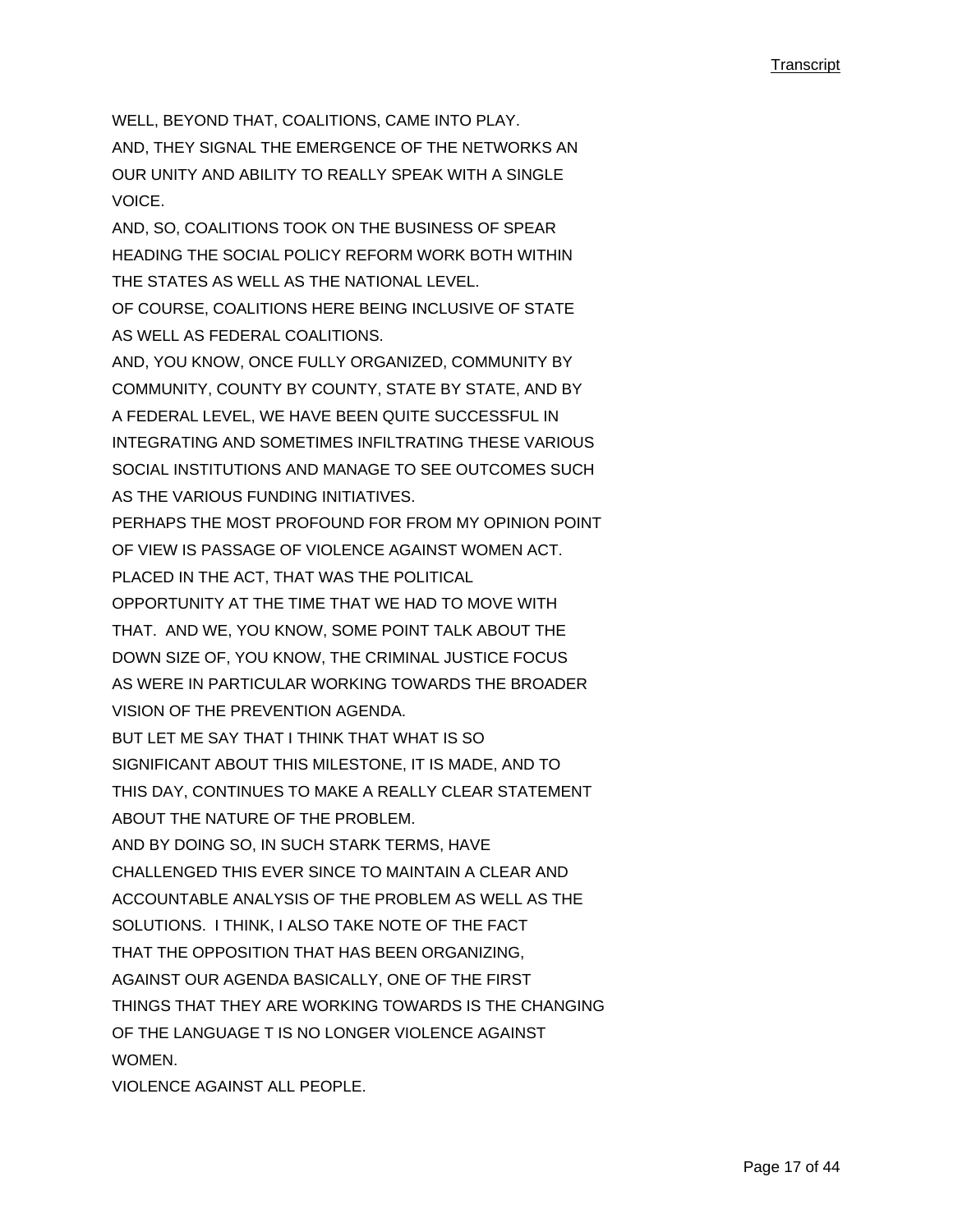AND, I THINK THAT THE OTHER THING THAT IS REALLY SIGNIFICANT IS THAT FROM PERSPECTIVE OF MOVEMENT, THAT TO ACHIEVE THIS NATIONAL POLICY, REALLY REPRESENTS A MAJORITY OF PUBLIC SUPPORT FOR OUR AGENDA.

AND, THAT WE HAVE DEFINED OUR SOLUTION AS A LEVEL OF POLICY STRATEGY.

SO IT IS REALLY THAT PIECE OF LEGISLATION IN MY HUMBLE OPINION THAT CREATED THE SPRINGBOARD FOR US TO BE ABLE TO BE HAVING THIS CONVERSATION TODAY. AND I THINK IT IS REALLY QUITE A REMARKABLE MILESTONE

HOPEFULLY WE'LL CONTINUE TO BE SO OVERTIME. >> THANK YOU, DONNA.

I THINK THAT IS JUST -- YOU MADE A NUMBER OF REALLY IMPORTANT POINTS. YOU KNOW, IN PARTICULAR WHAT STRIKES ME AS THE, YOU KNOW, REAL RECOGNITION OF THE PROCESS AND HOW MANY PEOPLE HAVE BEEN INVOLVED IN THIS AND STARTING WITH THE GRASSROOTS. CULMINATING IN POLICY AND HOW IT HAS BEEN SO IMPORTANT IN TERMS OF CLEARLY STATING THE ISSUES.

AND, YOU KNOW, I'M STRUCK A LITTLE BIT ABOUT YOUR COMMENT ABOUT, YOU KNOW, MAYBE WE NEED TO COME BACK TO THE PROs AND CONS OF HAVING IT EMBEDDED IN JUSTICE LANGUAGE. I THINK THAT MIGHT BE SOMETHING IN THE END THAT WE CAN COME BACK TO YOU.

I THINK THAT HAS, MIGHT HAVE SOME REAL IMPLICATIONS

IN TERMS OF WHAT WE ARE TALKING ABOUT FOR ADVANCING PRIMARY PREVENTION.

BECAUSE THOSE ARE SORT OF ON DIFFERENT ENDS OF THE CONTINUUM.

SO MAYBE THAT IS SOMETHING WE'LL ALL COME BACK TO AT THE END.

BUT, THANK YOU VERY MUCH FOR GETTING US STARTED WITH THOSE COMMENTS. AND, WHAT WE ARE GOING TO DO NOW IS MOVE ON TO -- I THINK WE'LL MOVE FORWARD TO TWO SLIDES TO RESEARCH BASE.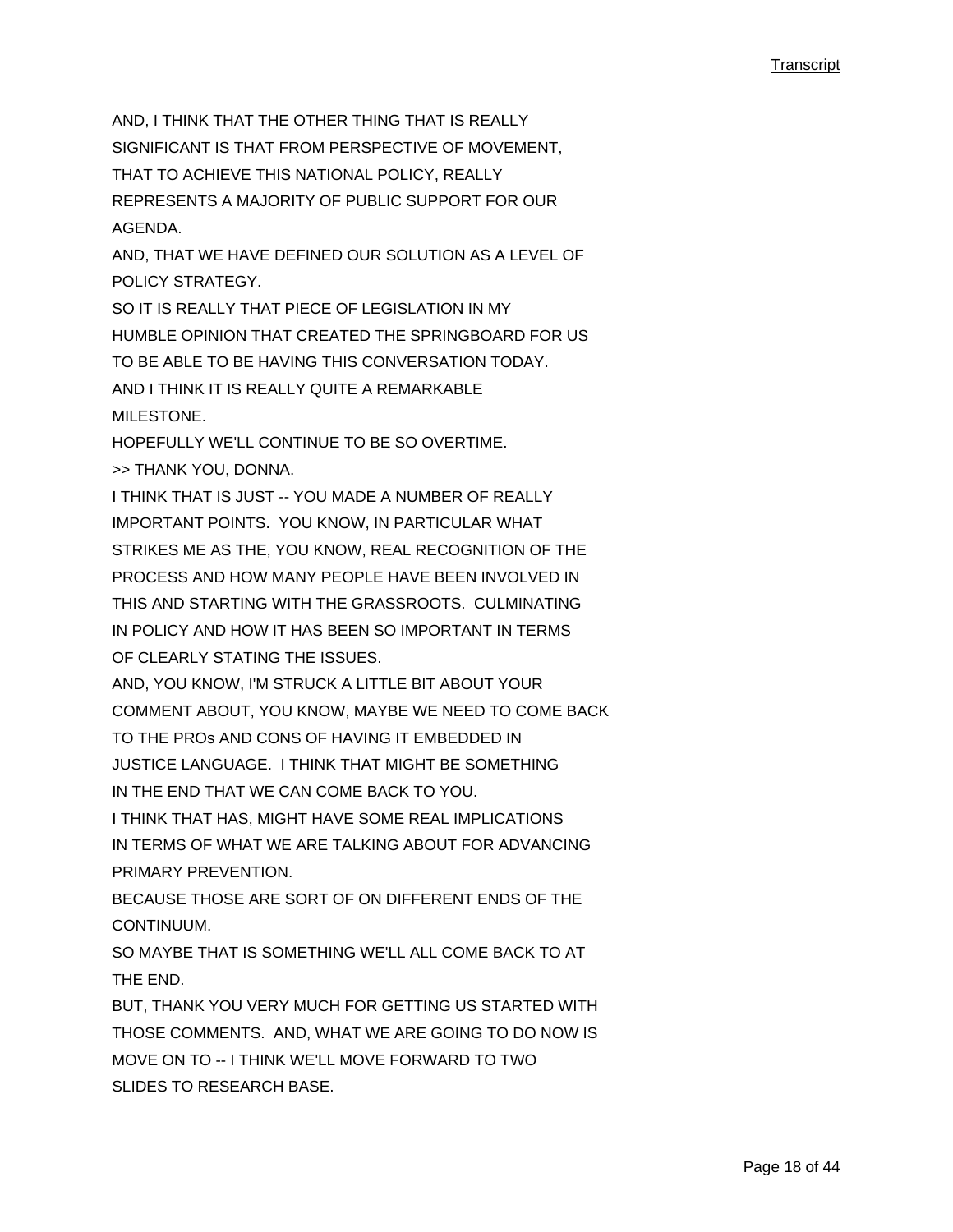SO, YOU KNOW, WHAT WE ARE GOING TO DO IS GO THROUGH SOME ELEMENTS OF SUCCESSFUL MOVEMENTS. WE JUST WANTED TO GIVE YOU A SENSE OF WHERE THIS IS COMING FROM. WE DID A PREVENTION INSTITUTE THAT DID A PAPER IN 2007 FOR LAYING THE GROUND WORK FOR A MOVEMENT TO REDUCE HEALTH DISPARITIES. AS PART OF THAT WORK AND ACTUALLY LIZ DID THIS RESEARCH FOR US, WE LOOKED AT ELEMENTS OF SUCCESSFUL SOCIAL MOVEMENTS. AND, WE LOOKED AT SOCIAL MOVEMENT THEORY AND COLLECTIVE ACTION, POLITICAL COMMUNICATION AND HEALTH COMMUNICATION AND SO FOR THE RESEARCH IN THOSE FIELDS.

SO, AS WE MOVE INTO THESE ELEMENTS OF SUCCESSFUL SOCIAL MOVEMENTS WE WANTED YOU TO KNOW WHERE THOSE ELEMENTS ARE COMING FROM.

SO, LUCY, YOU WANT TO START TAKING US THROUGH THOSE ELEMENTS AND WE ARE FORTUNATE TO HAVE THE OPPORTUNITY TO CONTINUE THIS DIALOGUE WITH DONNA AS WE GO THROUGH THESE ELEMENTS? NEW SPEAKER: YES, CERTAINLY.

ONE OF THE REASONS I WAS REALLY EXCITED TO HAVE DONNA ON, WAS WHEN I WAS, WHEN WE WERE TALKING OUR GUEST, POTENTIAL GUEST, DAVID MENTIONED THAT DONNA NOT ONLY HAS BEEN INVOLVED IN MANY OF THESE MILESTONES BUT IS VERY, VERY WELL VERSED IN THE THEORY OF SOCIAL MOVEMENTS. SO, DONNA, I NOTICED IN YOUR INITIAL ANSWER TO RACHEL'S QUESTION THAT YOU HAVE ACTUALLY GIVEN US QUITE A GREAT PREVIEW FOR MANY OF THE ELEMENTS THAT WE ARE GOING TO USE HERE. BASED ON THE RESEARCH, WE BOIL IT DOWN TO SIX MAJOR ELEMENTS THAT WE NOTICED THAT WERE COMMON TO ALL SUCCESSFUL SOCIAL MOVEMENTS.

FIRST OF ALL, WE DO WANT TO ACKNOWLEDGE THAT THIS IS RESEARCH BASED ON LIKE RACHEL SAID, A LOT OF DIFFERENT TYPES OF THEORIES AND SOCIAL MOVEMENTS. NOW, THE FIRST ELEMENT FRAMING, SECOND ONE, CLEARLY ARTICULATED GOALS.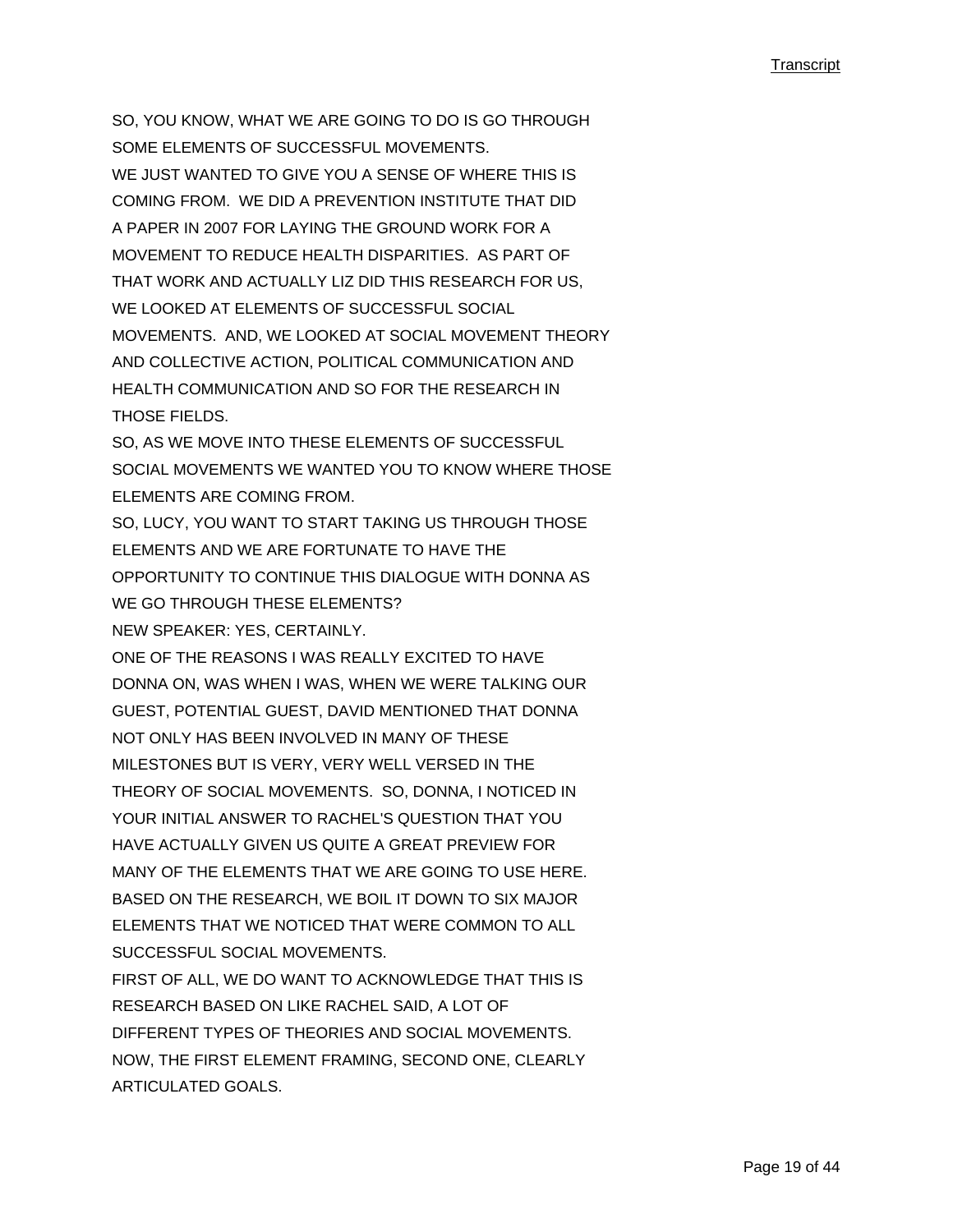THEN, RESOURCES, MOBILIZATION, WHICH INCLUDES HUMAN RESOURCES, TANGIBLE AND INTANGIBLE ASSETS. POLITICAL OPPORTUNITIES, LEADERSHIP AND MEMBERSHIP. LIKE I SAID, DONNA JUST TOUCHED ON ALL OF THESE. NEW SPEAKER: LIZ, AS I LOOKED AT THESE, IT SEEMS NOT ONLY DID DONNA TOUCH AN A NUMBER OF THESE, BUT THE KINDS OF THINGS THAT PEOPLE WERE TEXT CHATTING IN, DO COULD LINE UP UNDER THESE CATEGORIES. NEW SPEAKER: VERY MUCH SO. SO WE ARE GOING TO GO THROUGHOUT AND DISCUSS EACH OF THESE IN A LITTLE MORE DETAIL AND, WE ARE GOING TO TALK ABOUT THEM IN GENERAL AND IN PARTICULAR, IN RELATION TO THE VIOLENCE AGAINST WOMEN PREVENTION MOVEMENT. AND, AS WE GO THROUGH THESE ELEMENTS WE ARE GOING TO ASK DONNA TO COMMENT ON LESSONS LEARNED FROM THE MOVEMENT AS THEY RELATE TO SOME OF THE ELEMENTS. AND DURING THE LAST HALF HOUR, WE ARE GOING TO OPEN UP THE DISCUSSION TO EXPLORE IMPLICATIONS FROM THE LESSONS LEARNED FOR EXPANDING THE MOVEMENT IN A PRIMARY PREVENTION DIRECTION.

LET'S MOVE ON TO FIRST ELEMENT. FRAMING. FRAMING REFERS TO A MOVEMENT PRESENTING THE GOALS. KEY ELEMENTS OF THIS INCLUDES ARTICULATION AND CLEAR POLICY GOALS.

TRANSLATION OF PUBLIC HOUSE LANGUAGE AND APPROACHES TO EASILY UNDERSTOOD TERMS, SIMPLE LANGUAGE ABOUT WHAT WORKS FOR DIVERSE GROUPS AND POLICY OPTIONS THAT CAN TAKE ADVANTAGE OF POLITICAL OPPORTUNITIES AND, YOU KNOW, I NOTED THAT A SPOKES -- FOLKS WERE WRITING IN A NUMBER OF PEOPLE MENTIONED POLICY REPEATEDLY AND CERTAINLY, DONNA ALSO ARTICULATED THAT. AND REALLY ABLE TO TAKE ADVANTAGE OF POLITICAL OPTIONS.

NEW SPEAKER: AND, SOME OF THE MOST WIDELY ACCEPTED FRAMES ARE UNIVERSAL.

THEY AFFECT US ALL. AND ENVIRONMENTAL WHICH JUST MEANS THAT THEY ARE ATTRIBUTABLE TO THE EXTERNAL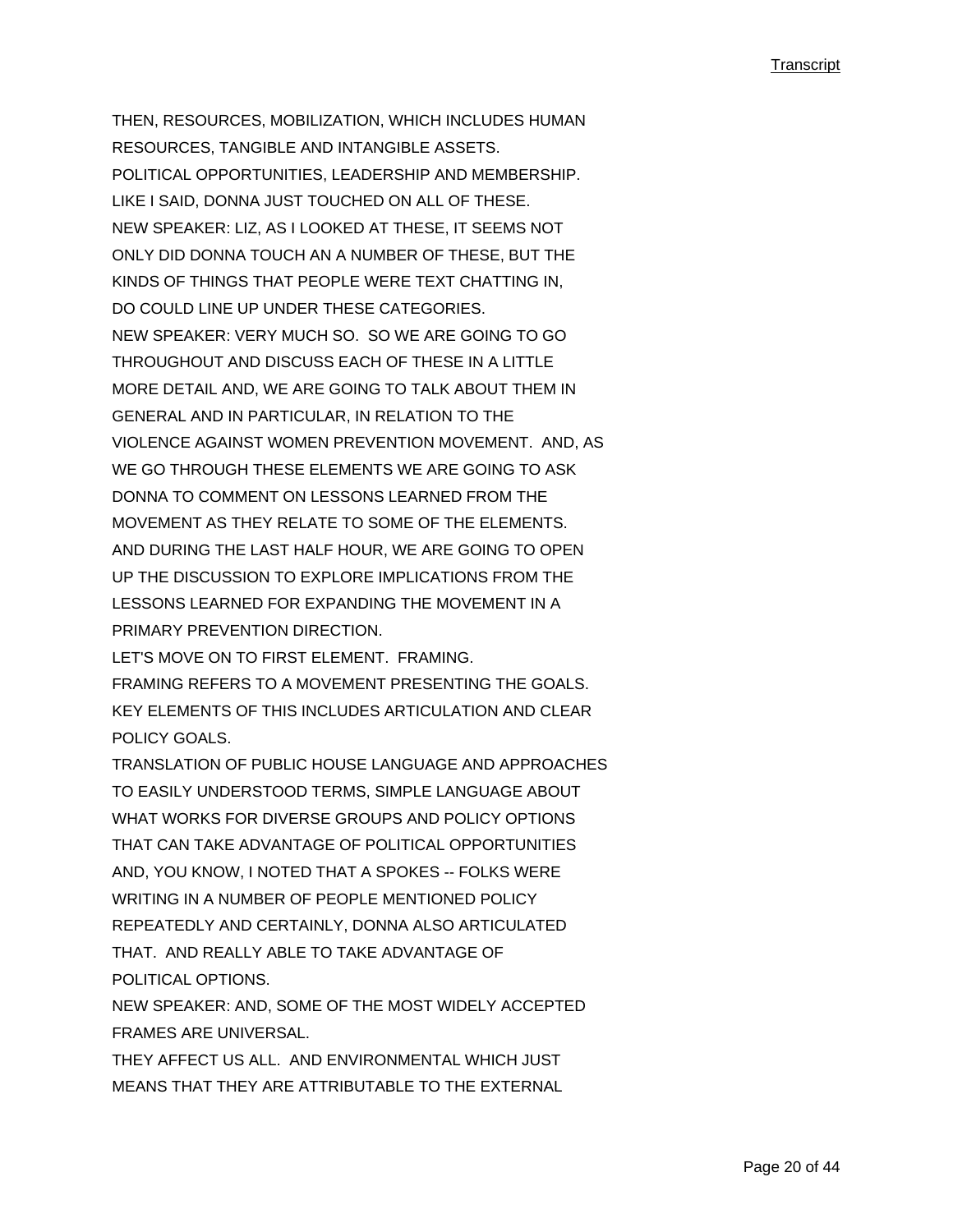ENVIRONMENT AS OPPOSED TO ARISING FROM THE INDIVIDUAL.

THEY ARE INCURRED BY INNOCENT VICTIMS. THEY ARE CONSIDERED A PUBLIC HEALTH THREAT. AND I SAW THAT CAME UP ONCE DURING THE TEXT CHAT. AND, THEY ALSO FRAMED AS DANGEROUS AND UNHEALTHY. NEW SPEAKER: SO THINKING ABOUT THIS ISSUE OF FRAMING AN CLEARLY YOU ALREADY MENTIONED THAT, THAT VAWA HAS CLEARLY STATED THE GOALS. WHAT DO YOU THINK -- WHAT IN TERMS OF FRAMING HAS BEEN THE SIGNIFICANT OR MOST SUCCESSFUL ELEMENTS THAT CONTRIBUTED TO THE WOMEN'S MOVEMENT? YOU A ACTUALLY, I THINK I WAS FOCUSED MORE ON THE QUESTION OF, DO WE KNOW -- WHAT DOES IT POINT TO AGENDA? I THINK THAT OUR MOVEMENT SO FAR HAS BENEFITED IT FROM. AGAIN, AND UNDERLINE FRAMING. IN AND OF ITSELF, JUST THE RECOGNITION THAT THIS PROBLEM EXISTS, GOES AGAINST THE SOCIAL NORMS OF THE CULTURE AND SOCIETY WHICH, YOU KNOW, HISTORICALLY HAS DENIED MINIMIZE BLAME AND IGNORED THE PROBLEM. SO, WHAT I NOTICE IS THAT THE TENDENCY IS THAT THE TENDENCY IS TO GET OFF THE FOCUS IN TERMS OF WHAT THE PROBLEM IS. WHICH IS VIOLENCE AGAINST WOMEN. AND I THINK THAT WE HAVE HAD TO WRESTLE WITH THAT IN NUMEROUS WAYS OVER TIME AS A MOVEMENT. SO WHEN I THINK ABOUT THE PREVENTION, WHAT I AM NOTICING IS THAT WE'RE FRAMING PART OF OUR SOLUTIONS AROUND THIS PROBLEM AS, YOU KNOW, HEALTHY AND EQUAL RELATING AS ONE EXAMPLE. AND, YOU KNOW, POSITIVE LANGUAGING AROUND, YOU KNOW, MENTORING BOYS TO MEN. THESE ARE ALL VERY POSITIVE THINGS. AND I THINK THAT PERHAPS ONE OF OUR GREATEST CHALLENGES IS REALLY, YOU KNOW, ARE ORGANIZED POINTS OF VIEW ABOUT THIS FRAMING, BECAUSE IF YOU LOOK AT THIS, SOCIAL CHANGE EFFORTS, HAS BEEN WHAT IS THE WORD? UNDERMINED BY FRAMING. I THINK, FOR EXAMPLE, GOING BACK TO THE '80s, WHEN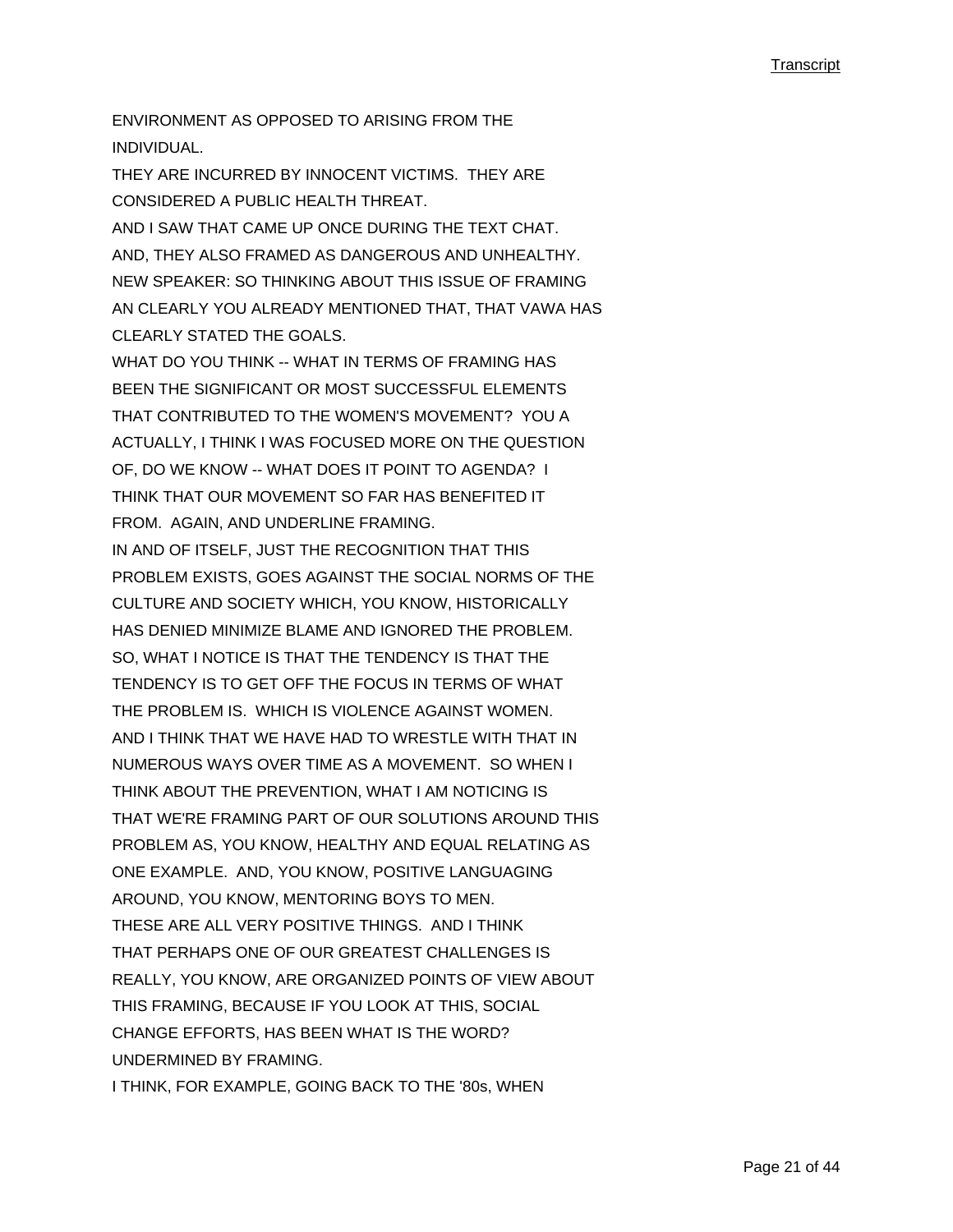THE FIELD WAS REALLY MOVING STRONGLY IN TERMS OF DOING COMMUNITY DEVELOPMENT WORK AND THE GOVERNMENT PUT A STOP ON THE FRAMING AND BASICALLY CHANGED IT FROM LOOKING AT SOCIAL ECONOMIC AND THE CONTINUUM INTO SOMETHING INDIVIDUALISTIC AND JUST SAY NO. YOU LOOK AT THE WAR ON POVERTY AND WHAT STARTED TO HAPPEN WITH TERMS OF POSITIVE CHANGES AND IMPACTING POOR PEOPLE AND THEIR CAPACITY TO ORGANIZE, AND, WHAT, HOW THE DYNAMIC OF THE GOVERNMENT CAME INTO PLAY IN TERMS OF SHUTTING THAT DOWN. SO, I THINK THAT PART OF THE FRAMING IS CHALLENGING BECAUSE IT POTENTIALLY WILL CONTINUE TO TELL THE TRUTH AND BREAK THE SILENCE AND CHALLENGE SOCIAL NORMS AND AS SUCH, CREATE ATTENTION. I THINK THE FOCUS ON VIOLENCE AGAINST WOMEN, MAKE IT CLEAR UNTIL WOMEN ARE CLEAR OF THAT VIOLENCE, OUR WORK ISN'T FINISHED. I NOTICE THAT THE MOST COMMON FRAME IN THE PREVENTION SEAL, I THINK, IS THE FRAMING AROUND THE YOUTH, EMPHASIS ON YOUTH AND VARIOUS FRAMEWORKS AROUND THAT.

AND I THINK THAT THE POSITIVE OF THAT IS THAT FRAMING OR WHICH ISN'T FULLY FRAMED IN THE WAY I AM SAYING IT, EMPHASIS ON YOUTH, CERTAINLY MAKES OUR ISSUE ACCESSIBLE.

I THINK IT MAKES IT LOGICAL AND CERTAINLY SUPPORT THAT WITH AT RISK DATA.

I, TO ME, THE JURY IS STILL OUT ON THE QUESTION OF, IS THAT THE BEST WAY TO FRAME OUR PREVENTION? AROUND THAT PARTICULAR ONE? WHEN WE STILL HAVE THE PROBLEM OF, YOU KNOW, BILLION DOLLAR INDUSTRIES WITH ENTERTAINMENT MOVIE, ADVERTISING, CONTRIBUTING TO THE SOCIAL NORMS THAT WE NEED TO CHANGE. SO, I DON'T HAVE A DEFINITIVE ON THIS ONE IN TERMS OF THE FRAME, I JUST THINK THAT THERE IS A LOT TO THINK ABOUT HERE IN TERMS OF HOW WE FRAME AROUND THE PREVENTION SO THAT WE MAINTAIN OUR CLARITY BUT FRAME IN SUCH AWAY THAT MAKE IT ACCESSIBLE.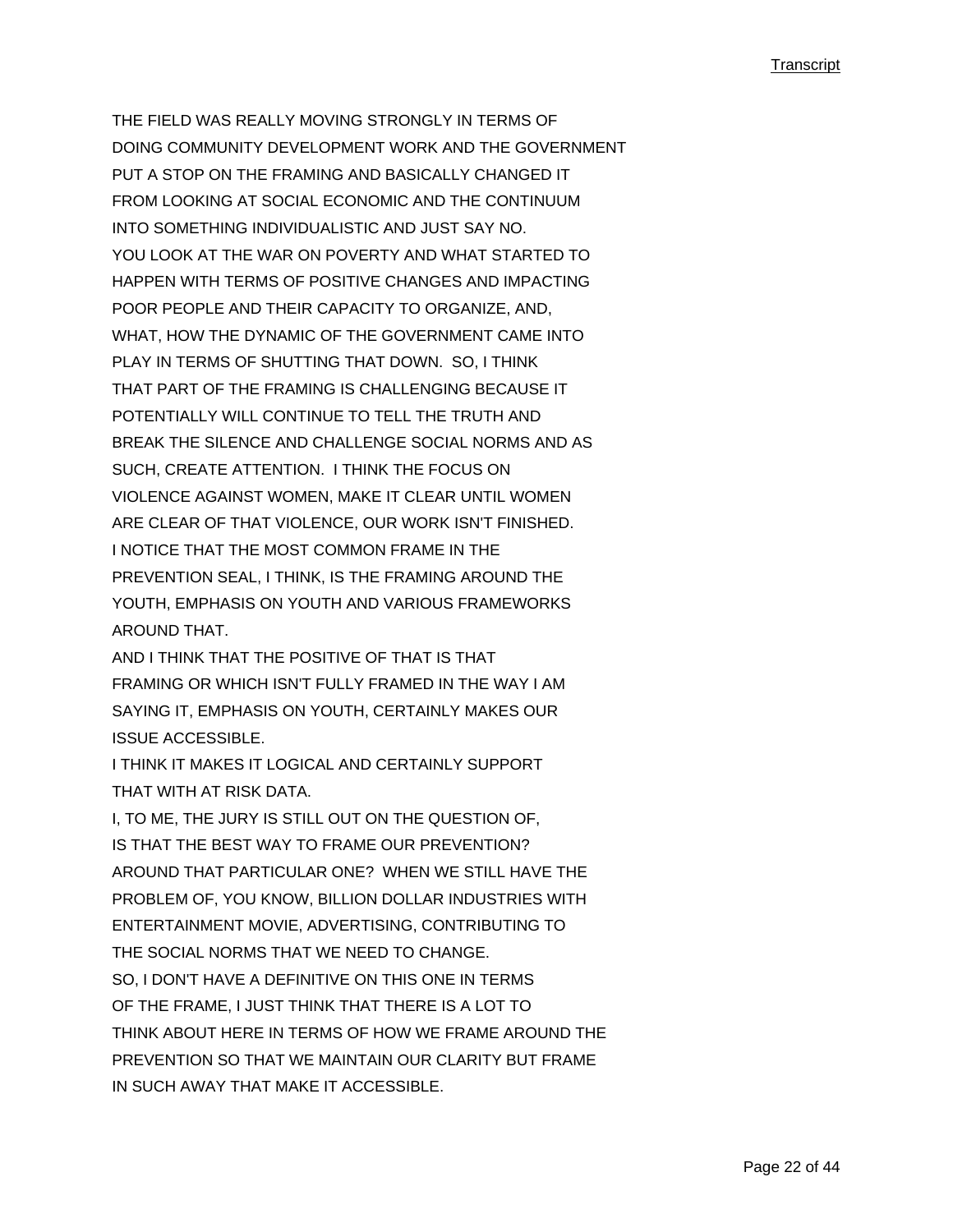NEW SPEAKER: I THINK CLARITY, ACCESSIBLE IN ANOTHER THING THAT I THINK YOU SORT OF REFER TO WHEN YOU ARE TALKING ABOUT, SORT OF THE WAR ON POVERTY IS THE BENEFITS OF MORE UNIVERSAL FRAMING THAT THIS ISN'T ABOUT A CERTAIN GROUP OF PEOPLE OVER THERE. BUT THIS IS ABOUT ALL WOMEN. AND I THINK, DEFINITELY A LOT OF FOOD FOR THOUGHT.

AND, WE'LL COME BACK TO THAT WITH EVERYONE. WE DIDN'T, WE KNEW THAT WE COULDN'T GET INTO WHAT THE FRAME SHOULD BE.

NEW SPEAKER: RIGHT, RIGHT. FINALIZED THAT TODAY. BUT I THINK THAT US HAVING ANOTHER DISCUSSION, AT THE END, WHEN WE KIND OF ENGAGE EVERYBODY, WE'LL TALK MORE ABOUT WHAT ARE SOME OF THE IMPLICATIONS OF THIS.

NEW SPEAKER: OKAY.

LET'S MOVE ON TO OUR NEXT ELM, CLEARLY ARTICULATED GOALS.

NEW SPEAKER: EFFECTIVE MOVEMENTS ALSO HAVE TO CLEARLY ARTICULATE GOALS WHICH INCLUDE A DESCRIPTION OF THE SPECIFIC CHANGES THAT ARE WANTED. THESE GOALS HAVE TO BE BOUND WITH WHAT IS ACHIEVABLE AND USE RESEARCH TO EXPOSE THE PROBLEMS HIGHLIGHT AVAILABLE POSITION.

IN TERMS OF PRIMARY PREVENTION, WE OFTEN FOCUS ON GOALS THAT ADDRESS CHANGING THE NORMS THAT FACILITATE ON VIOLENCE AGAINST WOMEN. AS I'M THINKING ABOUT THIS, IT SEEMS SO CLOSELY RELATED TO THE FRAMING ISSUE AND SO MANY OTHER THINGS, YOU KNOW, YOU JUST TALKED ABOUT DONNA. SO MAYBE WITHOUT FURTHER ADIEUX, WHAT WE CAN DO IS MOVE ON TO TALK ABOUT POLITICAL OPPORTUNITIES. POLITICAL OPPORTUNITY IS REALLY ABOUT A MOVEMENT THAT CAPACITY, BY TYING THEM INTO CURRENT POLITICAL CRISIS AND BEING ABLE TO DO SO SWIFTLY AND AGGRESSIVELY.

TOBACCO AND GUN VIOLENCE, HIGHLY PUBLICIZED SMOKING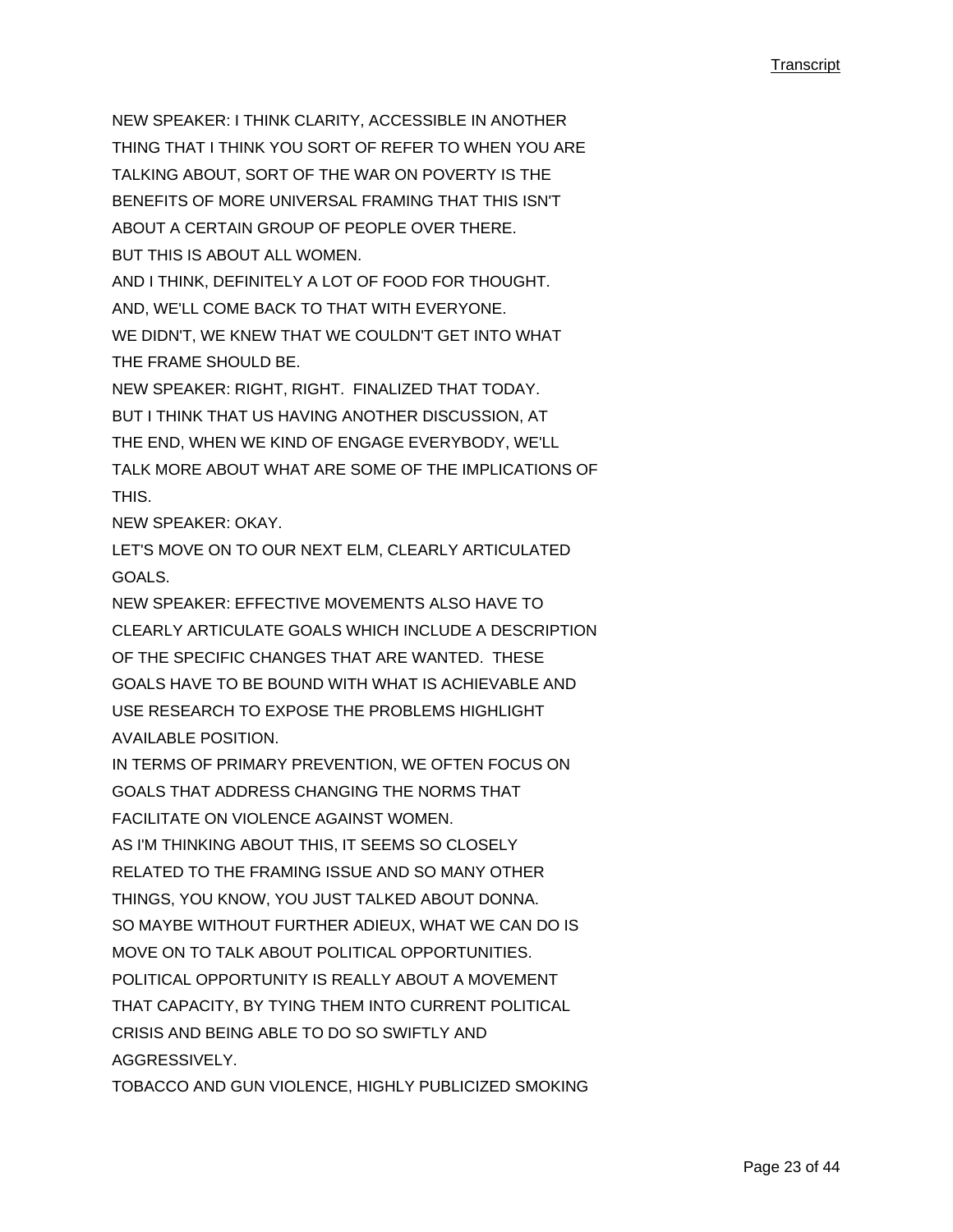RELATED DEVICE, GUN RELATED VIOLENCE HELP ELEVATE THE MOVEMENTS, GOALS AND ISSUES TO A NATIONAL LEVEL. SO I THINK THAT MAYBE THIS WOULD BE A GOOD TIME TO HEAR FROM EVERYBODY.

NEW SPEAKER: LET'S OPEN UP THE LINES.

NEW SPEAKER: IN TERMS OF POLITICAL OPPORTUNITY AND I KNOW THAT CAME UP EARLIER IN THE TEXT CHAT, WHAT HAVE BEEN SOME OF THE MAJOR POLITICAL OPPORTUNITIES FOR ADVANCING THE VIOLENCE AGAINST WOMEN PREVENTION MOVEMENT? OH, YEAH.

CHRIS BROWN, RIHANNA. OH, THAT IS AMAZING. WOMEN IN GOVERNMENT. I WAS JUST HEARING SOME MTV COMMENTARY ON THE CHRIS BROWN, RIHANNA SITUATION AS WELL.

OJ SIMPSON. IMMIGRATION ISSUES. CONGRESSIONAL **HEARINGS** 

OUR NEW PRESIDENT AND VICE PRESIDENT. BILL CLINTON AND MONICA. YOUNG GIRLS IN THE WHITE HOUSE. YES. OBAMA. THE OPRAH SHOW. CLARENCE THOMAS. NEW SPEAKER: THE OPRAH SHOW TODAY IS DOING DOMESTIC VIOLENCE STORY.

NEW SPEAKER: WOMEN'S HEALTH ISSUES.

NEW SPEAKER: SO AS FOLKS ARE WRITING SOME OF THIS

IN, MAYBE THIS IS A GOOD TIME, DONNA TO JUST ASK

YOU, WHAT HAVE WE LEARNED FROM THE MAJOR POLITICAL

OPPORTUNITY FROM THE WOMEN PREVENTION MOVEMENT HAS BEEN ABLE TO CAPITALIZE ON?

NEW SPEAKER: WELL, I THINK THAT WHAT WE HAVE LEARNED IS THAT IN FACT WE HAVE A READINESS TO MEET

OPPORTUNITY WHEN IT EMERGES AND I THINK THAT, YOU

KNOW, SOMEONE MENTIONED THE OJ SIMPSON CASE.

IT WAS LIKE OVERNIGHT PEOPLE DISCOVERED THE ISSUE

WHEN IN FACT THERE WAS A LONG TRADITION ALREADY AT

PLAY IN TERMS OF OUR MOVEMENT AND, YOU KNOW,

LOCATION AND LOCAL COMMUNITIES AND STATE COALITIONS, ETC.

WE WERE ABLE TO QUICKLY STEP UP TO THE MOMENT TO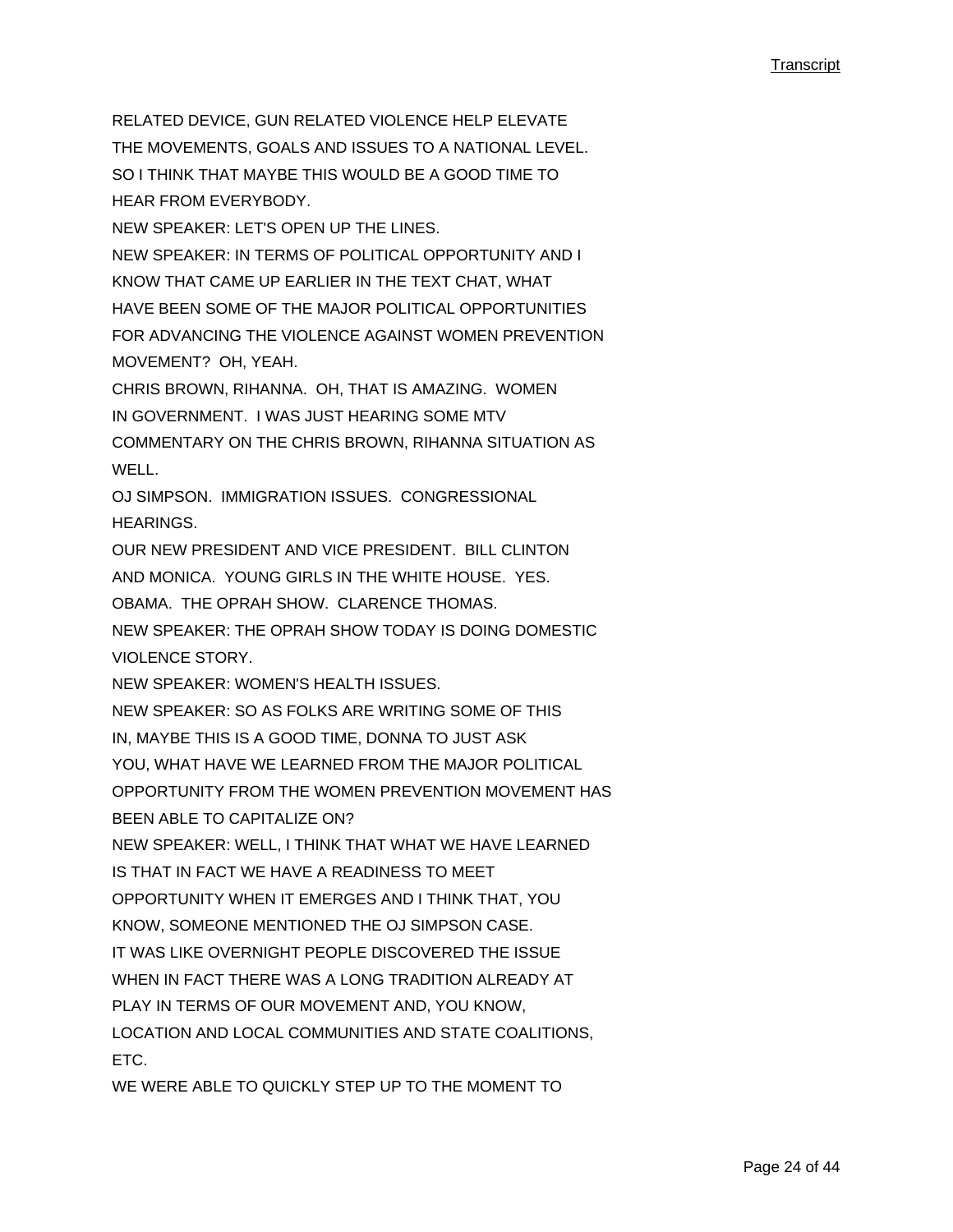ACCELERATE CHANGE IN A LOT OF DIFFERENT WAYS. AND THAT WAS CERTAINLY THE CASE HERE IN CALIFORNIA WITH A GROUP OF LEGISLATORS WHO DECIDED TO STEP UP TO THE MOMENT AND CHANGE SOME OF THE POLICIES HERE IN THE STATE INCLUDING A WHOLE NEW FUNDING INITIATIVE. AND I THINK THAT IT WAS THE LAST -- IT PUT WIND UNDER THE VIOLENCE OF WOMEN INITIATIVE.

IT MOVED THROUGH.

I THINK IT WOULD HAVE EVENTUALLY.

I CERTAINLY BELIEVE THAT IT WAS, YOU KNOW, PART OF THE ROCKET FUEL THAT GOT OVER THE LINE IN TERMS OF **THIS** 

I THINK THAT IS ONE PART OF IT.

I THINK THE OTHER OPPORTUNITY IS THAT WE, TO DATE, HAVE BEEN VERY CLEAR IN ANALYSIS ABOUT THE INTERVENTION WORK. SO, WHEN OPPORTUNITY EMERGES, YOU KNOW, WE SPEAK FOR THE MOST PART WITH A COMMON VOICE IN TERMS OF, YOU KNOW, OUR CORE PRINCIPLES, YOU KNOW

WOMEN CENTERED ANALYSIS OR SAFETY IS A PRIMARY CONSIDERATION. SAFETY AND PROTECTION. SO I THINK THAT, YOU KNOW, FOR THE MOST PART, WE ARE WELL ORGANIZED.

AND FRAMING ABOUT WHAT IS MOST IMPORTANT WITHIN THE INTERVENTION. INITIATIVE.

THAT ACTUALLY HAS BEEN A STRENGTH THAT WORKED FOR US. IN RESPONSE TO POLITICAL OPPORTUNITIES. NEW SPEAKER: I AGREE.

KAREN LANGE ON THE TEXT CHAT, SAID, HISTORICALLY WE USED MANY OF THESE TO ADVANCE THE NEED FOR SERVICES. THIS IS IMPORTANT, BUT OFTEN FAIL TO MAKE THE CASE FOR PRIMARY PREVENTION.

NEW SPEAKER: RIGHT.

NEW SPEAKER: SO, AND, I DON'T, I DON'T KNOW IF THAT IS WHAT YOU MEANT BY SAYING WE MAKE THE CASE FOR INTERVENTION. BUT, YOU KNOW, I THINK THERE IS SOMETHING TO BE SAID THAT IT FEELS LIKE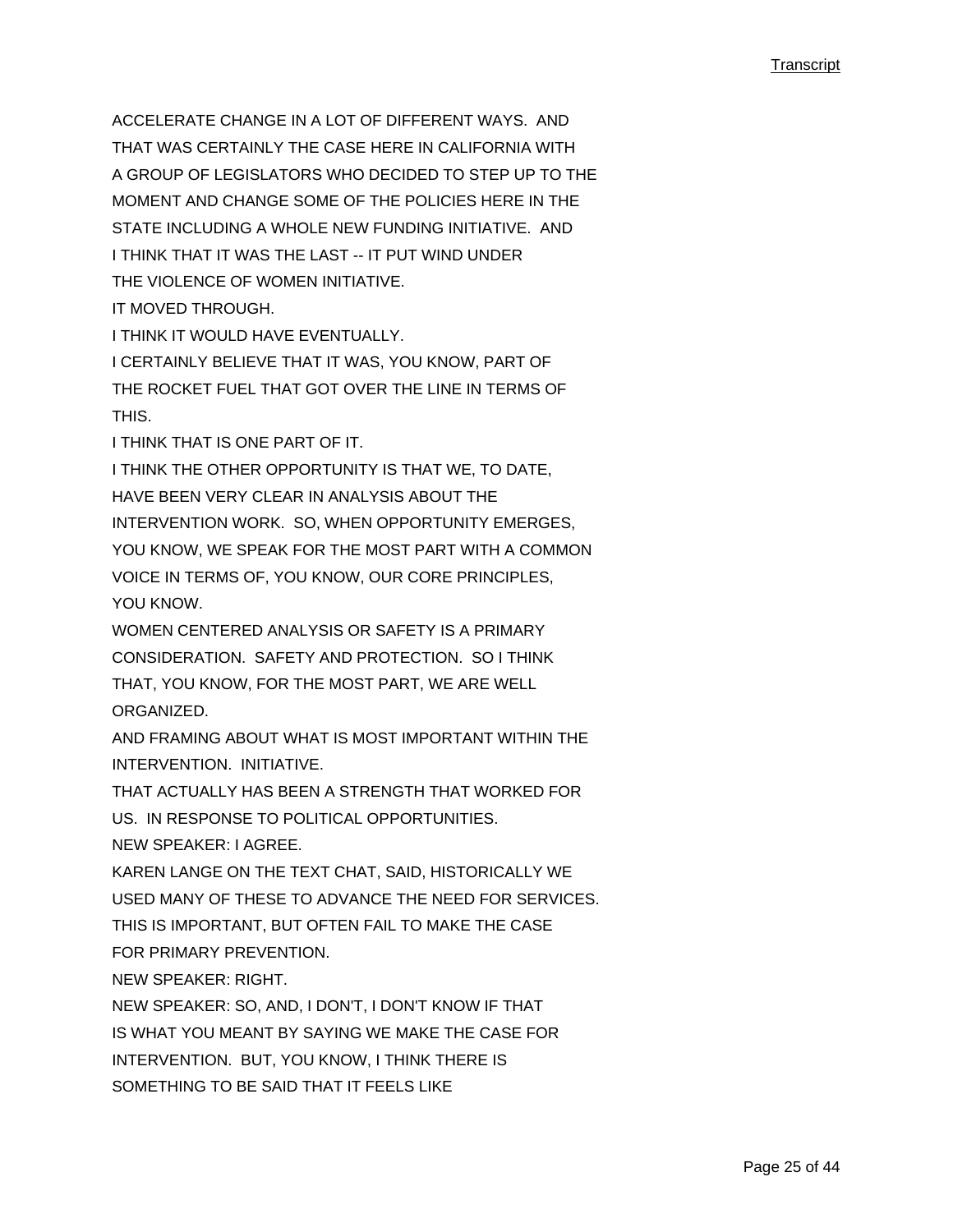INCREASINGLY, WHEN THERE IS OPPORTUNITIES PEOPLE ARE STARTING TO SAY, AND PREVENTION. BUT IT HASN'T HISTORICALLY BEEN THE CASE. NEW SPEAKER: HASN'T REALLY PLAYED OUT IN PRIMARY PREVENTION ENVIRONMENTAL CHANGES. THE MEDIA KEEPS COMING UP AND WHEN WE ARE TALKING ABOUT, PRIME OPPORTUNITIES, TO CREATE STRUCTURAL CHANGE, THAT IS A BIG ONE RIGHT THERE. NEW SPEAKER: WELL, LET ME ADD THAT I THINK THAT THE PROBLEM HERE, IF YOU WILL, IS THAT THE MOVEMENT HAS NOT FULLY OWNED OUR WORK AS A MOVEMENT. WHAT'S MISSING IS THE CONNECTION BETWEEN A MOVEMENT THAT IS FACILITATING INSTITUTIONAL AND A REFORM EFFORT. BUT IN ADDITION TO THAT, ULTIMATELY, A MOVEMENT IS ABOUT ENDING A PROBLEM. AND, I KNOW THERE HAS BEEN, YOU KNOW, TENSIONS AT DIFFERENT POINTS BETWEEN, YOU KNOW, WHAT IS RECOGNIZED AS PRIMARY PREVENTION AND THEN OUR WORK WITHIN THE MOVEMENT. BUT I THINK THAT ULTIMATELY OUR GOAL HERE IS TO ELIMINATE THE PROBLEM. AND, PREVENTION AND PRIMARY PREVENTION REPRESENTS TO ME TOOLS. HELPING US TO GET THERE. AND I THINK, ALSO, WE NEED TO LOOK AT GROUNDING THAT CHANGE AGENDA, THAT SOCIAL TRANSFORMATION AGENDA, WITHIN THE CONTEXT OF MOVEMENT, HISTORY AND STRATEGY. SO FOR ME, ULTIMATELY, WE DO WANT TO SEE NORM CHANGE. THAT IS THE ONLY THING THAT WILL SHIFT THE BROADER CONTEXT THAT CONTINUES TO MASS PRODUCE RAPISTS AND **BATTERERS** 

WE NEED A LARGE DOSAGE TO CREATE THE KIND OF CHANGE NECESSARY TO FACILITATE THE PROBLEM GOING AWAY. I THINK WHEN WE LOOK AT HISTORY, TRADITION, WE ARE WHERE WE ARE BECAUSE WE BILL OUR BASE ALONG THE WAY. AND I THINK THAT OUR CHALLENGE IS TO LOOK AT MOVEMENT BUILDING AS A PRIMARY STRATEGY AND MOVING THE BROADER SOCIAL TRANSFORMATION OR SOCIAL CHANGE AGENDA FORWARD. THANKS, DONNA.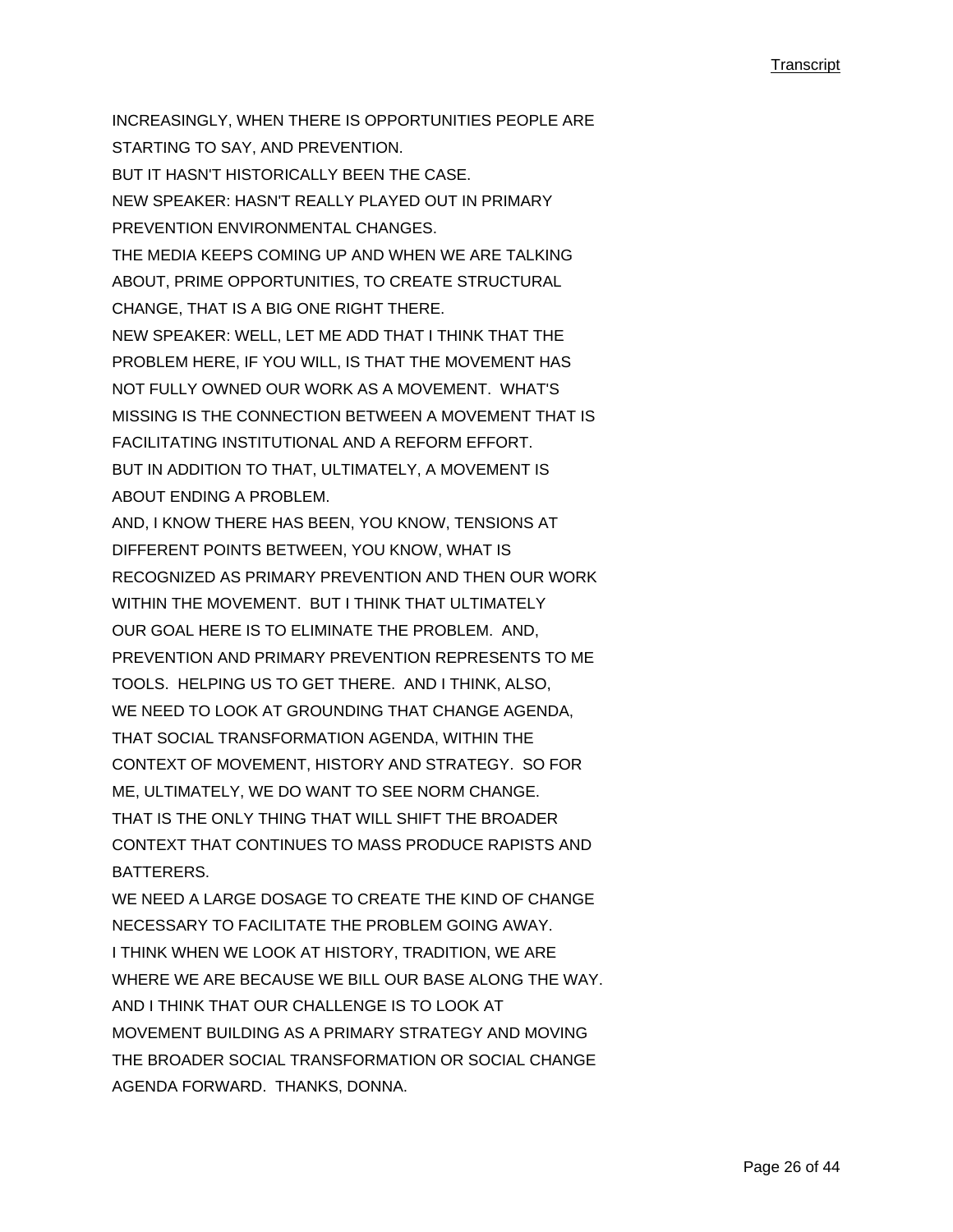NEW SPEAKER: LET'S TALK ABOUT LEADERSHIP FOR A LITTLE BIT AND, AS THAT RELATES TO MOVEMENT STRATEGY, SOME OF THE MOST SUCCESSFUL MOVEMENTS HAVE HAD HIGHLY VISIBLE CHARISMATIC LEADER WHOSE COULD UNITE, MOTIVATE AND DIRECT GRASS ROOT EFFORTS AND ALTHOUGH SINGLE LEADERS MIGHT BE BETTER ABLE TO COORDINATE A MOVEMENT, DIVERSE GRASS ROOT EFFORT A MULTIPLE OR DIFFUSED LEADERSHIP STRUCTURE CANNOT PROVIDE THE CONTINUITY TO A MOVEMENT EFFORTS IN DIVERSE LOCATIONS THAT WOULD BE BETTER ABLE TO PREPARE MOVEMENTS TO DISSEMINATE THEIR POWER THROUGHOUT THE SOCIETY MORE BROADLY AND GET MOVEMENTS IN A PLACE TO TAKE ADVANTAGE OF POLITICAL OPPORTUNITIES WHEN THEY EMERGE BUT, WHATEVER LEADERSHIP STRUCTURE IS IN PLACE, IN ORDER TO BE SUCCESSFUL, LEADERSHIP HAS TO REPRESENT A UNIFIED VOICE THAT ARTICULATE AS UNIFIED SENSE OF PURPOSE AND DIRECTION AND IN ORDER TO DO THIS, LEADERSHIP HAS TO INCORPORATE -- IT HAS TO INCORPORATE THE BELIEFS, GOALS AND CONCERNS OF A DIVERSE MEMBERSHIP INTO THE GROUP'S MESSAGE. MAKING SURE THAT THE MEMBERSHIP BODIES REPRESENTED IN DECISIONS AND ACTIVITIES. AND, I GUESS, I WANT TO ASK YOU AT THIS POINT, DONNA, IN TERMS OF LEADERSHIP AND THE VIOLENCE AGAINST WOMEN PREVENTION MOVEMENT, WHAT ARE THE LESSONS THAT WE CAN TAKE AWAY ABOUT LEADERSHIP FROM THE MOVEMENT SUCCESSES? NEW SPEAKER: WELL, I THINK ONE LESSON IS THAT LEADERSHIP IS SOMETHING THAT NEEDS TO BE NURTURED AND CARED FOR AS A PART OF ADVANCING AGENDA. AND, I WAS RECENTLY THINKING BACK TO MY EARLY YEARS DOING THIS WORK AND HOW MANY OPPORTUNITIES I WAS GIVEN TO BASICALLY GROW AND EXPAND AND TO LEARN. SO, I THINK THAT IT IS A QUESTION FOR THOSE OF US WHO HAVE BEEN AROUND A PIT, OR HOLD POSITIONS OF AUTHORITY OR POWER IN THE SENSE THAT WE CONTROL RESOURCES, WHETHER WE ARE AT THE, YOU KNOW,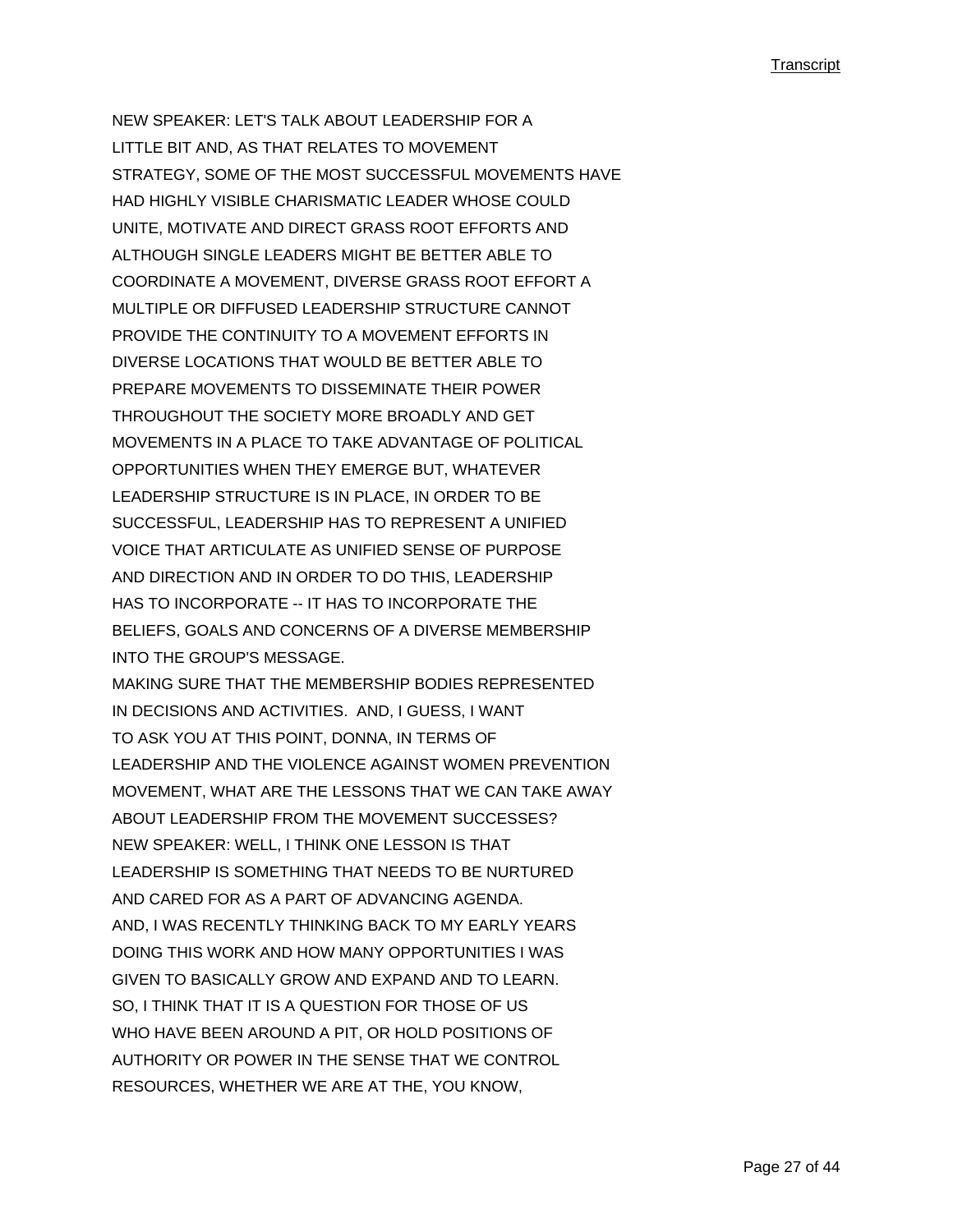ORGANIZATION LEVEL COMMUNITY OR STATE OR NATIONAL, YOU KNOW, ORGANIZATIONS. YOU KNOW, HOW ARE WE FACILITATING THAT LEADERSHIP DEVELOPMENT PIECE AS A CORE PART OF OUR WORK? SO TO ME, IT IS ALWAYS ABOUT HOW ARE WE ENGAGING, HOW ARE WE BRINGING MORE PEOPLE IN? CULTIVATING THE LEADERSHIP? THE ONE IS, YOU KNOW, IF WE HAVE TO RENEW OURSELF, BY BUILDING THE LEADERSHIP BASE, AND THEN I THINK THAT ALSO, YOU KNOW, MOVING FORWARD, WITH THIS, SOCIAL CHANGE ASPECT OF OUR WORK, YOU KNOW, IE PREVENTION, I THINK THAT WE ALSO NEED TO BE MINDFUL OF THE KIND OF SKILLS REQUIRED OF OUR LEADERS. AND, THE ABILITY TO THINK CRITICALLY.

THE ABILITY TO DIG DEEPER, BEING ABLE TO THINK ABOUT THE RELATIONSHIP BETWEEN THEORY AND CAUSE OF THE PROBLEM IN OUR THEORY OF CHANGE. AND, TO REALLY INTEGRATE THE LEARNING OVER TIME AND LEARN FROM OTHER SUCCESSFUL EFFORTS, ETC.

SO THE ABLE TO DO THAT, THINK CRITICALLY, STRATEGICALLY, ABOUT YOU KNOW, HOW TO LEVERAGE OUR WORK IN COMMUNITY SYSTEMS OR THE NATIONAL LEVEL TO GET CHANGE? AND THE DIMP KINDS OF STRATEGY YOU NEED TO ACHIEVE THOSE THEN.

AND THE ABILITY TO MOBILIZE AND ALERT. I THINK THAT, YOU KNOW, HOW ARE WE SPEAKING TO THE HEARTS AND MINDS OF PEOPLE? AND INSPIRING THEM TO BE A PART OF THE ACTION AND OF THE AGENDA? AND BEING A PART OF THIS ON A LONG TERM BASIS? SO I WOULD LIKE TO THINK THAT ONCE WE CULTIVATED PEOPLE TO BE A PART OF OUR MOVEMENT, THEIR LIFETIME SUPPORTER, WHETHER THEY ARE WITH OUR ORGANIZATION, OR MOVE ON TO OTHERS, THEY GOT IT.

AND THEY ARE GOING TO BE PREPARED TO ACT AND RESPOND WHEN CALLED UPON OR WHEN SITUATIONS PRESENT THEMSELVES.

NEW SPEAKER: AND I THINK THAT WHEN WE GET TO THE, WHAT ARE THE NEXT STEPS?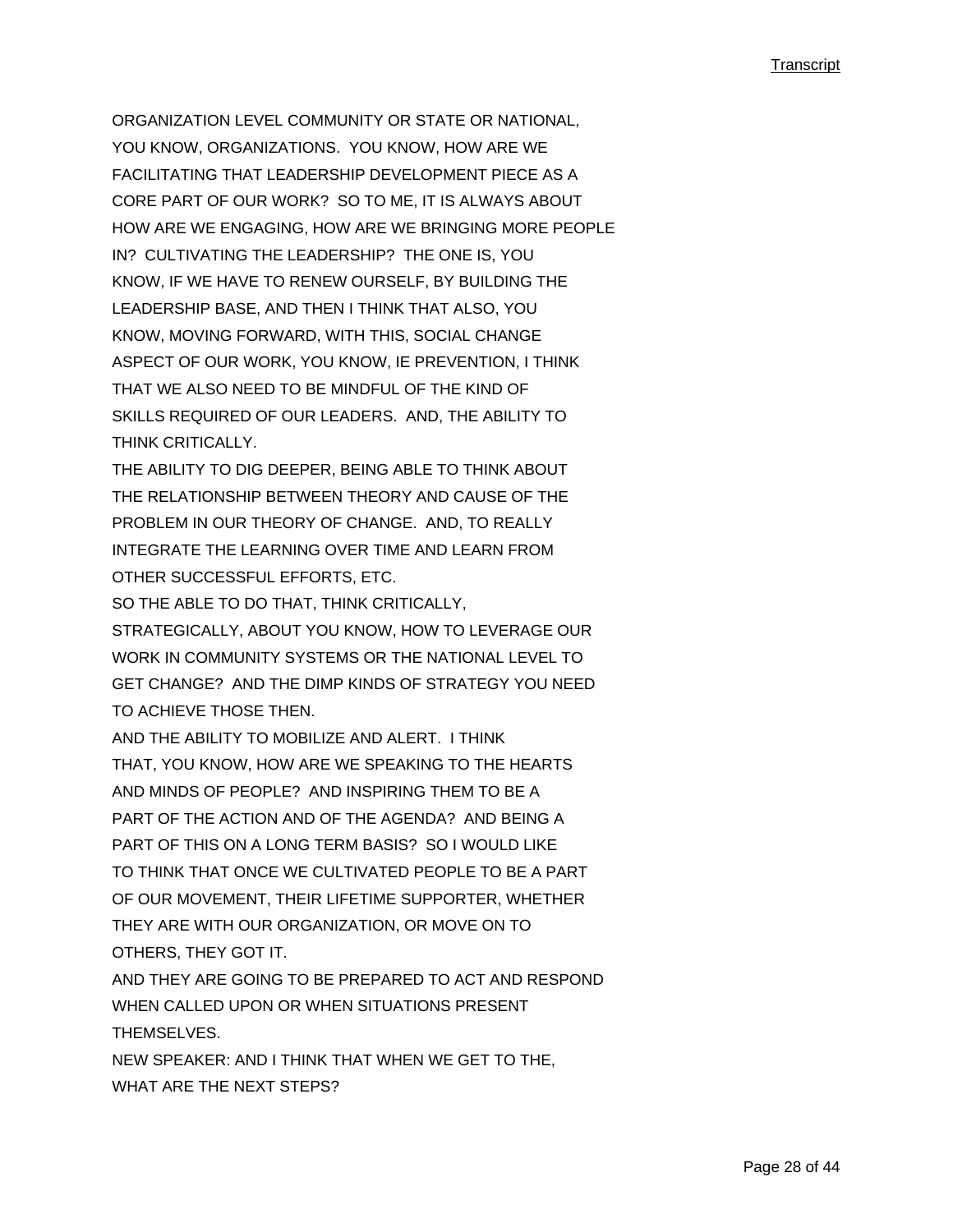A NUMBER OF THINGS YOU SAID THERE, HAS IMPLICATIONS FOR -- WE MIGHT NEED TO GO IN TERMS OF BUILDING THE MOVEMENT. AND TOOK US BEAUTIFUL INTO THE NEXT. ELEMENT OF MEMBERSHIP.

SO MOVING FROM LEADERSHIP INTO MEMBERSHIP, WHEN WE THINK ABOUT MOVEMENT AND MEMBERSHIP, ACTIVISM ARE TWO OF THE MOST IMPORTANT ASPECTS OF MOVEMENT AND MEMBERSHIP. AND, A LACK OF GRASSROOTS ACTIVISM CAN ACTUALLY DERAIL A MOVEMENT.

NOT LENDING, IT CAN CREATE THAT BY AND FOR LOBBYIST INTEREST AS OWE POSED TO MOVE BY THE POPULIST AND PUBLIC'S WELL-MEANING.

THIS JUST MEANS THAT MOVEMENT MEMBERS HAVE TO FEEL THAT THEY ARE IN CONTROL, THAT THEIR GOALS ARE ATTAINABLE AND THAT THEIR EFFORTS ARE WORTHWHILE. NEW SPEAKER: CLEARLY MOVEMENT MEMBERSHIP ALSO HA HAS TO BE DIVERSE AND INCLUDE PEOPLE WHO HAVE BEEN PERSONALLY AFFECTED BY WHATEVER THE MOVEMENTS, TRYING TO CHANGE AS WELL AS PEOPLE WHO HAVE TO DO SOCIAL RESOURCES TO ENGAGE IN MOVEMENT ACTIVITY AND I THINK, YOU KNOW, THAT IS REALLY ABOUT, IT IS REALLY ABOUT A DIVERSITY OF ENGAGEMENT AND PARTICIPATION. WE'VE DONE THAT IN DIFFERENT WAYS. MEMBERS ARE ABLE TO DO AND ACCOMPLISH. >> EXACTLY. SO, LET'S TALK REALLY QUICKLY ABOUT RESOURCE MOBILIZATION. AND, THERE IS ALSO BEEN SOME TEXT CHATTING ABOUT RESOURCES, YOU KNOW. I NOTICE GOING ON THE SITE AS WELL. THE RESOURCE WHICH IS SOMETHING THAT PEOPLE MENTIONED EARLY ON, WHEN THEY SAID, YOU KNOW, WHAT WERE SOME OF THE THINGS THAT MADE MOVEMENT SUCCESSFUL? IF THERE WERE RESOURCES. THE RESOURCE MOBILIZATION IS REALLY ABOUT HAVING ALL OF THE KEY ELEMENTS WE HAVE JUST DISCUSSED IN PLACE IN ORDER TO TAKE ADVANTAGE OF POLITICAL OPPORTUNITIES WHICH CLEARLY THE MOVEMENT AND SUCCESSFUL AT DOING. THIS MEANS HAVING TANGIBLE RESOURCES SUCH AS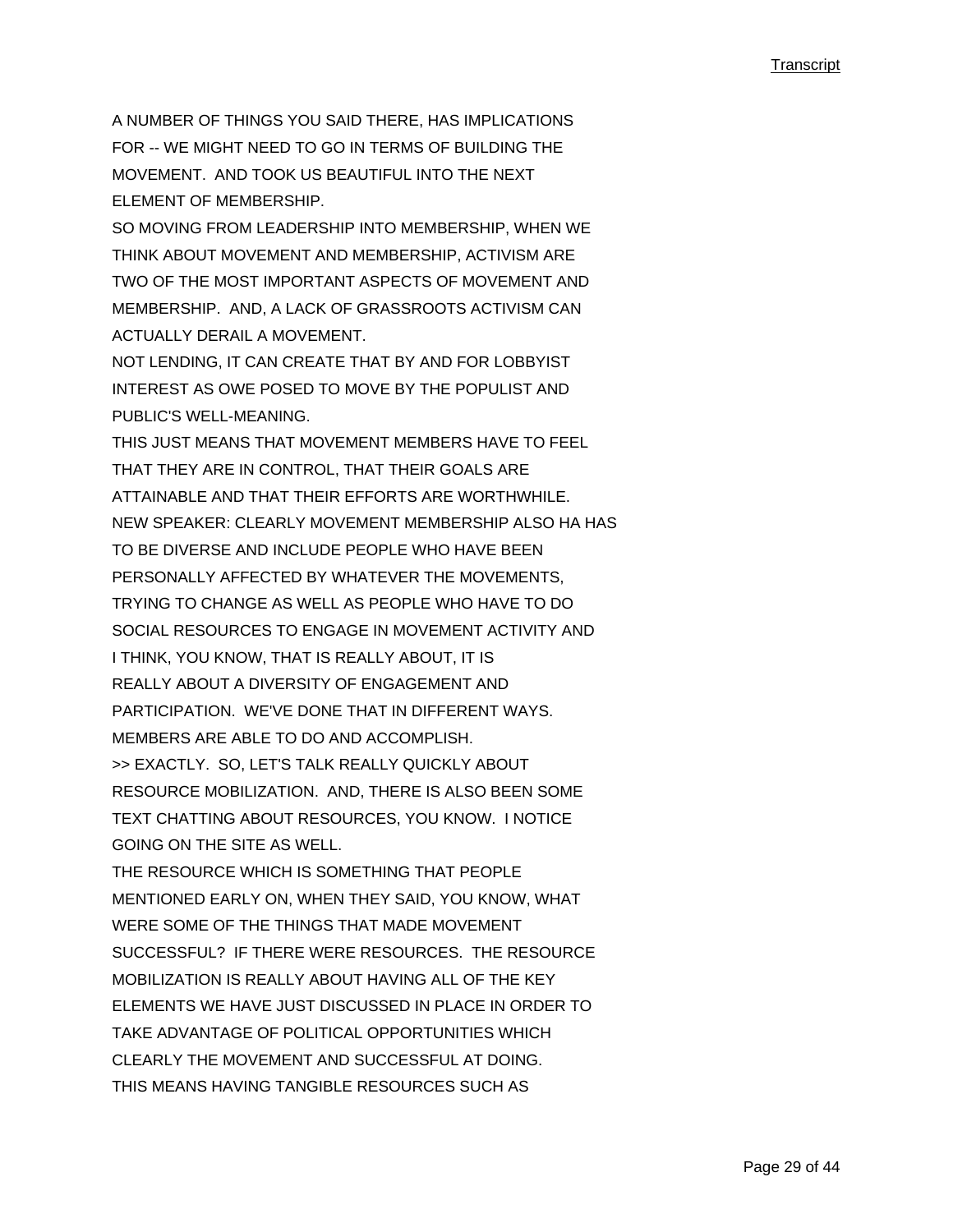DOLLARS, ACCESS TO MAILING LISTS, HAVING ACCESS TO INTANGIBLE ASSETS SUCH AS ORGANIZATIONAL EXPERIENCE, SOCIAL AND POLITICAL CONTACT. AND IT IS WHERE HUMAN RESOURCES SUCH AS LEADERSHIP, FOR ALL OF THE REASONS DONNA WAS JUST TALKING ABOUT, MEMBERSHIP, ELITE SUPPORT WILL BE CRITICAL TO ACHIEVING LARGE SCALE OUTCOMES AS WELL AS HAVING PUBLIC SUPPORT AND ORGANIZE GRASSROOTS ACTIVIST BASE ABLE TO ENGAGE IN THE PROMOTION. SO THAT IS SORT OF THE REVIEW OF KEY ELEMENTS SUCCESSES. THAT BRINGS US NOW TO AN OPPORTUNITY TO KIND OF TALK ABOUT MORE OF THE IMPLICATIONS WHICH DONNA HAS BEEN MOVING US INTO AND TO OPENING THAT UP. NEW SPEAKER: I'M SORRY. I'M READING THE TEXT CHAT. THIS IS GREAT. WE GET TO TAKE THIS TEXT CHAT LIVE. NEW SPEAKER: NOW THE FUN BEGINS. >> DONNA, WERE YOU ABOUT TO SAY SOMETHING? NEW SPEAKER: I SAID, NOW THE FUN BEGINS. NEW SPEAKER: EXACTLY. NEW SPEAKER: EXACTLY. NEW SPEAKER: SO, LET'S SEE, I MEAN, YOU KNOW, I THINK THAT, FIRST OF ALL, WHY DON'T WE START, IF PEOPLE HAVE COMMENTS THEY WANT TO MAKE ABOUT ON THE PHONE, WE ENCOURAGE YOU TO CONTINUE TO TEXT CHAT BUT ALSO GET PEOPLE'S PHONE LINES OPENED UP. SO WHY DON'T WE JUST NOW, IF YOU HAVE COMMENTS YOU WANT TO MAKE ON THE PHONE IN TERMS OF THESE, ENGAGE IN THE CONVERSATION THAT WAY TO GO AHEAD AND RAISE YOUR HAND. AND, IN THE MEANTIME, I'LL SAY AS LIZ AND I WERE PUTTING TOGETHER THIS FORUM INITIALLY, OUR DISCUSSIONS WENT BACK AND FORTH ABOUT TALKING INCORPORATING PRIMARY PREVENTION INTO AN EXISTING VIOLENCE AGAINST WOMEN MOVEMENT FOR, YOU KNOW, TO BUILDING A SEPARATE MOVEMENT FOR PRIMARY PREVENTION AS I SAID IN THE BEGINNING, IT IS DIFFERENT THAN PROBABLY THE CONVERSATION WE MIGHT HAVE BEEN HAVING,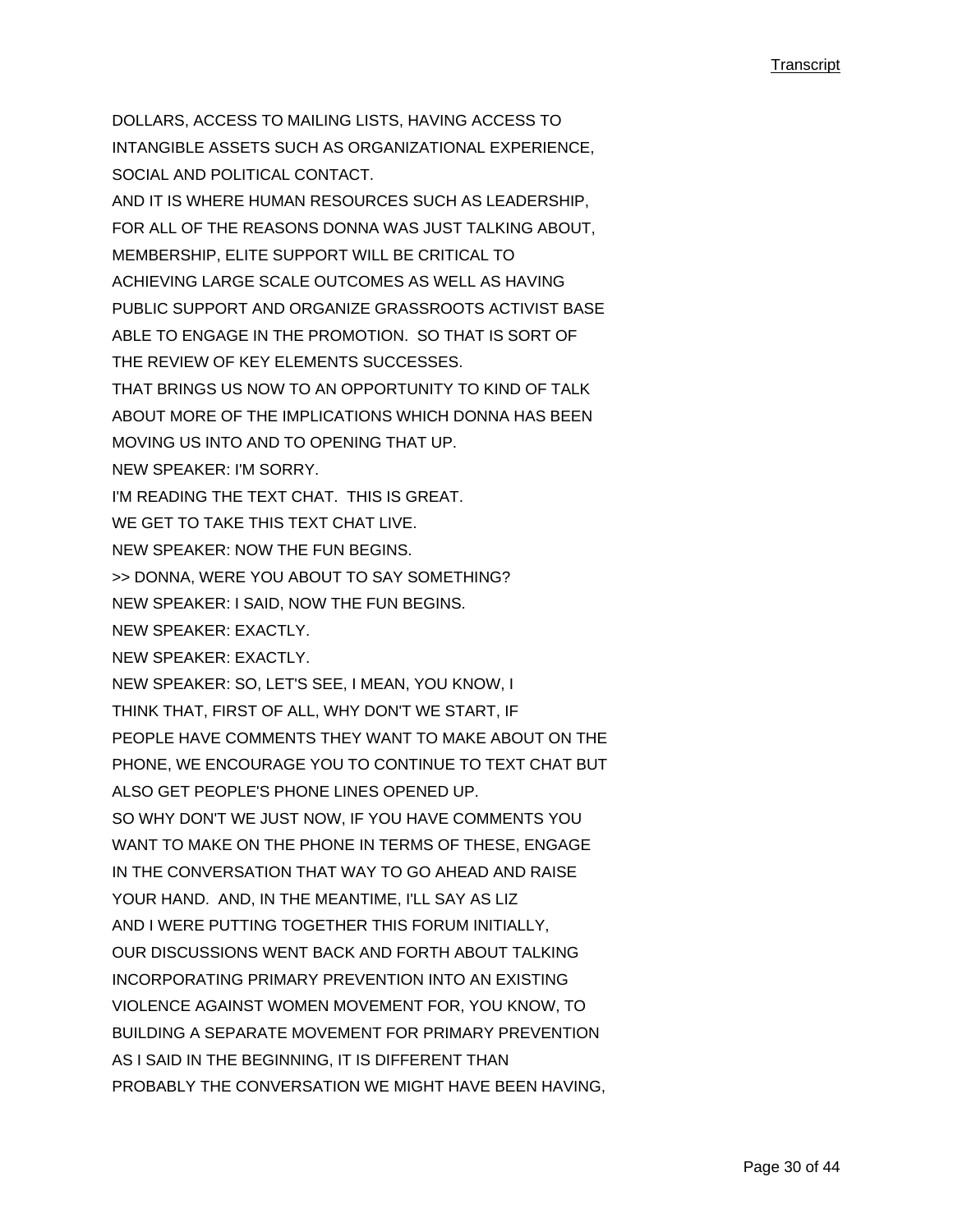YOU KNOW, FIVE YEARS AGO.

AND, SO NOW LOOKING AT SORT OF THIS MOVEMENT AND LOOKING AT SOLUTIONS TO ENDING VIOLENCE AGAINST WOMEN, WE THOUGHT IT PROBABLY A LITTLE IF BOTH IN SOME WAYS, BUT, YOU KNOW, WE REALLY WANT TO HEAR FROM YOU IN TERMS OF THE IMPLICATIONS. CERTAINLY STUFF THAT, YOU KNOW, DONNA TALKED ABOUT

IN TERMS OF LEADERSHIP.

WE HAVEN'T EVEN HAD THE CHANCE TO GET INTO MEMBERSHIP. OR RESOURCE MOBILIZATION. SO, WE WANT TO KIND OF TALK WITH ALL OF YOU ABOUT WHAT MAKES THE MOST SENSE STRATEGICALLY.

WHERE DO WE WANT THE FIELD TO GO AND HAVE THIS IN A LITTLE BIT OF, YOU KNOW, NOT BEING TIED BY WHAT OUR CURRENT FUNDING IS. SO --

NEW SPEAKER: DONNA, YOU STARTED OFF A LITTLE BIT BY TALKING, RECENTLY, HOW PRIMARY PREVENTION IS PART OF, OR SHOULD BE PART OF THE STRATEGY FOR MOVING THE MOVEMENT AGENDA FORWARD. I GUESS I WANT TO START OFF BY ASKING YOU, I KNOW, EARLIER ON, YOU AND I HAD THIS REALLY INTERESTING DISCUSSION ABOUT WHAT IT REALLY TAKES TO INCORPORATE A STRONGER PRIMARY PREVENTION PERSPECTIVE.

ARE WE REALLY TALKING ABOUT BUILDING THE MOVEMENT? ARE WE REALLY TALKING EXPANDING THE MOVEMENT OR CREATING A NEW MOVEMENT? CAN YOU KIND OF RECREATE FOR OUR AUDIENCE WHAT YOUR POSITION WAS ON THE VIOLENCE AGAINST MOVEMENT IN GENERAL AND HOW IT RELATES TO PRIMARY PREVENTION? NEW SPEAKER: WELL, I'M NOT SURE.

I CAN FULLY RECREATE THAT. I, I DON'T SEE THESE INTERESTS AS SEPARATE.

I THINK THAT A MOVEMENT IS ABOUT CHANGING THE CONDITIONS THAT GIVE RISE TO THE PROBLEM. SO TO THINK OF THAT AS BEING SOMETHING OUTSIDE OF WHAT IT IS WE DO AND HAVE THEM SOMEPLACE ELSE LIKE IN A SEPARATE MOVEMENT TO ME IS TO THE NOTION OF BEING A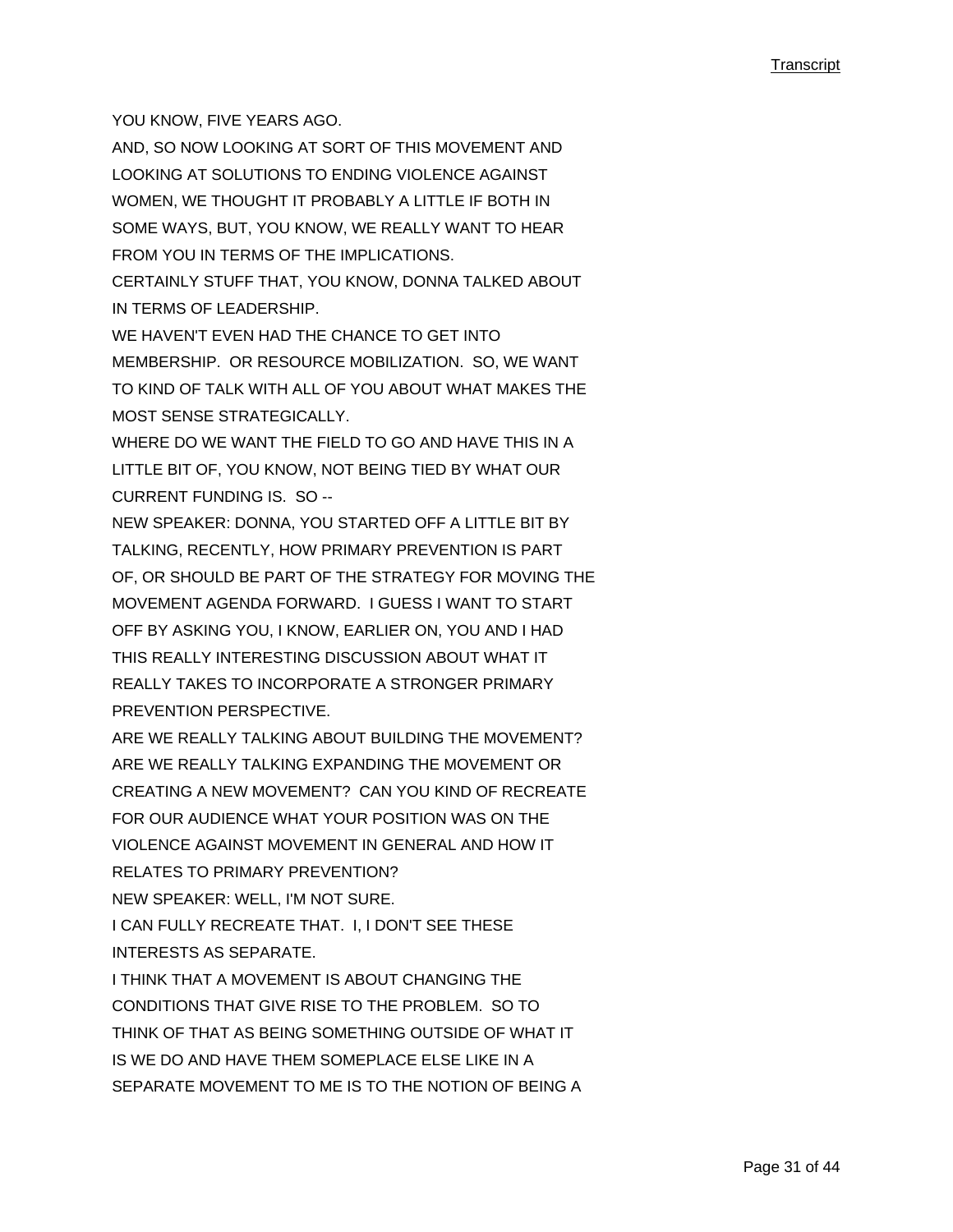### SOCIAL CHANGE MOVEMENT.

I THINK THAT IT IS ABOUT, YOU KNOW, I WAS THINKING WHEN YOU WERE TALKING THE POINT OF RESOURCES. YOU KNOW, EVERY ONCE IN A WHILE, I NEED TO STEP BACK AND REMIND MYSELF THAT WE ARE A MULTI BILLION DOLLAR MOVEMENT IN TERMS OF THE AGENDA AROUND VIOLENCE AGAINST WOMEN.

TO SEE THIS AS RESOURCE, IT IS SOMETHING THAT I THINK THAT WE REALLY HAVE TO LOOK AT. BACK TO THE MISSION, ORGANIZATION, FOR THE MOST PART, ARE CHARGES IN ORGANIZATION. IT IS TO PREVENT THE NATURE OF THE PROBLEM. AND WE DO THAT THROUGH AN INTERVENTION RESPONSE WHICH IS REALLY CORE. THAT NEEDS TO BE IN PLACE. NO ONE IS DISPUTING THAT.

BUT THE QUESTION IS, TO WHAT EXTENT ARE WE ALLOCATING THE RESOURCES DUE TO RND, THE RESEARCH AND DEVELOPMENT, WERE NECESSARY NOW TO LEVERAGE OUR ORGANIZES SO THAT WE ARE FULLY POSITIONED TO LONG TERM SOCIAL CHANGE AGENDA OF OUR WORK. NEW SPEAKER: SO WHY DON'T WE, I ALSO THINK THAT WE SKIPPED OVER KIND OF THE OPPORTUNITY FOR PEOPLE TO ASK QUESTIONS, SO MAYBE IF PEOPLE HAVE QUESTION, WE CAN RAISE YOUR HAND AND GET PEOPLE ON THE LINE. DAVID WILL GET US FURTHER.

NEW SPEAKER: HOFFMAN, CAN YOU PRESS STAR 1 ON YOUR PHONE TO OPEN UP YOUR LINE.

IF ANYONE ELSE WANTS TO ASK A QUESTION, PLEASE RAISE YOUR HAND.

YOU CAN POSE THE QUESTION IN THE TEXT CHAT.

MARLENE HOFFMAN, PLEASE RAISE YOUR -- PLEASE PRESS

STAR 1 ON YOUR PHONE AND THAT WILL CUE SO THE

OPERATOR WILL OPEN UP YOUR PHONE LINE.

OPERATOR, DO YOU HAVE SOMEONE YET? I'M HEARING SILE **YFPS** 

NEW SPEAKER: IS THE OPERATOR THERE?

NEW SPEAKER: I DO NOT HEAR THE OPERATOR. SO WHAT WE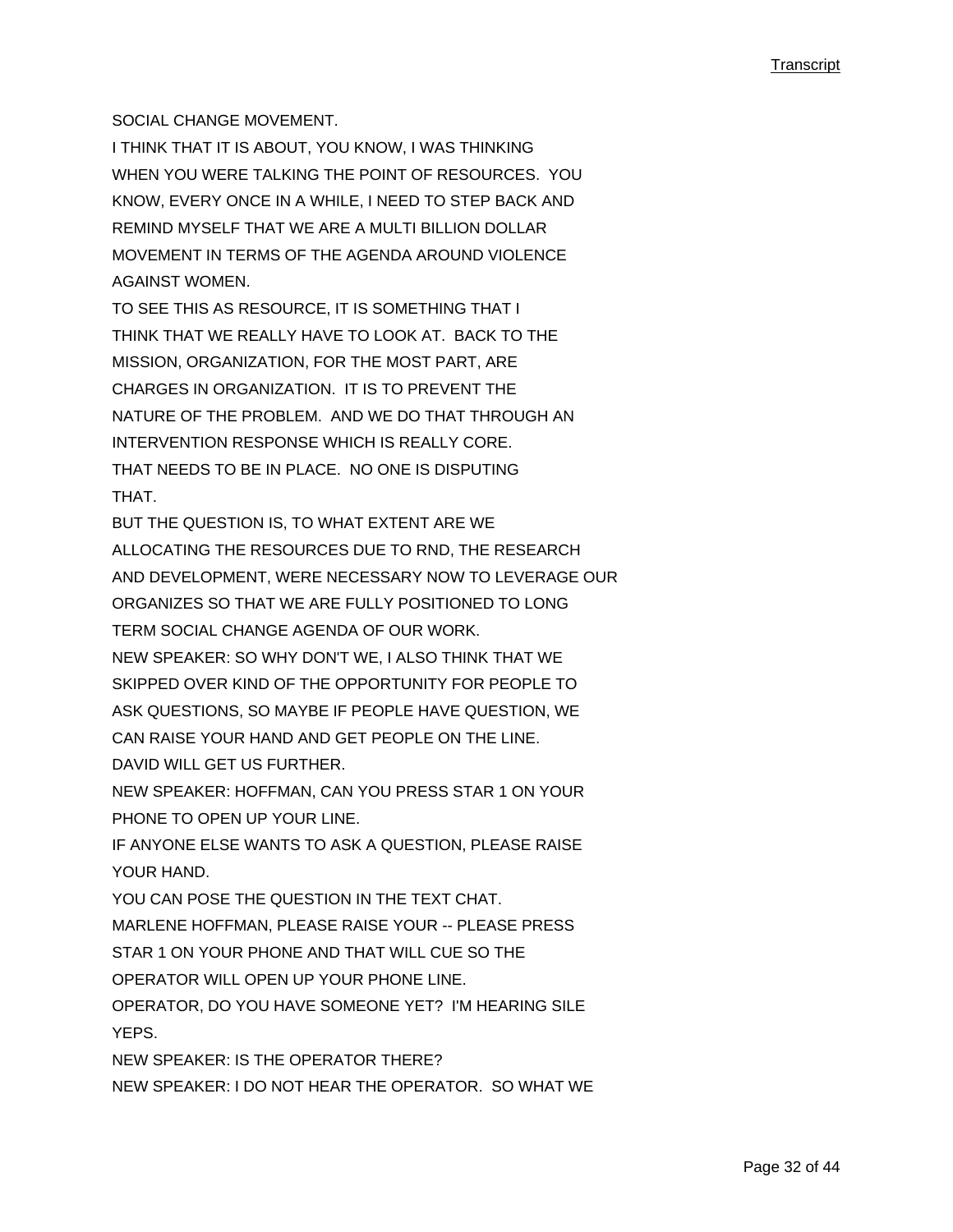WILL BE DOING, AND JOYCE HOF MAP YOU A I DID FIND

MARLENE HOFFMAN.

I WAS WAITING FOR HER.

WOULD YOU LIKE ME TO OPEN UP MARLENE?

NEW SPEAKER: PLEASE OPEN UP MARLENE AND JOYCE HUFF

WILL BE NEXT.

NEW SPEAKER: JOYCE, IF YOU CAN PRESS STAR 1 NOW,

THAT WOULD BE GREAT.

NEW SPEAKER: MARLENE, YOUR LINE IS OPEN.

NEW SPEAKER: HELLO.

NEW SPEAKER: HI, MARLENE.

NEW SPEAKER: HI.

NEW SPEAKER: HI.

NEW SPEAKER: DO YOU HAVE A QUESTION FOR US?

NEW SPEAKER: I DO.

WOULD YOU RESHOW THE SLIDE THAT HAS THE FIVE KEY

NORMS?

NEW SPEAKER: YES.

NEW SPEAKER: THANKS.

NEW SPEAKER: WE ARE GETTING THERE NOW.

NEW SPEAKER: OKAY. HERE IS A QUESTION. ANOTHER

QUESTION IS, SO IS THE PRACTICAL APPLICATION OF THE

DISCUSSION, WHAT CAN WE DO? WE WILL COME TO SHORTLY

WHERE WE CAN MOVE FORWARD. JOYCE HUFF'S LINE.

NEW SPEAKER: I CAN ONLY OPEN ONE AT A TIME.

NEW SPEAKER: OKAY.

>> MARLENE DID YOU HAVE A SPECIFIC QUESTION?

NEW SPEAKER: NO, BASICALLY, NO.

I WANTED TO MAKE SURE THAT WE HAD A NOTE OF WHERE WE

ARE.

WE LOST IT.

I DIDN'T GET THE INFORMATION.

IT ALREADY GONE.

NEW SPEAKER: OKAY.

THESE ARE ARCHIVED ON THE --

NEW SPEAKER: WE HAVE ALL OF THESE ON

WWW.PREVENTCONNECT.ORG. A COPY OF ALL OF THE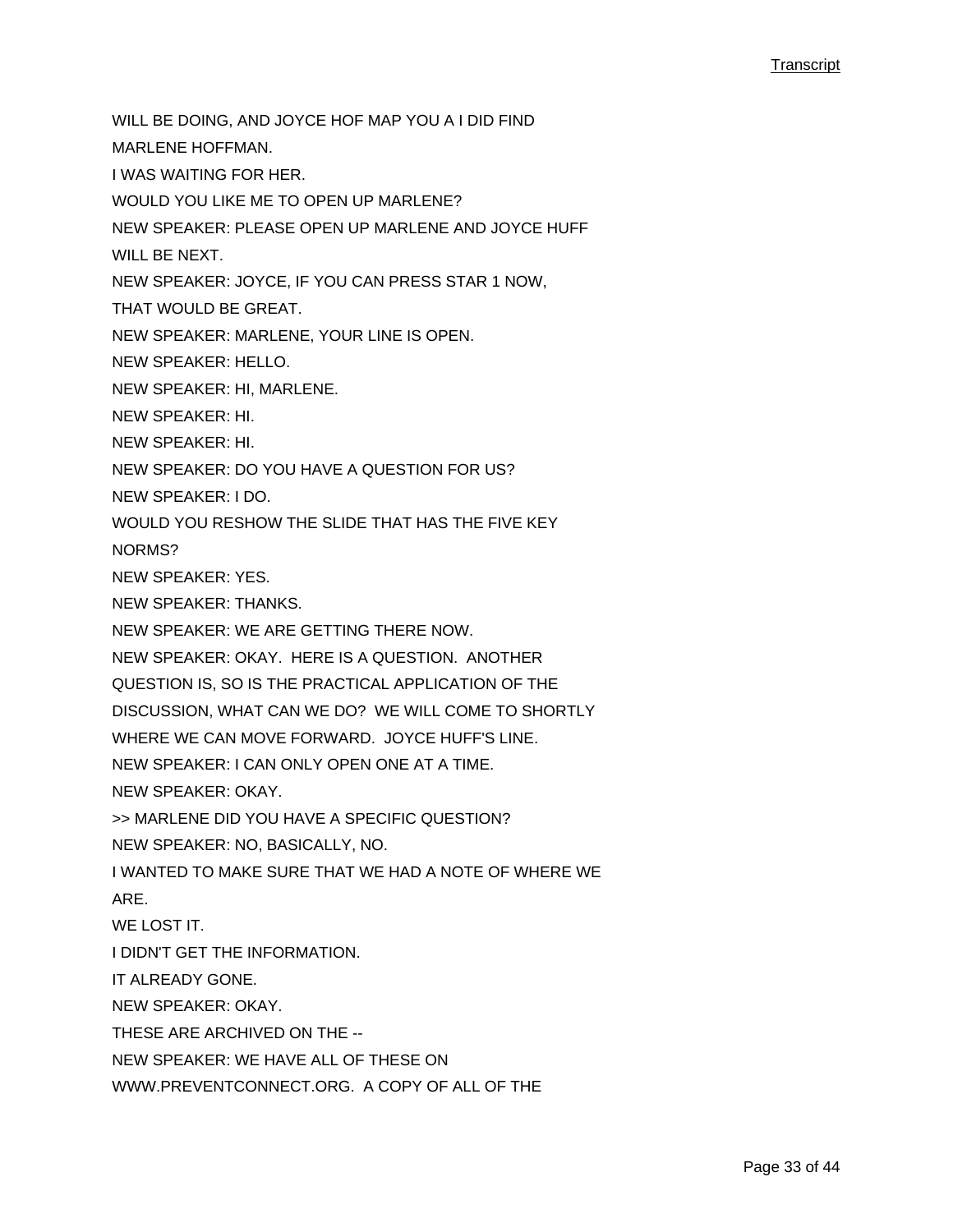SLIDES.

>> SAY THAT AGAIN.

NEW SPEAKER: PREVENTCONNECT.ORG. PLACE WHERE YOU WENT TO REGISTER FOR THE WEB CONFERENCE. NEW SPEAKER: YES, OKAY.

I HAVE ANOTHER QUESTION FROM DEBRA LEE. HOW DO WE MAKE PRIMARY PREVENTION OF SEXUAL VIOLENCE PERTINENT AND RELEVANT TO A COMMUNITY IN GENERAL? NEW SPEAKER: YES, DONNA, I WOULD LIKE TO HEAR YOUR THOUGHTS ABOUT THAT.

I WOULD ALSO LIKE TO ENCOURAGE OTHER FOLKS TO RAISE THEIR HAND AND SHARE HOW YOU MIGHT BE DING DOING THAT AND WHAT HAS BEEN WORKING AND WHAT HAS NOT BEEN WORKING AND MAYBE AND WHY. I THINK THAT IS IN SOME WAYS THAT IS WHAT WE ARE TALKING MAKING THIS RELEVANT IN BUILDING MORE OF A MOVEMENT FOR IT. SO DONNA, DO YOU WANT TO START US OFF? NEW SPEAKER: NO, INTERESTED IN HEARING FROM THE COMMUNITY. I DON'T THINK THERE IS A SINGLE ANSWER TO THE QUESTION OF WHAT MAKES THIS RELEVANT. I THINK THAT IS THE WORK TO HAVE THESE CONVERSATIONS WITH VARIOUS ASPECTS OF OUR COMMUNITIES. THAT THERE IS NOT JUST ONE COMMUNITY BUT MANY WITHIN A COMMUNITY SYSTEM. DEFINE THE RELEVANCY OF THE AGENDA TO THEIR EXPERIENCES AND NEEDS. NEW SPEAKER: AND, YOU KNOW, I AGREE AND I THINK THAT IT IS INTERESTING IN TERMS OF THINKING ABOUT, YOU KNOW, IF IT IS, IF IT IS A DIFFERENT RELEVANCE AND DIFFERENT COMMUNITIES, AND, THAT ISSUE OF PERSISTENCE AND SPEAKING WITH ONE VOICE HOW DOES THAT TRANSLATE INTO THE BROADER MOVEMENT OR BROADER WAY THAT WE ARE TRYING TO BUILD SUPPORT. SO IDEAS FOLKS HAVE ABOUT THAT, THINGS YOU CAN SEE, WORKING, I ALSO NOTICE THAT JOYCE HUFF HAS HER HAND RAISED SO IF WE CAN GET HER LINE OPENED. NEW SPEAKER: RIGHT. ENJOY. JOYCE, IF YOU CAN PRESS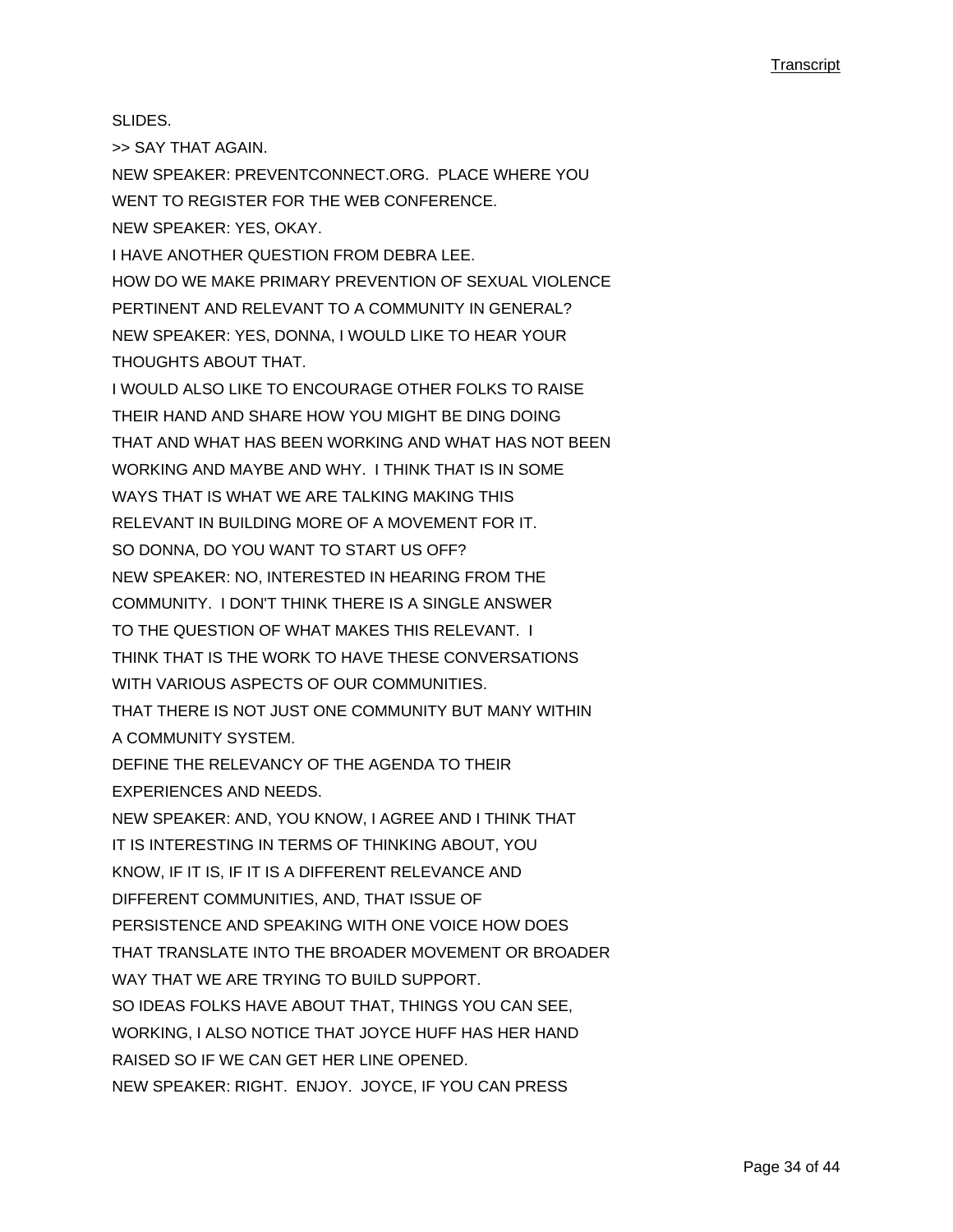STAR 1 THAT WILL CUE TO THE OPERATOR THAT SHE CAN OPEN YOUR LINE. NEW SPEAKER: JOYCE, AGAIN, PLEASE HIT STAR 1. NEW SPEAKER: OKAY. I SEE A LOT OF YOU NEED TO FIND WAYS APPROPRIATE TO THE CULTURE -- NEW SPEAKER: HER LINE IS OPEN. NEW SPEAKER: JOYCE. NEW SPEAKER: MY QUESTION WAS ABOUT FUNDING. I'M WITH THE DIBBLES INSTITUTE, WE HAVE TIER FORCE PREVENTION AND I ALSO TAUGHT HIGH SCHOOL STUDENTS FOR 29 YEARS. AND, IT SEEMS TO ME LIKE, IT IS THE FUNDING, IS IT LIKE A FEDERAL MANDATE AND THEN IS IT GOING TO STATE AND COUNTIES? BECAUSE IT SEEMS LIKE EVERY SCHOOL THAT I TIED IN THERE, SOMEONE WHO WORKED IN THE AREA OF DOMESTIC VIOLENCE ALTERNATIVES THAT CAME INTO THE SCHOOLS. AND I WAS WONDERING IF THAT IS THE PRIMARY FUNDING FOR SOURCE AND THEN, ALSO, ABOUT THE LIZ CLAIBORNE AND THE MARY KAY FOUNDATIONS. NEW SPEAKER: SO, I THINK THAT I MIGHT NOT BE FULLY UNDERSTANDING YOUR QUESTION, JOYCE. ARE YOU LOOKING AT FUNDING FOR SPECIFIC PROGRAMS OR ARE YOU THINKING ABOUT WHERE WE MIGHT BE LOOKING AT SORT OF A RESOURCES TO HELP SUPPORT THE BUILDING OF THE MOVEMENT? NEW SPEAKER: I GUESS I'M TRYING TO FIND OUT AS FAR AS A NETWORKING PROCESS. THAT HOW ARE ALL OF THESE AGENCIES LINKED TOGETHER? IF THERE IS, IF IT IS FROM THE GRASSROOTS UP OR IF IT IS FROM, YOU KNOW, THE FEDERAL DOWN TO COUNTIES. NEW SPEAKER: DOES EVERY COUNTY HAVE SOME TYPE OF PERSON WHO WORKS IN THE AREA OF DOMESTIC VIOLENCE ALTERNATIVES OR PREVENTION? NEW SPEAKER: THIS IS DAVID. THE ANSWER TO THIS IS SIMILAR TO WHAT DONNA SAID. EVERY COMMUNITY IS VERY DIFFERENT.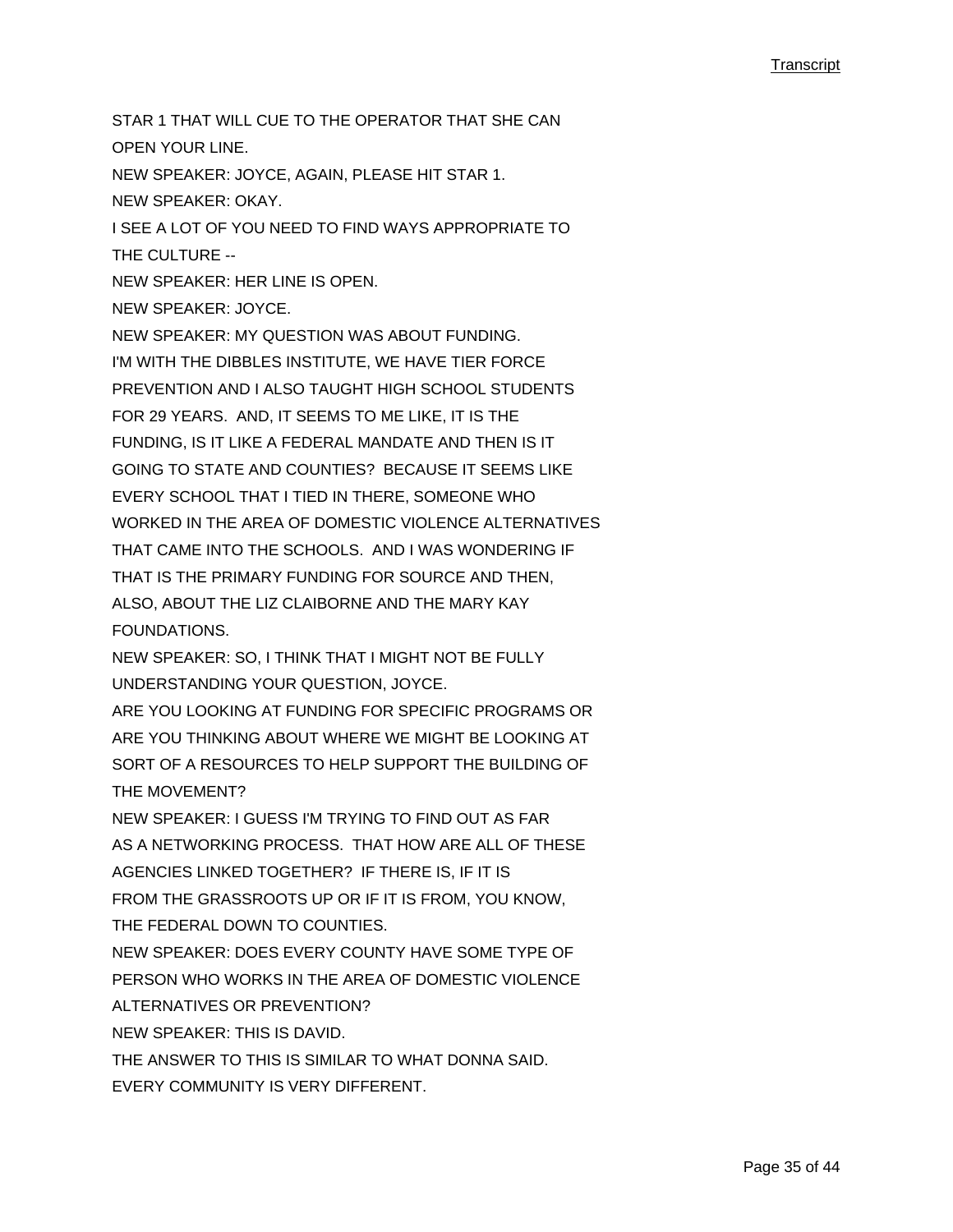SOME COMMUNITIES WE SEE THERE IS A COUNTY OR A STATE OR A CITY THAT -- OR NON-PROFIT ORGANIZATION IS TAKING THE LEAD IN OTHER PLACES. OTHER PLACES THAT LEADERSHIP COMES FROM. AND THAT WE REALLY HAVE TO DRAW ON EACH COMMUNITY. I SEE THAT EACH COMMUNITY IS RAISING QUESTIONS ABOUT, FOR EXAMPLE, RURAL COMMUNITIES WHERE THERE IS SO LITTLE RESOURCES, HOW DO WE FIND THAT LEADERSHIP? THAT WILL LOOK DIFFERENT THAN IT WOULD IN A URBAN SETTING.

DIFFERENT RESPONSES.

NEW SPEAKER: CAN IT BE FUNDED FROM BLOCK GRANTS THAT COME INTO THE COUNTIES? IT JUST SEEMS LIKE EVERY COUNTY I TRIED IN, THERE IS SOMEONE WHO DID THIS WORK.

I WAS JUST CURIOUS IF THERE WAS A NATIONAL NETWORK OR IF IT IS JUST COUNTY BY COUNTY OR HOW IS IT ACTUALLY FUNDED?

NEW SPEAKER: I THINK THAT PROBABLY GOES BACK TO WHAT DAVID WAS SAYING, COMMUNITY BY COMMUNITY.

I THINK THEY ARE NATIONAL NETWORKS.

PLURAL.

I DON'T THINK THAT THERE IS ANY ONE NATIONAL NETWORK THAT CONNECTS EVERYTHING.

NEW SPEAKER: SO THERE IS NOT AN ORGANIZED, LIKE THE,

SAY THE EXTENSION SYSTEM THAT HAS EVERY COUNTY.

THERE IS NOT ANY NATIONAL ORGANIZATION THAT LINKS THEM ALTOGETHER?

NEW SPEAKER: ANY WAY, WHAT WE ARE TRYING TO DO, PREVENTION CONNECTION, TRY TO KEEP AWARE OF NATIONAL INITIATIVES AND STATE INITIATIVES.

THAT IS PART OF WHAT WE HAVE BEEN TRYING TO DO TO FIND AWAY TO BRIDGE THE WORK THAT WE DO AND ENGAGE IN THAT DISCUSSION. WE CAN'T TODAY OBVIOUSLY FIND ALL OF THE -- SOLVE THE ANSWERS TO THE FUNDING ISSUES BUT WHAT WE CAN DO IS THINK ABOUT HOW WE CAN LINK TOGETHER OUR DIFFERENT EFFORTS IN WHAT WE CAN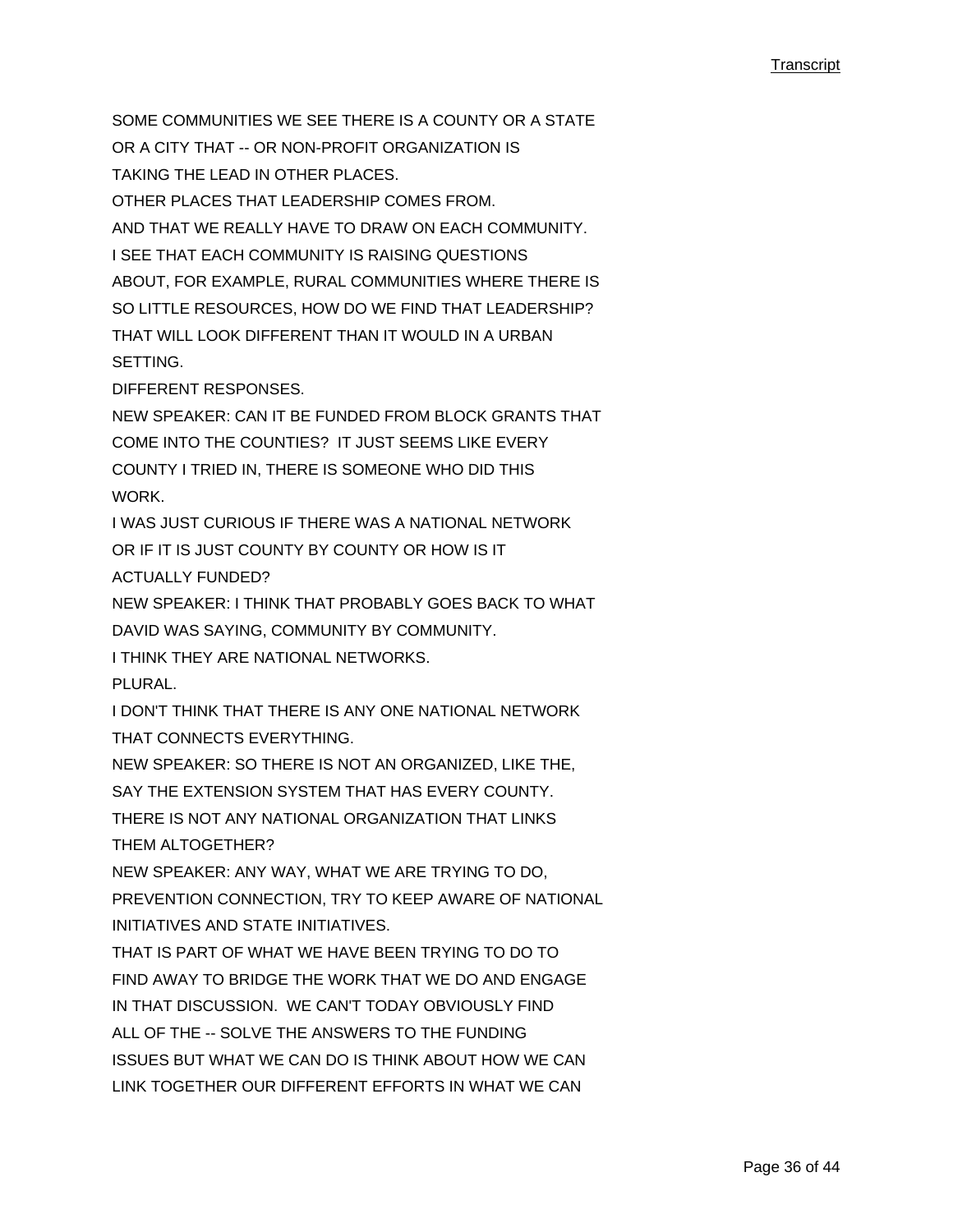DO AND IDENTIFY THE RESOURCES THAT WE CAN MOVE FORWARD. NEW SPEAKER: SO SEE WE HAVE TAMI LEM YEAR, TAMI, PLEASE PRESS STAR 1 TO OPEN UP YOUR LINE. THANK YOU, JOYCE FOR YOUR QUESTION. NEW SPEAKER: THANK YOU. NEW SPEAKER: OPERATOR, IF YOU CAN OPEN UP, TAMI, PRESS STAR 1 TO OPEN UP THE PHONE LINE. NEW SPEAKER: TAMI'S LINE IS OPEN. NEW SPEAKER: WELCOME. NEW SPEAKER: THANK YOU. I DID POST SORT OF AN ANSWER AND I HOPE NOT TOO PRESUMPTIOUS. I WORKED FOR A STATE VIOLENCE COALITION. WE INHERENTLY HAVE A NETWORK OF MEMBER ORGANIZATION. THE DOMESTIC VIOLENCE AND SEXUAL ASSAULT DIRECT SERVICE PROVIDER AGENCIES. THEY IN TURN ARE NETWORKING AT A LOCAL LEVEL IN SOME CASES, THEY HAVE FORMALIZED COALITION OR TASK PERFORMANCES AN INNER-AGENCY GROUPS. SPEAKING FROM THE STATE COALITION PERSPECTIVE, THE FUNDING STREAMS FROM PREVENTION ARE CURRENTLY VERY SEPARATE FROM THE FUNDING STREAMS THAT COVER THE WORK THAT IS BEING DONE FOR CRISIS RESPONSE OR MORE OF THE SECONDARY OR TERTIARY PREVENTION OR RESPONSE. FROM OUR EXPERIENCES, THE CDC IS REALLY THE SOLE AGENCY AT THE FEDERAL LEVEL THAT IS PROVIDING ANY RESOURCES THAT IS SPECIFIC TO PRIMARY PREVENTION. NOW, CDC CENTER FOR DISEASE CONTROL AND PREVENTION IS A HEALTH AND HUMAN SERVICES AGENCY. BUT IT IS REALLY CDC IS THE STREAM. AND THERE ARE 14 STATE COALITIONS OUT OF THE 50 STATES. PLUS TERRITORIES THAT ARE GETTING EVEN A TRICKLE OF MONEY THAT IS ALLOWING US TO DEDICATE TIME, STAFF AND RESOURCES TO HELP BUILD CAPACITY FOR PRIMY PREVENTION. SIMILARLY, THAT IS ACTUALLY AN INTIMATE PARTNER VIOLENCE FOCUS.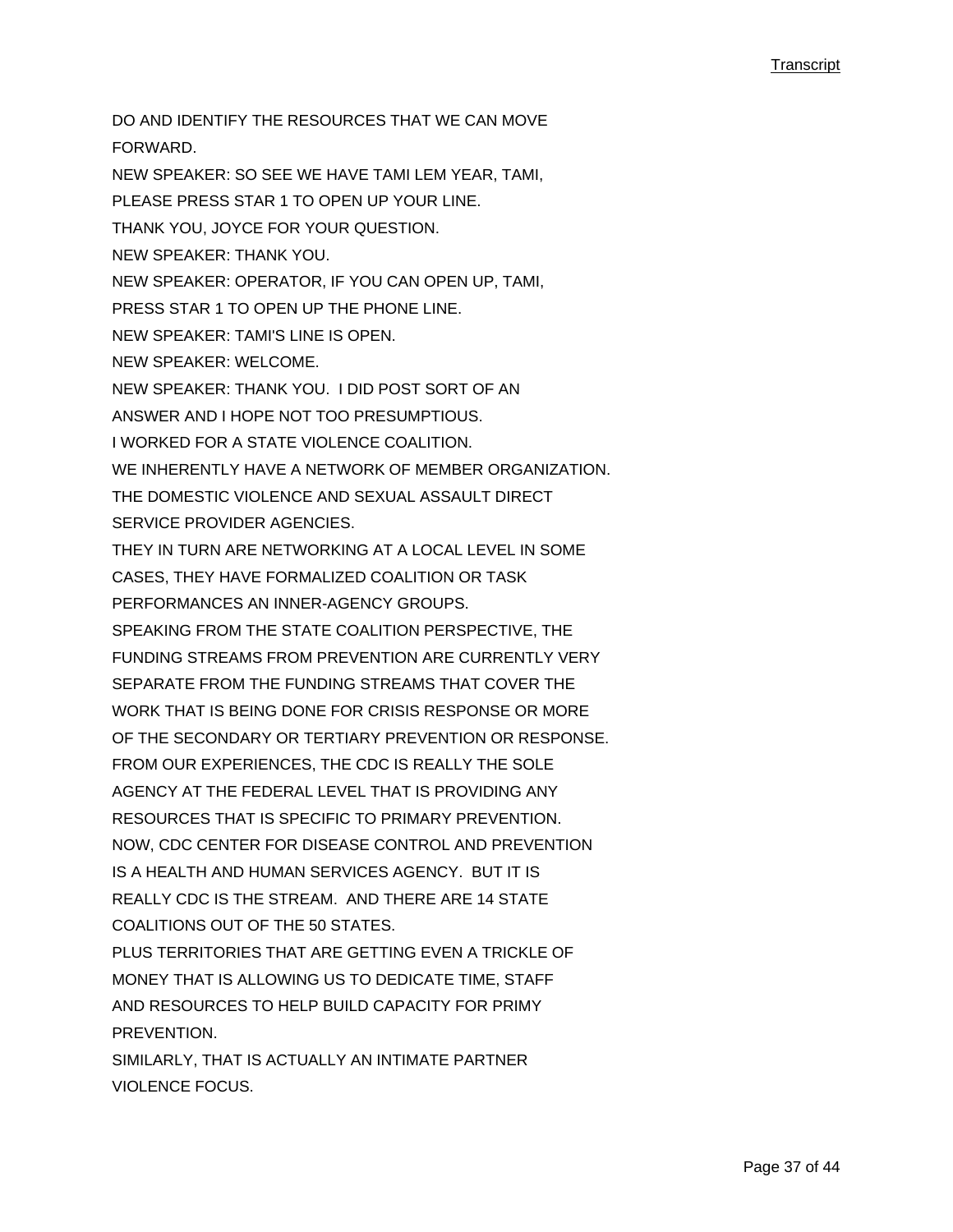WHEN YOU LOOK AT SEXUAL VIOLENCE FOCUS, THE FUNDING STREAM IS A LITTLE FURTHER AHEAD. THOSE FUNDING STREAMS ALSO COME FROM CDC, USUALLY INTO THE STATE HEALTH DEPARTMENT. THEY IN TURN TRICKLE OUT FUNDS BUT IN, TO USE MICHIGAN AS AN EXAMPLE, WE HAVE 70 MEMBER AGENCIES, FOUR OF THOSE AGENCIES ARE GETTING FUNDING TO DO PRIMARY PREVENTION WORK OUT OF THAT FUND, AND APPROXIMATELY 12 ARE GETTING THE RATE PREVENTION EDUCATION FUNDING TO DO SEXUAL VIOLENCE PRIMARY PREVENTION. EVERYONE ELSE IN THE STATE, WHO IS ATTEMPTING TO DO PREVENTION EDUCATION, HAS TO RELY TYPICALLY ON LOCAL STREAMS THAT MIGHT BE UNITED WAY FUNDING, IT MIGHT BE COMMUNITY GRANTS, IT MIGHT BE LOTS OF DIFFERENT THINGS THAT THEY ARE BASICALLY PIECEMEALING TOGETHER. BUT I THINK THAT IS PART OF THE ISSUE AND SOMEONE MENTIONED THAT, SEVERAL PEOPLE MENTIONED THAT IN THE CHAT, IS THAT, YOU KNOW, WHERE DO WE PRIORITIZE IT? USUALLY PERCEIVED AS A EITHER OR RATHER THAN AN AND.

AND, I THINK, AS A MOVEMENT WE NEED TO TRY TO BETTER ARTICULATE THE BENEFITS OF PREVENTION IN, ALSO, THE BENEFITS OF PARTNERING, RECOGNIZING THAT WE ARE CERTAINLY THE EXPERTS IN PROVIDING RESPONSE TO SURVIVORS AN KEEP AGO SURVIVOR FOCUS APPROACH BUT WE DON'T HAVE TO BE THE ONLY ONES DOING PREVENTION WORK. WE CAN'T BE THE ONLY PEOPLE, THE ONLY PROFESSIONALS WORKING TO CHANGE NORMS IN OUR COMMUNITY.

SO THAT WAS A REALLY LONG WINDED RESPONSE BUT THAT RELATES TO BOTH WHAT THE FUNDING STREAMS ARE AND THE NEED TO LOOK BEYOND THAT.

NEW SPEAKER: THANK YOU, TAMI.

WHILE YOU ARE ON THE LINE, I AM WONDERING IF YOU CAN

ANSWER THE QUESTION THAT CAME UP PREVIOUSLY.

I THINK YOU STARTED TOUCHING ON IT A LITTLE BIT.

BUT THAT ISSUE OF MAKING PRIMARY PREVENTION RELEVANT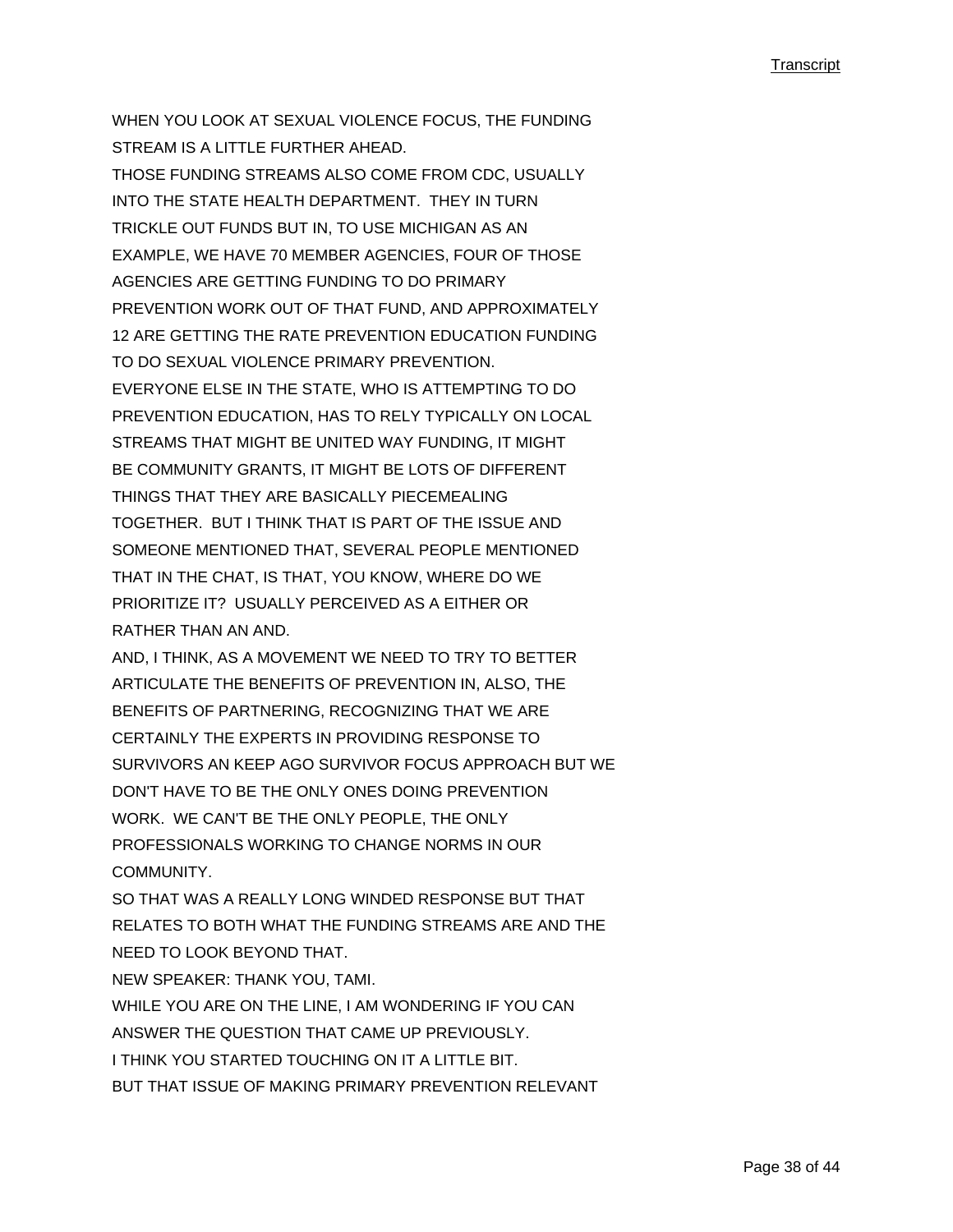HOW YOU HAVE BEEN ABLE TO DO THAT IN MICHIGAN, AND THEN SORT OF ANY THOUGHTS OR IMPLICATIONS OF THAT IN TERMS OF, YOU KNOW, STRENGTHENING THE MOVEMENT FOR, AS CONIA PUT IT SO WELL, CHANGING THE CONDITIONS THAT GIVE RISE TO THE PROBLEM. NEW SPEAKER: SURE.

FROM OUR PERSPECTIVE, IT HAS BEEN EASIER IN THOSE COMMUNITIES THAT HAVE FORMALIZED FUNDING. THAT THEY ARE NOT PIECING TOGETHER LITTLE BITS OF MONEY IN ORDER TO BE ABLE TO DO A PROGRAM OR TO DO A PREVENTION INITIATIVES. AND BY PREVENTION INITIATIVE I'M NOT EVEN TALKING A PROGRAM IN THE SCHOOLS.

I'M TALKING ABOUT THE ABILITY TO EVEN HAVE CONVERSATIONS WITH PEOPLE. THE OPPORTUNITIES TO START BUILDING THOSE NETWORKS. SO WE HAVE COMMUNITIES WHO HAVE A COORDINATOR TYPE POSITION. SO THEY ARE NOT EVEN THE ONES, THEORETICALLY IMPLEMENTING PREVENTION EDUCATION PROGRAMMING. WHAT THEY ARE REALLY DOING IS BUILDING COMMUNITY PARTNERSHIPS.

BUILDING NETWORKS.

HAVING CONVERSATIONS WITH FAITH COMMUNITIES ABOUT WHAT IS THE SAFE COMMUNITY ROLE IN PREVENTING VIOLENCE IN SO, THAT IS AN ADVANTAGE. IT IS NOT TO SAY THAT ONLY THOSE COMMUNITIES WHO HAVE FORMALIZED FUNDING ARE THE ONLY ONES WHO ARE ACCOMPLISHING SOCIAL CHANGE. IT REALLY TAKES A LEVEL OF COMMITMENT, AGAIN IT GOES BACK TO THE LEADERSHIP THAT DONNA WAS TALKING ABOUT. LEADERSHIP OF AGENCIES AND LEADERSHIP OF COMMUNITIES NEED TO BE BEHIND THIS CONCEPT. NEED TO BE BEHIND AND ACCEPTING OF THE FACT THAT THE COMMUNITY PARTNERSHIP MODEL IS WHAT IS GOING TO HELP US MOVE FORWARD WITH THE SOCIAL CHANGE THAT WE ARE TRYING TO ACHIEVE. AND, THOSE COMMUNITIES WHO ARE, YOU KNOW, PIECING TOGETHER A LITTLE BITS AND PIECES OF MONEY,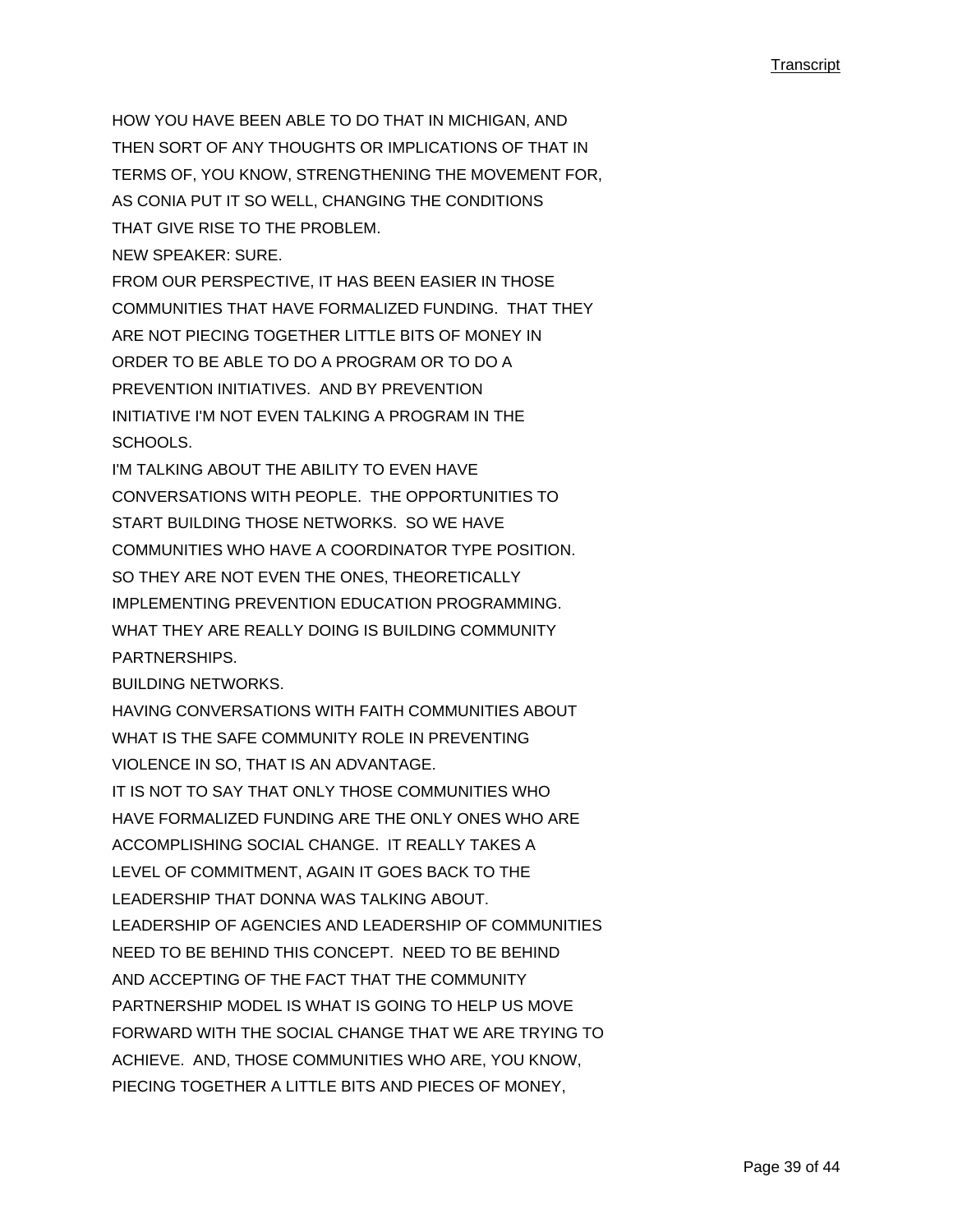YOU KNOW, AGAIN, IT IS A PRIORITIZATION OF RESOURCES, SOMETIMES, IT IS HELPFUL TO PRIORITIZE SOMEONE IN THAT MORE COORDINATOR ROLE AND ACTUALLY HAVE YOUR IMPLEMENTATION BEING DONE BY VOLUNTEERS. OR HAVING THOSE COMMUNITY PARTNERS, PHYSICALLY BEING, SAY, IN THE CLASSROOMS OR AT THE COMMUNITY EVENTS, ETC.

SO THAT IS A STRATEGY WE ARE TRYING TO PROMOTE HERE IN MICHIGAN.

NEW SPEAKER: OKAY.

THANK YOU.

I THINK THAT IS REALLY HELPFUL.

WE WOULD LIKE TO ENCOURAGE OTHERS OF YOU TO, YOU KNOW, COME ON THE LINE AND SHARE WITH FOLKS WHAT IS GOING ON. BECAUSE I THINK THAT, YOU KNOW, IT HAS BEEN SUCCESSFUL WITH YOU.

I THINK THAT IS GETTING US TO THAT QUESTION OF, HOW DO WE MAKE THIS PRACTICE PRACTICAL? THIS RESOURCE MOBILIZATION PIECE AND LEVERAGING THOSE RESOURCES, SEEPS SO IMPORTANT IN TERMS OF HAVING THE RESOURCES TO BE ABLE TO ENGAGE OTHER PARTNERS BECAUSE THIS REALLY IS BROAD SOCIAL CHANGE AND CAN'T BE DONE BY ONE ORGANIZATION.

NEW SPEAKER: THIS IS A TOPIC THAT WE WILL EXPLORE LATER ON IN THE SERIES.

IN TERMS OF WHAT IT TAKES TO SUSTAIN THE MOVEMENT. RESOURCE WISE AND NOT JUST FUNDING RESOURCE BUT, YOU KNOW, LEADERSHIP, MEMBERSHIP AND HOW DO WE GO ABOUT, YOU KNOW, OBTAINING THOSE ELEMENTS.

NEW SPEAKER: THERE HAS BEEN A LOT OF DISCUSSION IN THE TEXT CHAT ABOUT COMMUNITY PARTNERSHIP MODELS AN COMMUNITY DEVELOPMENT MODELS AND CERTAINLY THE WORK YOU'VE DONE IN IT C. TAT HAS BEEN LEADING AND ALSO OVER WASHINGTON STATE COALITION HAS DONE WORK. AND GRANT FROM ONE THAT PUT EMAIL INFORMATION TO GET INFORMATION.

WANT ANYTHING ABOUT THE COMMUNITY DEVELOPMENT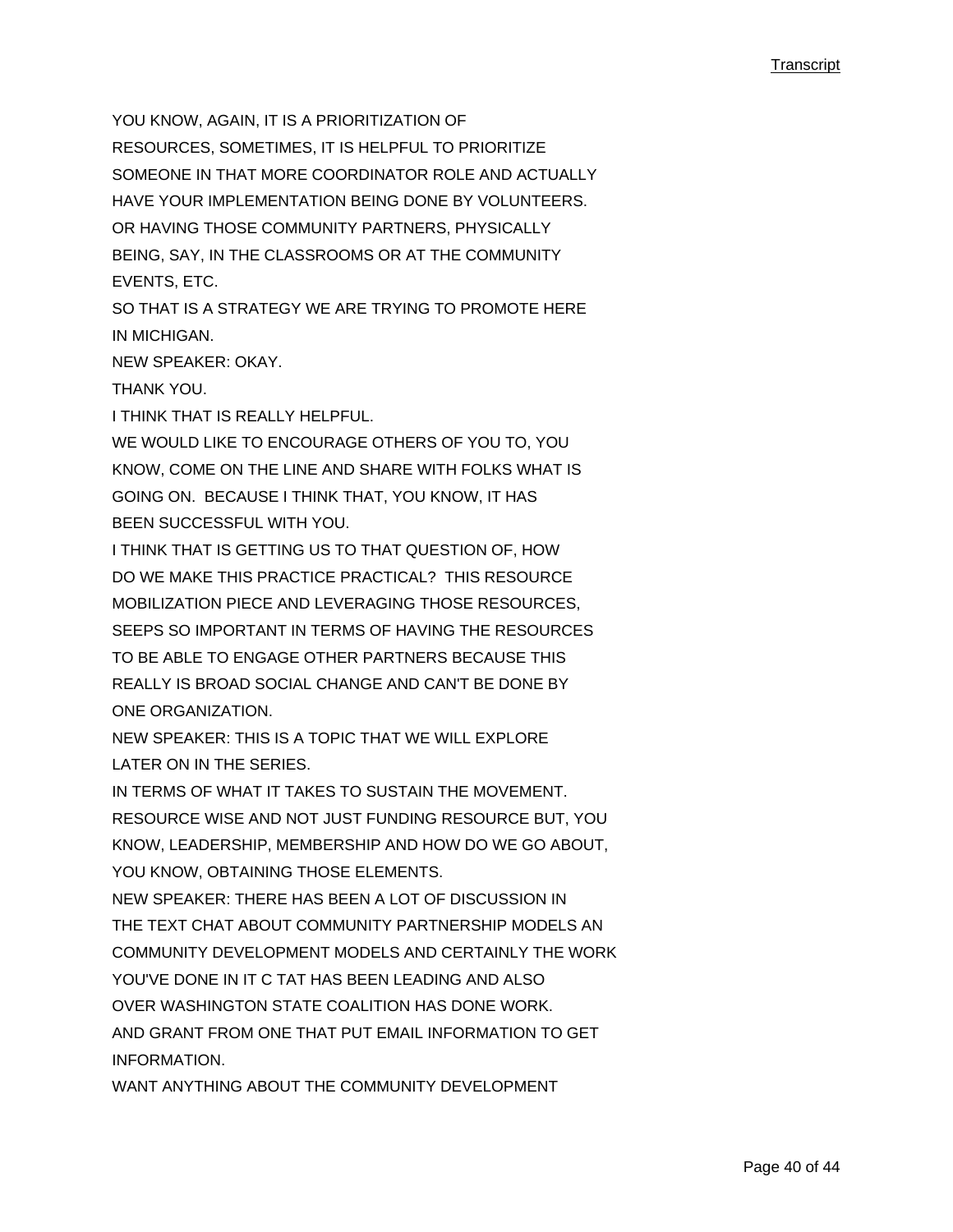#### APPROACH, DONNA?

NEW SPEAKER: NO, I WOULD RATHER HAVE THE AUDIENCE MEMBERS HAVE THE OPPORTUNITY TO TALK. NEW SPEAKER: THAT IS A PLEA TO ALL OF YOU. WE HAVE A VERY VOCAL GROUP IN TERMS OF TEXT. BUT NOT SO VOCAL IN TERMS OF PHONE TODAY. NEW SPEAKER: RAISE YOUR HAND OR PRESS STAR 1 TO OPEN

UP YOUR PHONE LINE. NEW SPEAKER: YEAH.

IN THE MEANTIME, LET'S GO INTO OUR LAST TEXT CHAT. AND, I AM 50 GOING TO THROW THIS OUT TO DONNA AS WELL. I MEAN, WHEN WE ARE TALKING ABOUT THE MOVEMENT, WHAT ARE THE NEXT STEPS IN THE MOVEMENT? AND THIS IS KIND OF COMBINED IN TERMS OF WHAT ARE THE NEXT STEPS IN THE MOVEMENT IN GENERAL? AND, WHAT DO PEOPLE NEED TO DO DIFFERENTLY IN THE WORK THAT THEY ARE DOING? WHAT DO YOU NEED TO DO DIFFERENTLY IN YOUR WORK? AND DONNA, WHILE PEOPLE ARE TYPING IN, I WANT TO ASK YOU THAT QUESTION. WHAT ARE THE NEXT STEPS IN THE VIOLENCE AGAINST WOMEN PREVENTION MOVEMENT? NEW SPEAKER: WELL, I HAVE BEEN A STRONG ADVOCATE FOR US TO WORK ON OUR INTERNAL HOUSE AS A PRIORITY. BY THAT, I MEAN, IN ORDER TO LEAD EFFECTIVELY AT THE LEVEL OF PREVENTION/SOCIAL CHANGE ASPECT, I THINK THE DEVELOPMENT OF OUR UNIFIED MESSAGES IS REALLY KEY. I THINK WE NEED FORMS TO BE ABLE TO DO THAT WORK TOGETHER. AND, I CALL UPON PEOPLE IN LEADERSHIP POSITIONS THAT HAVE THE ABILITY TO MOVE RESOURCES AN SHARE RESOURCES TO HELP FACILITATE THESE CONVERSATIONS SO THAT WE DEEPEN THE CAPACITY TO WORK ACROSS LINES OF, YOU KNOW, REGIONAL LINE, STATE LINES, COMMUNITY LINES. BECAUSE WE ARE GROUNDED IN SOME KEY POINTS AROUND THIS PREVENTION **WORK** 

THAT IS ONE THING.

SORT OF THAT INTERNAL DEVELOPMENT, STRATEGIC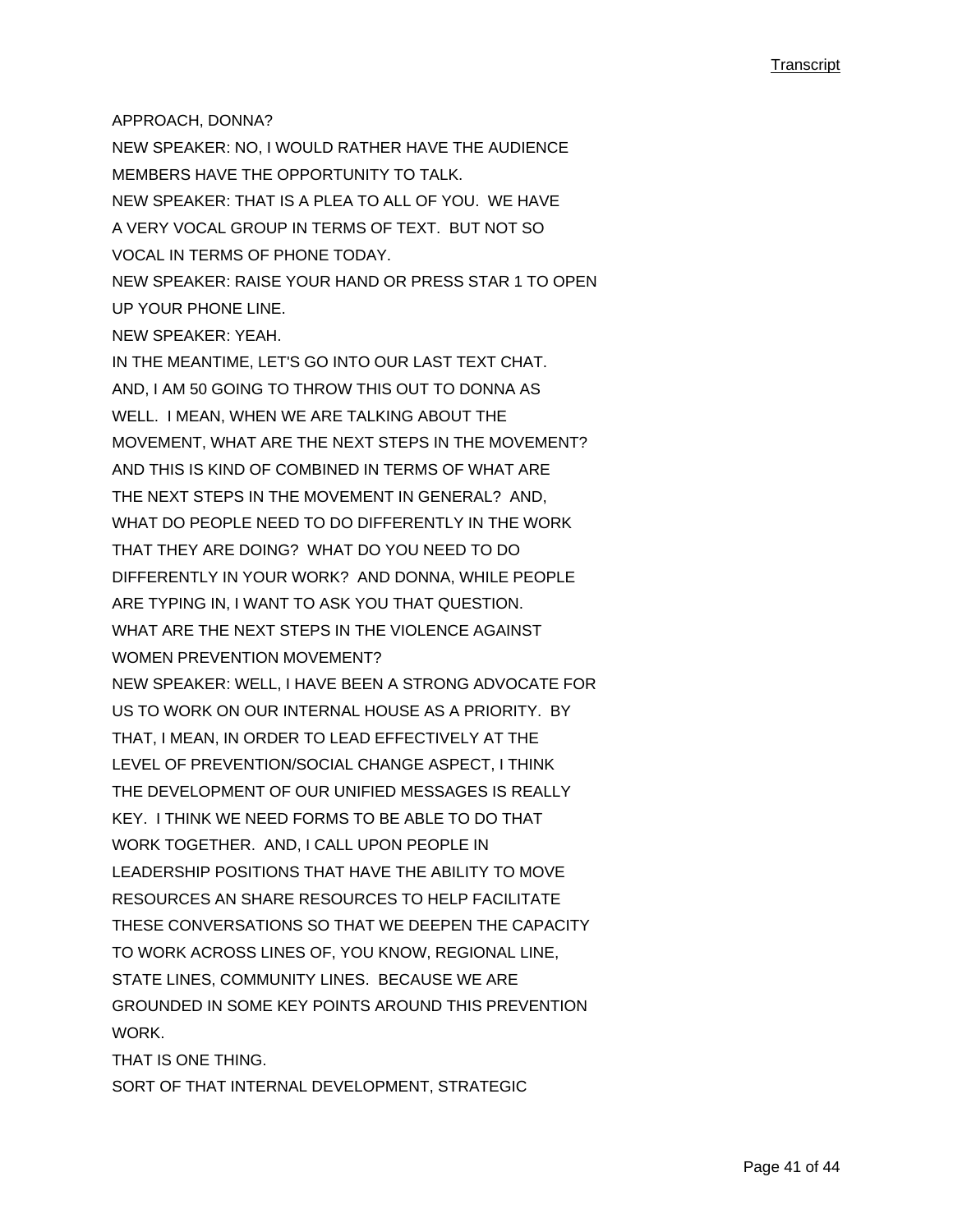PLANNING IF YOU WILL, GOING FORWARD. THE FORWARD LOOKING VIEW OF OUR WORK. I THINK IT IS REALLY ESSENTIAL THAT WE INVEST IN THAT CAPACITY BUILDING STEP. AS WE STRENGTHEN OUR CAPACITY TO TAKE ADVANTAGE OF THESE EMERGING POLITICAL OPPORTUNITIES AND I THINK THAT I HAD INTENDED TO SAY THIS EARLIER, THAT I THINK THAT ONE OF THE OPPORTUNITIES AT THE MOMENT IS CLEARLY THE NEW ADMINISTRATION IN WASHINGTON.

AND NOT ONLY DO WE HAVE JOE BIDEN AND, CERTAINLY, HE HAS BEEN THE KEY ADVOCATE AND IN VIOLENCE AGAINST WOMEN INITIATIVE

GIVEN OBAMA'S BACKGROUND AS COMMUNITY ORGANIZER THAT OUR STRATEGY OF DOING COMMUNITY DEVELOPMENT WORK I THINK IS ONE THAT MORE SO THAN EVER, HAS A CHANCE AND OPPORTUNITY TO BE HEARD, RECOGNIZE AND SUPPORT. THANK YOU.

NEW SPEAKER: OKAY, GOOD.

DEBBY IS WRITING IN.

SOMEONE ASKED, WHICH AGENCY DEBBY TUCKER IS ON. EXECUTIVE DIRECTOR OF THE NATIONAL CENTER OF DOMESTIC AND SEXUAL VIOLENCE AND SHE IS GOING TO BE THE GUEST PANELIST ON THE ENCORE PERFORMANCE OF THIS FORUM IN TWO DAYS NOW. DONNA, THANK YOU FOR JOINING US TODAY. AND FOR THE -- JUST REALLY THE PROVOCATIVE DISCUSSION THAT YOU HAVE ALLOWED US TO ENGAGE IN AND FOR BEING OPEN TO NOT ONLY JOINING US BUT TO THE QUESTION, WHAT THE AUDIENCES HAD TO SAY. AND I ALSO WANT TO SAY TO LISTENING AUDIENCE, THANK YOU AS WELL FOR MAKING US A VERY INTERESTING AND INFORMATIVE DISCUSSION IN TERMS OF WHAT IS GOING ON IN THIS CHAT FOR THOSE OF YOU WHO WERE NOT TO ONLY ASK QUESTIONS BUT THOSE OF YOU WHO WERE PERSISTENTLY PROVIDING ANSWERS AND RESOURCES TO EVERYBODY ELSE IN THE COMMUNITY TODAY AS WELL. NEW SPEAKER: YET, THANKS EVERYONE. I THINK THAT THIS ALONG WITH THE TEXT CHAT FROM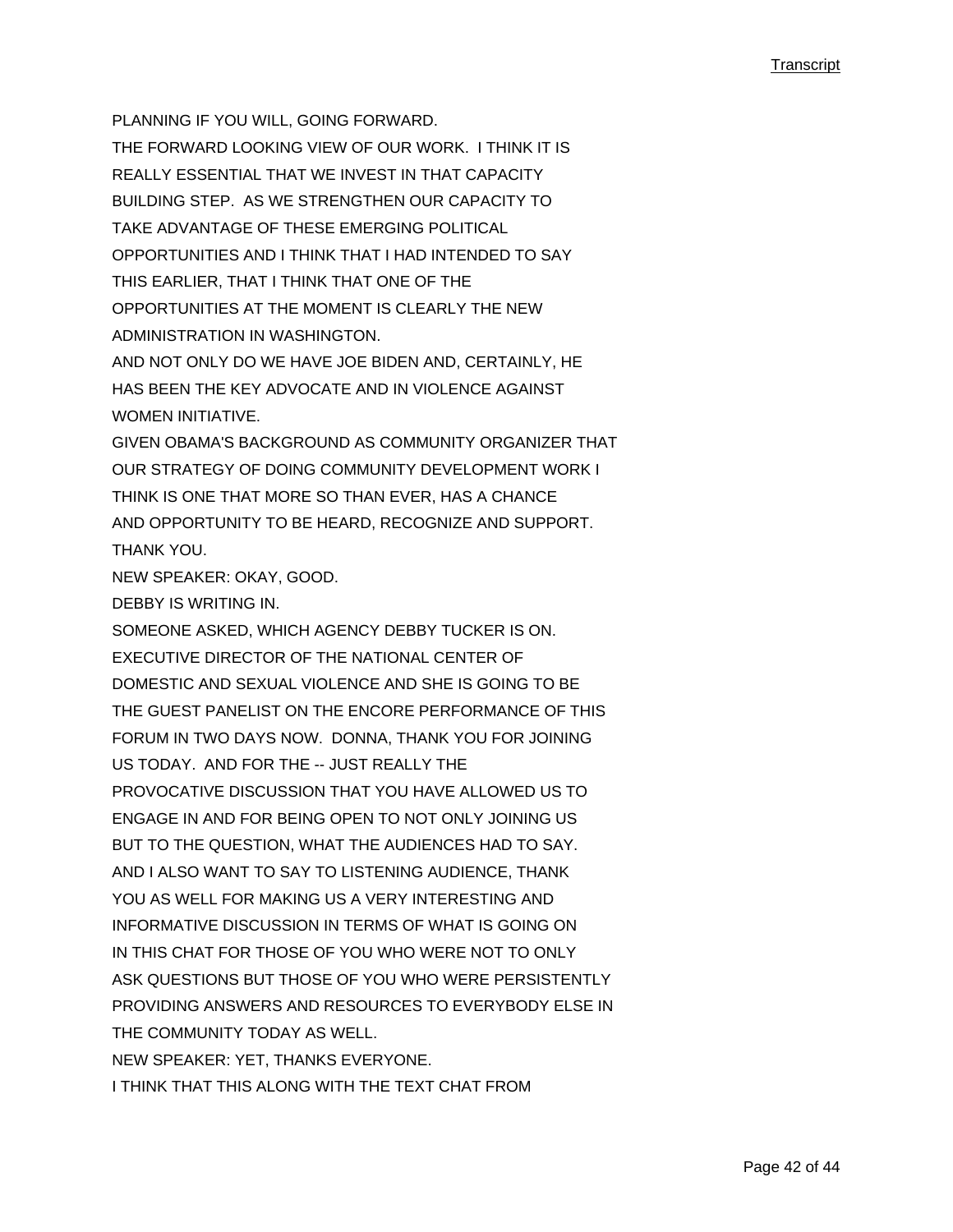YESTERDAY ARE GOING TO PULL THAT TOGETHER. AND, HOPEFULLY WE CAN MOVE THAT FORWARD MORE STRATEGICALLY. I LIKED DONNA'S COMMENTS ABOUT BUILDING EVEN MORE CAPACITY IN ABLE TO TAKE ADVANTAGE OF WHAT WE HOPE IN SPITE OF AN ECONOMIC CRUNCH. IT WILL BE NEW OPPORTUNITIES TO REALLY LOOK AT HOW TO END VIOLENCE AGAINST WOMEN. SO, THANKS EVERYONE. WITH THAT, I WILL TURN IT BACK TO DAVID. NEW SPEAKER: THANK YOU ALL VERY MUCH. YOU WILL RECEIVE IN YOUR EMAIL, IN APPROXIMATELY 4 MINUTES, A REQUEST TO FILL OUT THE EVALUATION FOR TODAY'S SESSION. PLEASE DO THAT. WE USE THAT EVALUATION TO HELP DEFINE WHAT GOES ON. THIS IS THE FIRST OF A SERIES OF WEB CONFERENCES. WE ARE GOING TO TALK ABOUT BUILDING A MOVEMENT AND WE'LL SEE MORE TOPICS REALLY, TAKING THIS THEME AND MOVING FORWARD TO THINK ABOUT HOW WE CAN BE BUILDING OUR PREVENTION MOVEMENT. THIS IS A DISCUSSION THAT I FEEL THAT WE JUST BEGAN AND WHAT WE TRY TO DO AT PREVENTION CONNECTION BE THE DISCUSSION AND BE ABLE TO HELP INCUBATE IDEAS AND BE ABLE TO SUPPORT AND BRING LINKS BETWEEN ALL OF YOU WHO ARE DOING THE WORK. I WOULD LIKE TO THANK ALL OF YOU IN PARTICIPATING TODAY AND JOINING US. THIS SESSION WILL ACTUALLY BE REPEATED FOR ANOTHER GROUP OF PEOPLE, NEXT THURSDAY. SO IT IS GO TO BE THE SAME SLIDES. THIS COMING THURSDAY. SO, AND WE LOOK FORWARD TO SEEING YOU ALL ON OTHER PREVENTION CONNECTION EVENTS IN THE FUTURE. SO, PLEASE KEEP IN TOUCH WITH US. KEEP THE TEXT CHAT OPEN FOR THE NEXT FEW MINUTES IF YOU WANT TO BE ABLE TO TEXT CHAT EACH OTHER. WE'LL DO THAT. WE'LL POST THE TEXT CHAT ON OUR WEB SITE.